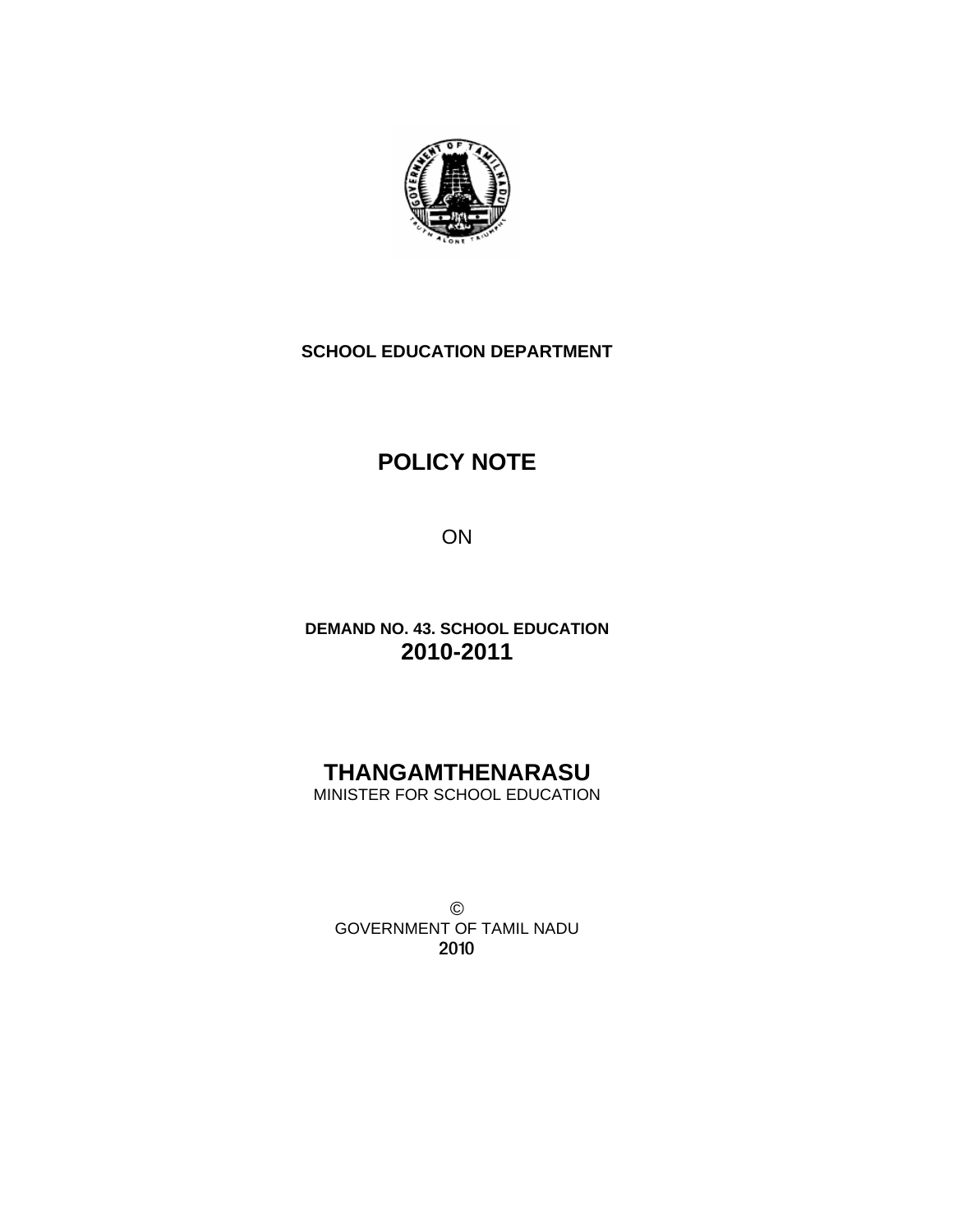# **CONTENTS**

- 1 Policy
- 2 Financial Outlay
- 3 Part-II Schemes for the year 2010-2011
- 4 Achievements of the Government
- 5 Policy and Schemes
	- 1. Elementary Education
	- 2. Secondary and Higher Secondary Education
	- 3.Matriculation Schools
	- 4.Teacher Education, Research and Training
	- 5.Non-Formal and Adult Education
	- 6.Government Examinations
	- 7. Teachers Recruitment Board
	- 8.Tamil Nadu Text Book Corporation
	- 9. Public Libraries
	- 10. Welfare of Differently Abled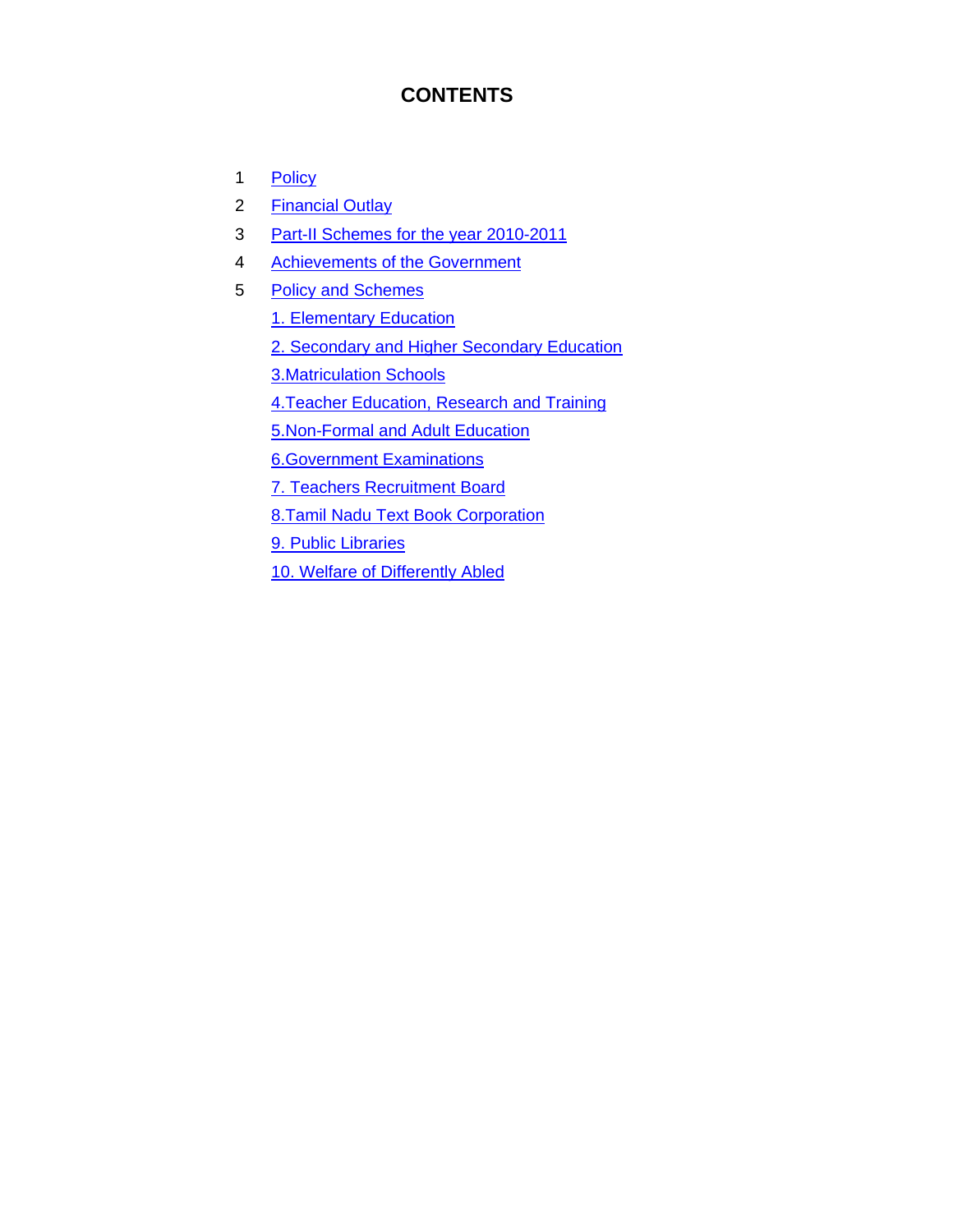## SCHOOL EDUCATION DEPARTMENT

## POLICY

தாமின் புறுவ துலகின் புறக்கண்டு காமுறுவர் கற்றறிந் தார்.

-அய்யன் திருவள்ளுவர்

தமக்கு இன்பம் தருகின்ற கல்வியறிவு உலகத்தாருக்கும் இன்பம் தருவதைக் கண்டு, அறிஞர்கள் மேலும் மேலும் பலவற்றைக் கற்றிட விரும்புவார்கள்.

-திருக்குறள் கலைஞர் உரை

Under the leadership of our Hon'ble Chief Minister, Tamil Nadu has become the forefront State in India in Educational development. The Government in School Education Department has formulated the following policies for implementation:

- Providing quality education to all.
- Achieving enrolment of all school age children into schools.
- Retaining all the children enrolled, up to the completion of eighth standard in schools.
- Bringing dropouts to nil percent.
- Enabling all those who have successfully completed primary education to pursue Secondary and Higher Secondary Education by effectively implementing the scheme of Universalisation of Secondary Education.
- Help the students studying in high and higher secondary schools to complete the secondary and higher secondary education within the stipulated period.
- Improving the professional skills of teachers handling different subjects.
- Providing quality Elementary Education by empowering teachers through training by explorative, creative, interactive and technology based methods
- Achieving total literacy
- Reducing gender disparity in literacy through Special Literacy Programmes for women.
- Improving the basic amenities in schools
- Improving and enriching the syllabus
- Disseminating health education in schools
- Imparting computer education to all students
- Providing Uniform Education System

 The Directorates under the control of School Education Department implement various schemes promoting these objectives of the Government. The Directorates which shoulder the main responsibilities like the Directorate of Elementary Education, State Project Directorate, Sarva Shiksha Abhiyan, Directorate of School Education, Directorate of Matriculation Schools, Directorate of Non-formal and Adult Education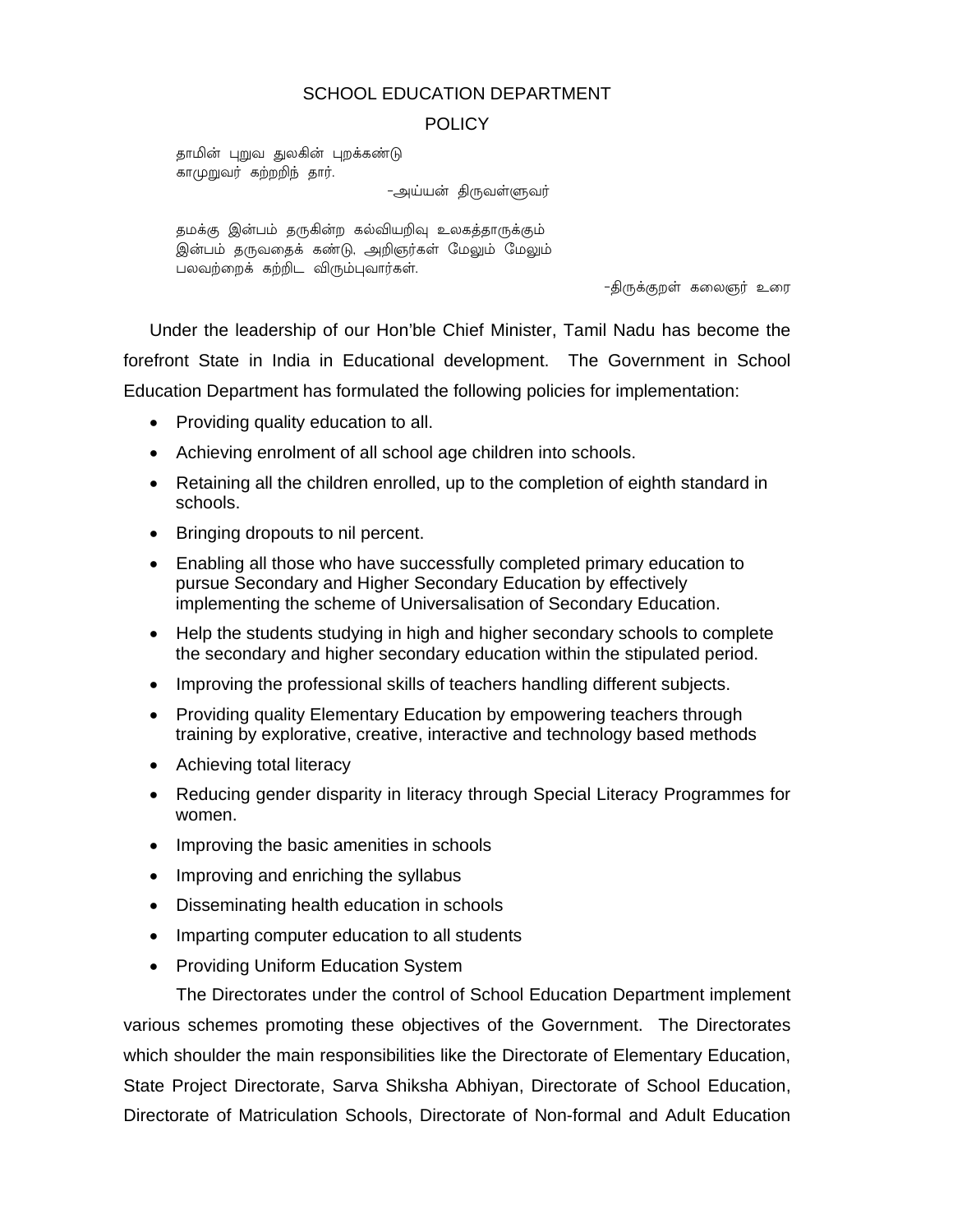and other Directorates which provide resource and service support like Directorate of Teacher Education, Research and Training, Directorate of Government Examination, Teachers Recruitment Board, Tamil Nadu Text Book Corporation and Directorate of Public Libraries endeavour to enable Tamil Nadu achieve new heights in the field of education.

## **FINANCIAL OUTLAY**

 The outlay for School Education in 2010-2011 in Demand No. 43 is Rs.10147.56 crore. Of this Rs.1249.11 crore is under Plan Schemes.

| <b>Budget Estimate 2010-2011</b> |                     |                                      |                   |           |              |
|----------------------------------|---------------------|--------------------------------------|-------------------|-----------|--------------|
|                                  |                     |                                      | (Rupees in Lakhs) |           |              |
|                                  |                     | <b>Head of Account</b>               | Plan              | Non-plan  | <b>Total</b> |
| <b>Revenue Section</b>           |                     |                                      |                   |           |              |
| 2059                             |                     | <b>Public Works</b>                  | 0.00              | 3666.50   | 3666.50      |
| 2202                             |                     | <b>General Education</b>             |                   |           |              |
|                                  | 01                  | <b>Elementary Education</b>          | 66919.98          | 415196.45 | 482116.43    |
|                                  | 02                  | <b>Secondary Education</b>           | 28238.28          | 465365.16 | 493603.44    |
|                                  | 04                  | <b>Adult Education</b>               | 348.30            | 119.64    | 467.94       |
|                                  | 05                  | Language Development                 | 2.53              | 753.19    | 755.72       |
|                                  |                     | <b>Total General Education</b>       | 95509.09          | 881434.44 | 976943.53    |
| 2204                             |                     | <b>Sports &amp; Youth Services</b>   | 331.04            | 156.34    | 487.38       |
| 2205                             |                     | Art & Culture                        | 50.00             | 3401.06   | 3451.06      |
| 2225                             |                     | Welfare of SC & ST and Other         | 3698.12           | 44.45     | 3742.57      |
|                                  |                     | <b>Backward Classes</b>              |                   |           |              |
| 2235                             |                     | Social Security and Welfare          | 0.00              | 605.11    | 605.11       |
| 2251                             |                     | Secretariat - Social Service         | 0.00              | 459.36    | 459.36       |
|                                  |                     | <b>Revenue Section Net Total</b>     | 99588.25          | 889767.26 | 989355.51    |
| <b>Capital Section</b>           |                     |                                      |                   |           |              |
| 4202                             |                     | <b>Capital Outlay</b>                | 25322.28          | 0.00      | 25322.28     |
|                                  |                     | <b>Capital Section Total</b>         | 25322.28          | 0.00      | 25322.28     |
|                                  | <b>Loan Section</b> |                                      |                   |           |              |
| 7610                             |                     | <b>Loans to Government Servants</b>  | 0.00              | 5.00      | 5.00         |
| 7615                             |                     | Miscellaneous Loans                  | 0.00              | 0.50      | 0.50         |
|                                  |                     | <b>Loan Section Total</b>            | 0.00              | 5.50      | 5.50         |
|                                  |                     | <b>ADD - Recoveries (Under</b>       | 0.00              | 0.00      | 73.20        |
|                                  |                     | <b>Revenue Section)</b>              |                   |           |              |
|                                  |                     | <b>Grand Total for Demand No. 43</b> | 124910.53         | 889772.76 | 1014756.49   |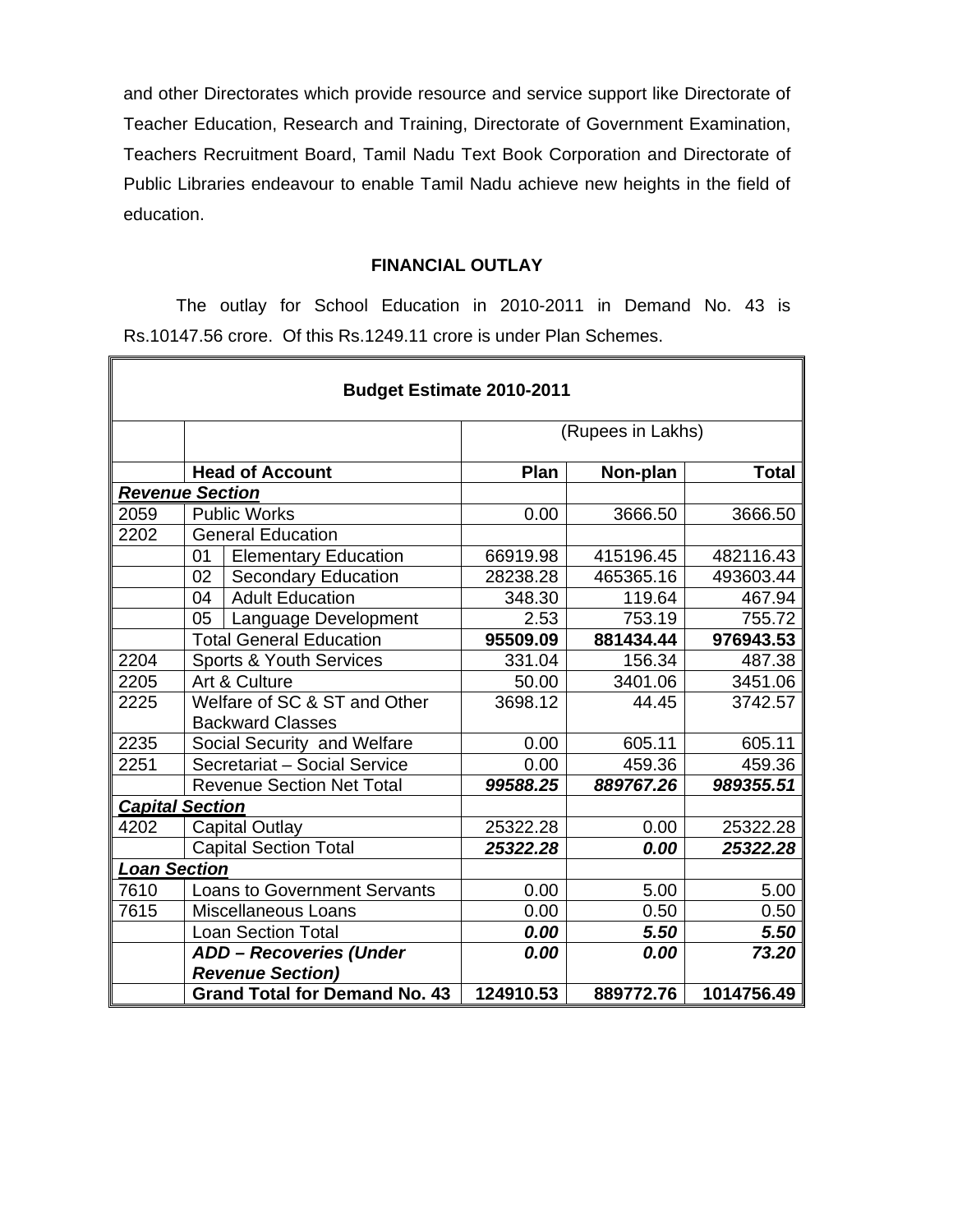| SI.<br>No. | <b>Details of the Scheme</b>                                                                                                                   | <b>Allocated</b><br>outlay |
|------------|------------------------------------------------------------------------------------------------------------------------------------------------|----------------------------|
|            |                                                                                                                                                | (Rs. in akhs)              |
|            | <b>Secretariat - School Education Department</b>                                                                                               |                            |
| 1.         | Computerisation of School Education Department, Secretariat                                                                                    | 7.00                       |
|            | <b>Elementary Education</b>                                                                                                                    |                            |
| 2.         | Construction of Additional Office building to the Directorate of<br>Elementary Education over the 2 <sup>nd</sup> floor of the existing SIEMAT | 92.00                      |
| 3.         | Construction of the five (5) Assistant Elementary Educational Office<br>buildings                                                              | 80.00                      |
| 4.         | Purchase and replacement of 5 jeeps to the District Elementary<br><b>Educational Officers</b>                                                  | 30.00                      |
| 5.         | Provision of Fax Machine to 30 District Elementary Educational<br>Officer                                                                      | 4.50                       |
| 6.         | Provision of furniture and Steel Almirah to the District Elementary<br><b>Educational Office</b>                                               | 7.00                       |
| 7.         | Provision of Dot matrix High Speed Printer to the Directorate of<br><b>Elementary Education</b>                                                | 3.00                       |
| 8.         | Imparting Computer Training to the Personnel of District<br><b>Elementary Educational Office</b>                                               | 0.75                       |
|            | <b>School Education</b>                                                                                                                        |                            |
| 9.         | Provision of Science Equipments for 100 Government High Schools                                                                                | 40.00                      |
| 10.        | Provision of Laboratory Equipments for 100 Government Higher<br>Secondary Schools                                                              | 100.00                     |
| 11.        | Provisions of Mathematical Laboratory for 50 Government High<br>Schools and 50 Government Higher Secondary Schools                             | 100.00                     |
| 12.        | Increasing Library Facilities for 100 High/100Higher Secondary<br>Schools                                                                      | 40.00                      |
| 13.        | Construction of New Office Building for the Chief Educational Office<br><b>Tiruvallur District</b>                                             | 72.00                      |
| 14.        | Provision of Computer Aided Language Learning Laboratories for<br>500 Government Higher Secondary Schools                                      | 64.00                      |
|            | <b>Government Examinations</b>                                                                                                                 |                            |
| 15.        | Conversion of Tabulated Mark Register (T.M.R.) into an Electronic<br>Format (Digitalization of Records)                                        | 20.00                      |
| 16.        | Purchase of 7 Photocopier Machine (Xerox Machine) to all the 7<br><b>Regional Offices</b>                                                      | 8.00                       |
| 17.        | Providing additional amenities to the newly constructed Building<br>owned by Coimbatore Regional office.                                       | 18.00                      |
| 18.        | Purchase of Waste Paper Weighing Machine to 7 Regional Offices                                                                                 | 3.60                       |
| 19.        | Purchase of 100 Dummy Numbering Machine for the use of Central<br>Valuation Camp                                                               | 3.00                       |
| 20.        | Provision of Public Addressing system in the Conference hall of the<br>Directorate                                                             | 4.56                       |
|            | <b>Non-formal and Adult Education</b>                                                                                                          |                            |
| 21.        | State Women Literacy Programme in Tamil Nadu                                                                                                   | 36.19                      |
|            | <b>Teacher Education Research &amp; Training</b>                                                                                               |                            |
| 22.        | Upscaling the Dilapidated infrastructure of Samugarangapuram<br>Government Teacher Training Institute                                          | 60.00                      |
|            | <b>Matriculation Schools</b>                                                                                                                   |                            |
| 23.        | Furniture for the office of the Directorate of Matriculation Schools                                                                           | 1.00                       |
| 24.        | Provision of 15 Nos. Photo Copier to the Inspectorate of<br><b>Matriculation Schools</b>                                                       | 7.50                       |
| 25.        | Provision of 1 number of Centralised UPS System for the<br>Directorate of Matriculation Schools                                                | 1.00                       |
|            | Total                                                                                                                                          | 803.10                     |

#### **PART II SCHEMES FOR THE YEAR 2010 - 2011**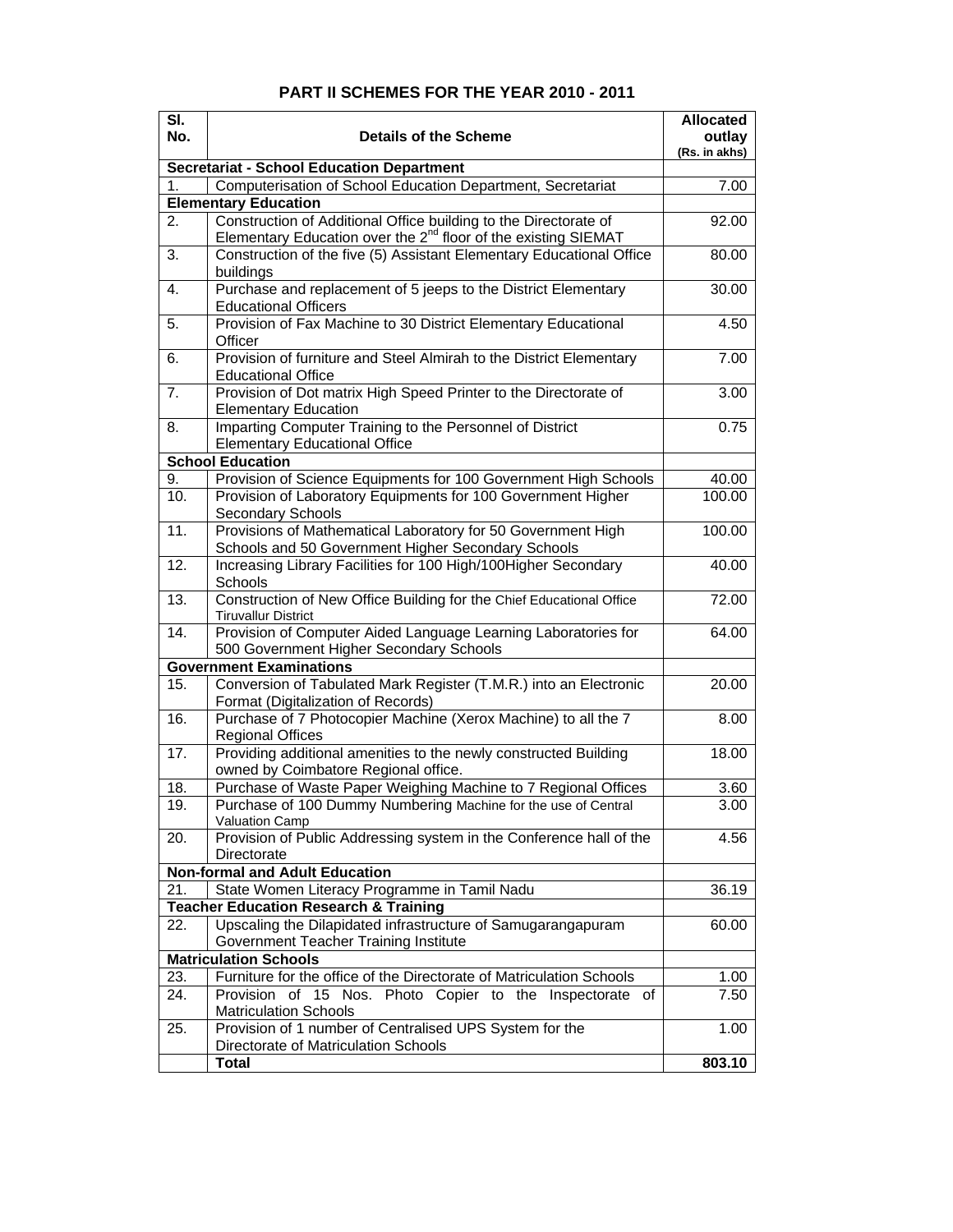## **ACHIEVEMENTS OF THE GOVERNMENT 2006 – 2007**

- ¾ Computers have been provided to 1880 Government Higher Secondary Schools and 1525 Government High Schools.
- $\triangleright$  Teachers employed on contract basis and paid consolidated pay in Government and Government aided schools have been paid time scale of pay from 1.6.06.
- $\triangleright$  Law has been enacted to make Tamil as a compulsory subject from std 1 to 10.
- $\triangleright$  The scheme of free text books has been extended to students studying in self financing institutions, recognised by Tamil Nadu Government, adopting the State syllabus and Tamil as Medium of Instruction.
- $\geq 120$  Middle Schools have been upgraded as High Schools and 120 High School have been upgraded as Higher Secondary Schools.
- $\triangleright$  The number of copies of books purchased by the Public Libraries have been enhanced to 1000.
- $\triangleright$  Transparent counseling for the transfer of teachers.
- ¾ 7635 teachers have been selected and appointed through Teachers' Recruitment Board / Employment Exchanges.
- $\triangleright$  Law has been enacted to celebrate Perunthalaivar Kamarajar's birthday as 'Education Development Day' in schools.
- $\geq 7979$  BT teachers have been appointed for classes 6,7,8 in Government High / Higher Secondary schools through Teachers' Recruitment Board through Employment Exchange seniority basis under SSA scheme.
- ¾ 525 BT Tamil teacher posts have been sanctioned for High Schools and filled up.
- $\triangleright$  500 Block Resource teachers have been transferred to High/Higher Secondary schools on seniority basis.
- ¾ Buildings have been constructed under SSA scheme for 1075 Cluster Resource Centres in 2006-07.
- $\geq 14354$  additional class rooms have been constructed under SSA scheme during  $2006 - 07$ .
- ¾ 207 Part time and village librarians in Public Libraries Department who have completed 5 years of service in consolidated pay have been brought into regular time scale of pay as Grade III librarian.

#### **2007-2008**

- $\geq 100$  middle schools have been upgraded as High Schools and 100 High Schools have been upgraded as Higher Secondary Schools.
- $\triangleright$  State Modern Library construction work is started.
- $\triangleright$  Examination fee has been abolished for 10th and 12th std tamil medium students.
- $\triangleright$  Activity Based Learning have been introduced in all schools from 1 to 4th standards.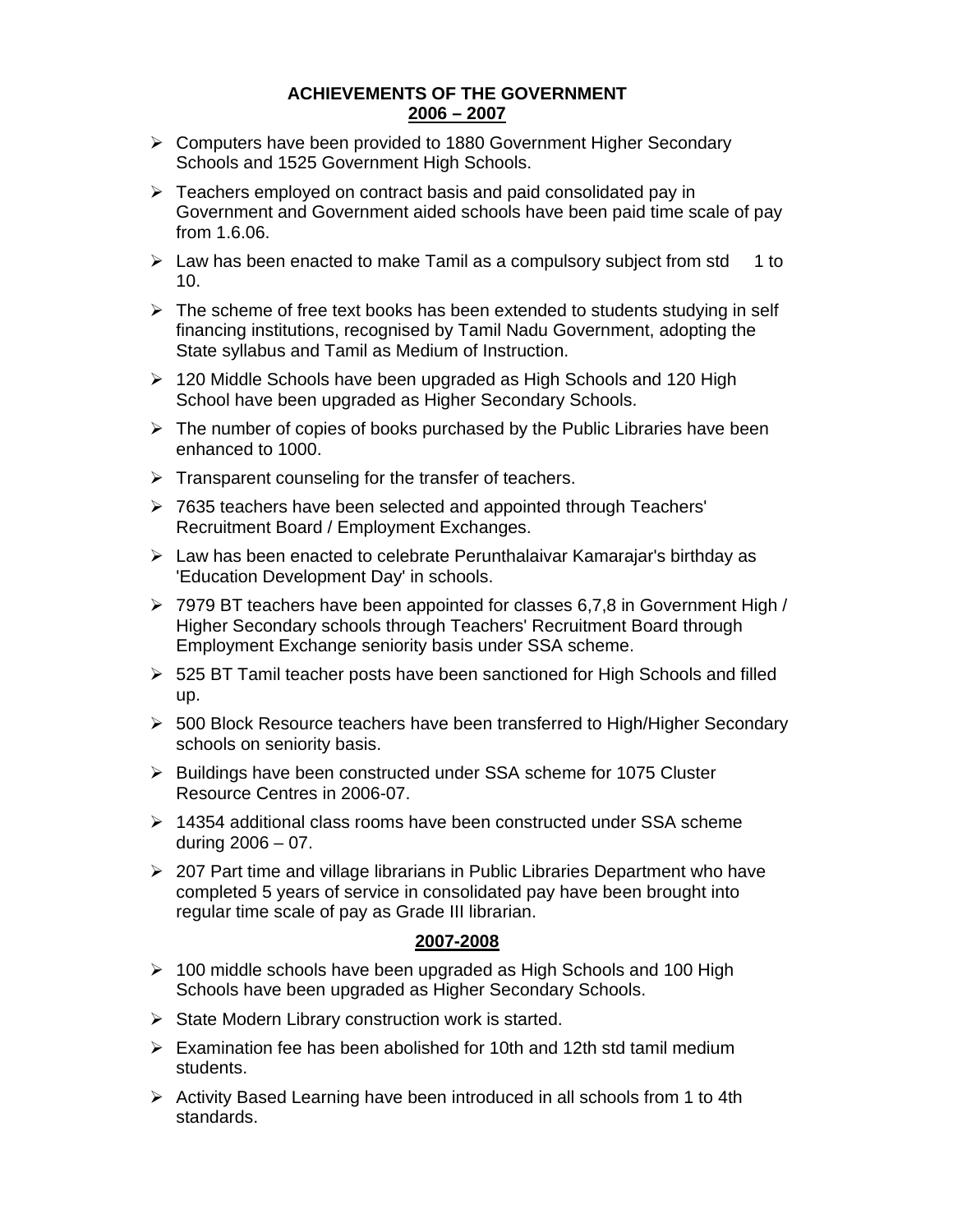- $\triangleright$  Special training has been imparted to the students belonging to 8 Educationally backward Districts
- $\triangleright$  The ratio for the direct recruitment and promotion for Assistant Elementary Educational Officers has been fixed as 30:70
- ¾ Filling up of 13683 teachers posts in Elementary Education Department and School Education Department have been completed.
- ¾ Secondary Grade teachers having graduation in Commerce and Economics with B.Ed. qualification have been given promotion as BT teachers and middle school Head Masters.
- $\triangleright$  It is proposed to establish State Institute of Educational Management and Training (SIEMAT) for imparting management training to the staff of School Education Department.
- $\triangleright$  As part of NABARD Bank's assistance Rs.50 crores has been released for providing buildings, drinking water facilities, laboratories, toilets, compound walls and furniture to 443 Government High / Higher Secondary Schools.
- $\triangleright$  Benches / Tables for students and tables / chairs for teachers have been provided thro' TANSI to 15845 classrooms in 1583 Government High/ Higher Secondary Schools.
- ¾ Computers and accessories have been provided to 1000 Government High/Higher Secondary Schools.
- ¾ Rs.2000/- cash prize has been awarded through Parent Teachers' Association to those High/Higher Secondary Schools, achieved 100% pass ratio.
- $\triangleright$  Yoga training is being given to students.
- $\triangleright$  'Life Skill Education' is being taught to students.
- ¾ Best teachers award has been enhanced from Rs.2000/- to Rs.5000/-
- $\triangleright$  School Improvement conference have been conducted in 8 Districts.
- $\triangleright$  5 additional posts of Inspector of Matriculation Schools have been created.
- ¾ Rs.20.21 crores have been provided to DTERT for buildings in service training research and purchase of books and computers.
- $\triangleright$  A separate District Institute of Education and Training has been established exclusively for Dharmapuri District.
- $\triangleright$  An ad-hoc rule has been framed for Directorate of Teacher Education, Research and Training.
- $\geq$  76 new Libraries have been opened.
- ¾ Book Exhibitions have been conducted in Madurai and Coimbatore **Corporations**
- $\geq$  27 Part-time Librarians appointed through Employment Exchanges who have completed 5 years of service have been appointed as Village Librarians.
- $\triangleright$  Library Improvement Conferences have been conducted in Coimbatore, Theni and Trichy.
- $\triangleright$  Computers have been installed for the use of readers in 30 District Central Libraries. Internet sections have also been established.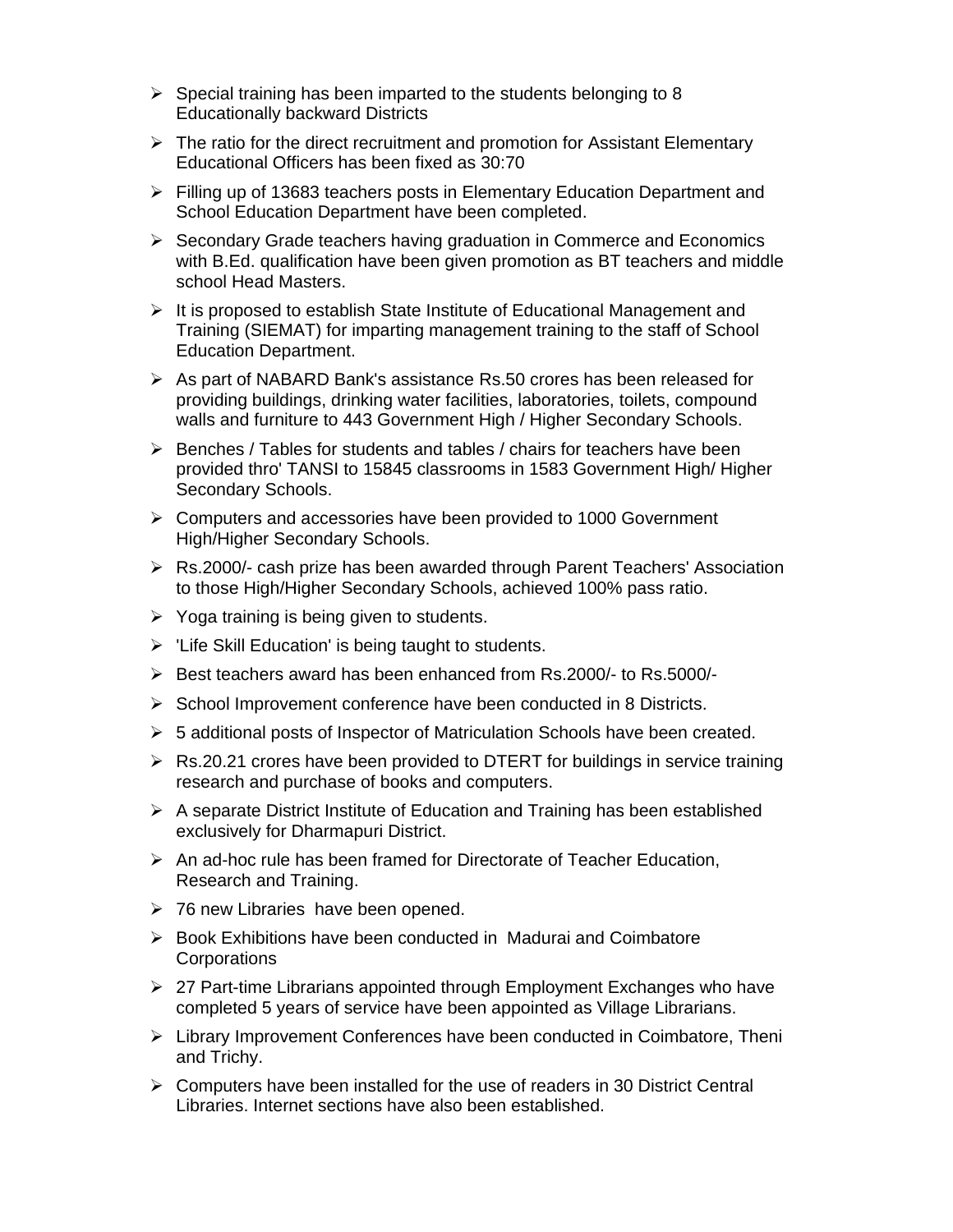- ¾ 12 lakhs students have been benefited under Summer Camps organized by Sarva Shiksha Abhiyan.
- $\triangleright$  Tamil Text Books are supplied free of cost from standards 1 -12 to all students studying in Matriculation / Matriculation Higher Secondary Schools at a cost of Rs.2.25 crores.

## **2008-2009**

- $\triangleright$  Computers have been provided as reward to 1000 top ranking Tamil medium students district wise in the 10th Standard Public Examination
- $\triangleright$  5 minutes extra time for filling up of particulars of candidates as stress free time has been provided for the students appearing for Xth and 12th Std Public examination, from march 2009, in addition to 10 minutes extra time already granted to go through the Question papers
- $\geq 100$  Middle Schools have been upgraded as High Schools and 100 High Schools have been upgraded as Higher Secondary Schools
- ¾ Establishment of 500 Computer aided Language Learning Labs in Higher Secondary Schools
- ¾ Out of 6650 Middle Schools, Computers have been provided to 2200 Government/Punjayat Union Middle Schools in the first instance
- $\triangleright$  Government have decided to establish a separate Welfare Board for the Welfare of Book Publishers, Book distributors and the labourers working in the field
- ¾ Abolition of Special Fees collected from students of 6 to 12th Standard studying in the Government / Government aided Schools.
- ¾ 176 Agricultural Instructors were appointed in Government Higher Secondary Schools to teach Agriculture subject in Vocational Stream.
- ¾ To promote Computer Education in schools, 1686 Computer Instructors were appointed through Teachers' Recruitment Board
- ¾ Naming of School Buildings constructed during the Academic Year 2008-2009 as "Anna Centenary Memorial Building"
- ¾ Orders have been issued to bear the Electricity Charges of Panchayat Union Elementary and Middle Schools by the Government
- $\triangleright$  Renovation works have been undertaken in Panchayat Union Elementary and Middle Schools in Town Panchayats
- ¾ 1005 Elementary Schools have been upgraded into Middle Schools and 1577 new posts of Graduate Teachers have been created
- ¾ Orders have been issued to sanction 9387 teaching posts in the year 2008- 2009
- ¾ School Improvement Scheme has been introduced in Government Schools with private participation
- $\triangleright$  E-governance has been introduced in School Education Department
- ¾ 5949 Class rooms and toilets have been constructed at a cost of Rs.192/- Crores under Sarva Shiksha Abhiyan
- $\triangleright$  Libraries have been opened in all the Samathuvapuram Villages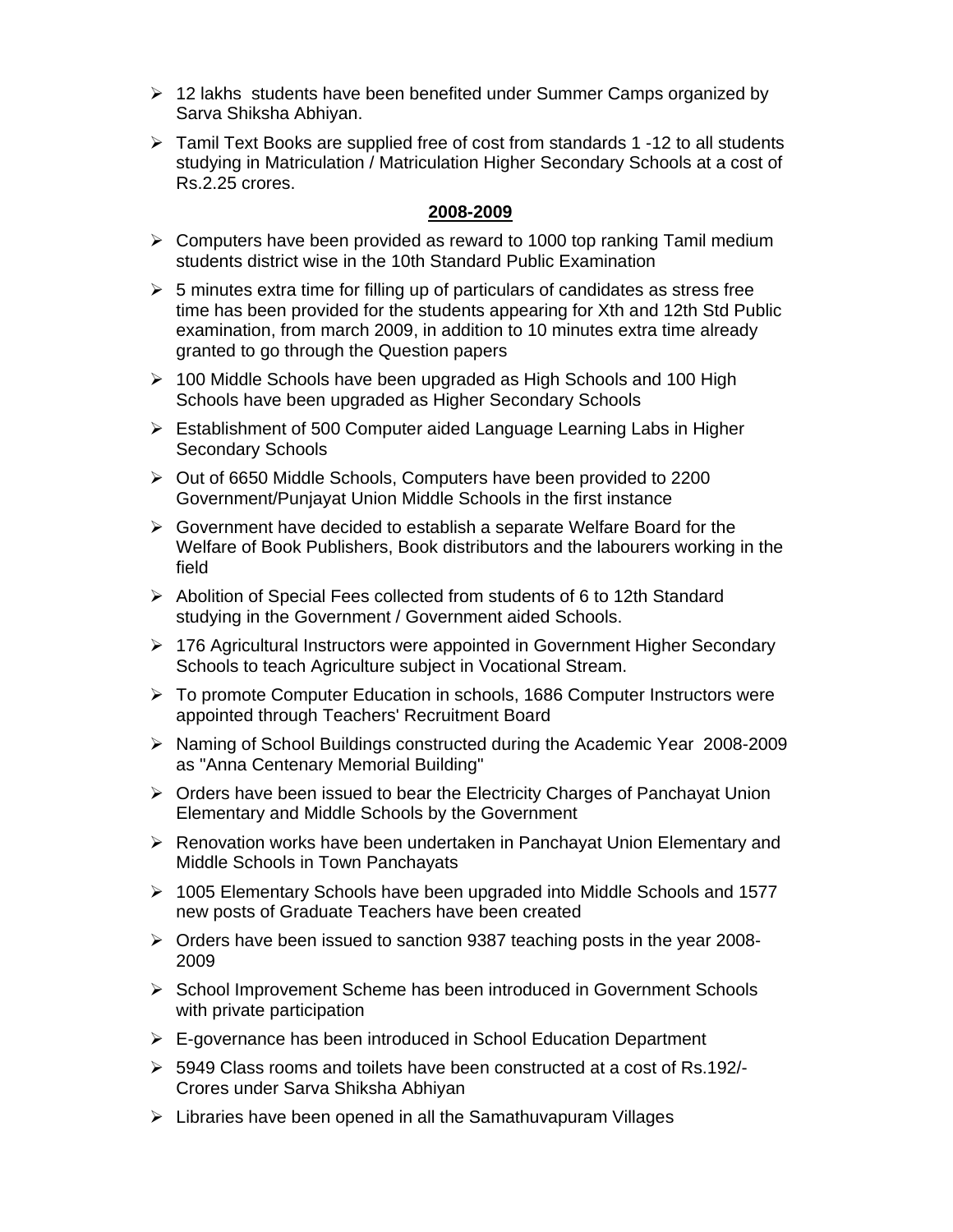- $\geq 100$  Village Libraries have been upgraded into Branch Libraries
- ¾ Construction of District Library Buildings and District Library Office at Krishnagiri and Erode at a cost of Rs.2/- Crores
- ¾ Construction of 47 Library Buildings at a cost of Rs.5.31 Crores
- $\triangleright$  Maintenance works have been undertaken at a cost of Rs. 2/- crores in the District Libraries

## **2009 – 2010**

- ¾ The Tamil Nadu Uniform System of School Education Act, 2010 has been enacted to provide for Uniform System of School Education in Tamil Nadu.
- ¾ The Tamil Nadu Schools (Regulation of Collection of Fee) Act, 2009 and the Rules framed thereunder have been enacted to provide for the regulation of collection of fee by schools in Tamil Nadu. This Act and the Rules framed thereunder have come in to force on 07.12.2009.
- $\triangleright$  During 2009-10, orders have been issued to provide for infrastructure facilities in 303 Government High/Higher Secondary Schools in Tamil Nadu at a cost of Rs.24706.52 lakhs under Phase X of the NABARD Scheme.
- $\triangleright$  The Government of India have launched a new literacy programme called 'Saakshar Bharat' in Districts where rural women literacy rate is below 50%. This scheme is to be implemented in 5 districts in Tamil Nadu.
- $\geq$  2500 Middle Schools have been provided with 3 Laptops at a cost of Rs.50.00 Crores.
- $\triangleright$  For the first time, 67 Assistant Elementary Educational Officers have been appointed by direct recruitment.
- ¾ Orders have been issued to fillup 12058 vacant teacher posts.
- $\triangleright$  5 New Elementary Schools have been opened and 831 Elementary Schools have been upgraded into Middle Schools.
- $\geq 115$  Middle Schools have been upgraded as High Schools and 115 High Schools have been upgraded as Higher Secondary Schools.
- ¾ Under the National Scheme of "incentive to Girls for Secondary Education" the SC/ST girl students who have completed Std. VIII and studying in Std. IX who have not completed sixteen years of age are sanctioned Rs.3000/- as incentive.
- $\triangleright$  Lab Equipments have been provided in 100 Government Higher Secondary Schools at a cost of Rs.100.00 lakhs.
- $\triangleright$  Mathematical Laboratories have been established in 50 Government High Schools and 50 Government Higher Secondary Schools at a cost of Rs.100.00 lakhs.
- ¾ Computer Aided Language Learning Laboratories have been established in 500 Government Higher Secondary Schools at a cost of Rs.52.00 lakhs.
- ¾ Construction of New Office Building for the Chief Educational Office Tiruvallur District at a cost of Rs.150.00 lakhs.
- ¾ Under Environmental Education, one Assistant Director Post (DEO Cadre) and 32 Programme Co-ordinator posts (PG Teachers cadre) have been created.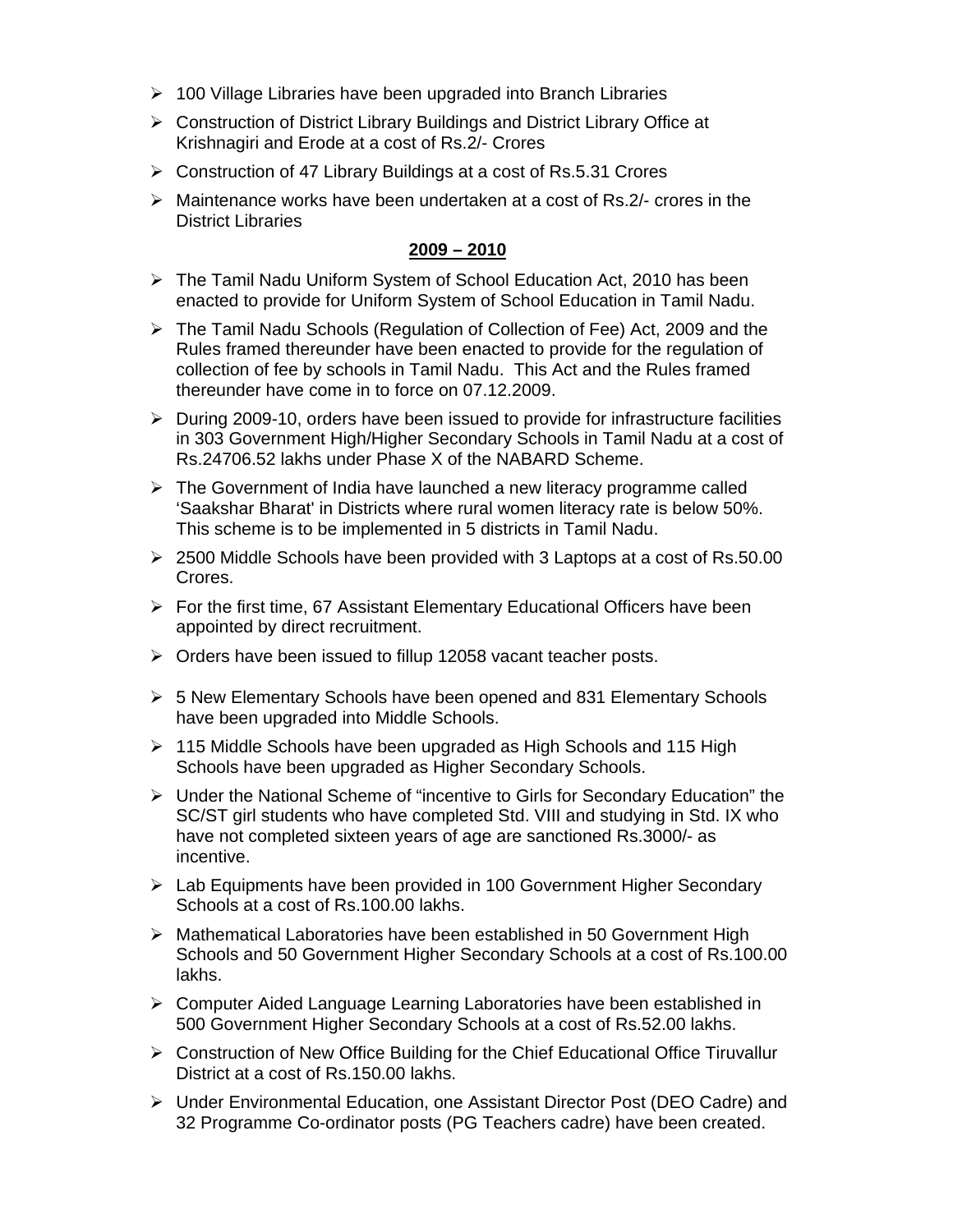- $\geq$  31 posts of Personal Assistants to Chief Educational Officer have been created in the cadre of Higher Secondary School Head Master.
- $\triangleright$  Under Computer Aided Learning Programme, initially the syllabus for 6<sup>th</sup> Standard was framed and the books were supplied to all the VI Standard students of Government High and Higher Secondary Schools.
- $\triangleright$  Under the Sarva Shiksha Abhiyan, furniture have been provided to the students studying in Standards VI to VIII at a cost of Rs.46.00 Crore. Under this scheme 6.5 lakhs students were benefitted.
- ¾ To develop English speaking skills of students studying in Elementary Schools, 75 English Supplementary Readers have been prepared and distributed to all the Government and Government Aided Elementary / Middle Schools under the Sarva Shiksha Abhiyan.
- ¾ A new District Educational Office has been established at Kumbakonam in Thanjavur District.
- $\triangleright$  Unit transfers have been permitted to willing B.T. Teachers working in Middle Schools under the control of the Directorate of Elementary Education to Government High/Higher Secondary Schools under the control of the Directorate of School Education.
- $\triangleright$  The Government have sanctioned a sum of Rs.60.00 lakhs to upscale the buildings of the Government Teacher Training Institute, Johilpatti in Virudhunagar District.
- $\triangleright$  In service training has been imparted to 82,000 teachers at a cost of Rs.5.22 Crore by the Directorate of Teacher Education, Research and Training.
- $\triangleright$  Orders have been issued to enhance the consolidated pay of the village librarians of Rs.1500 to special time scale of Pay of Rs.2,500 – 5000 + Rs.500/-
- $\geq$  25 Branch Libraries functioning in the rented buildings have been provided with own buildings.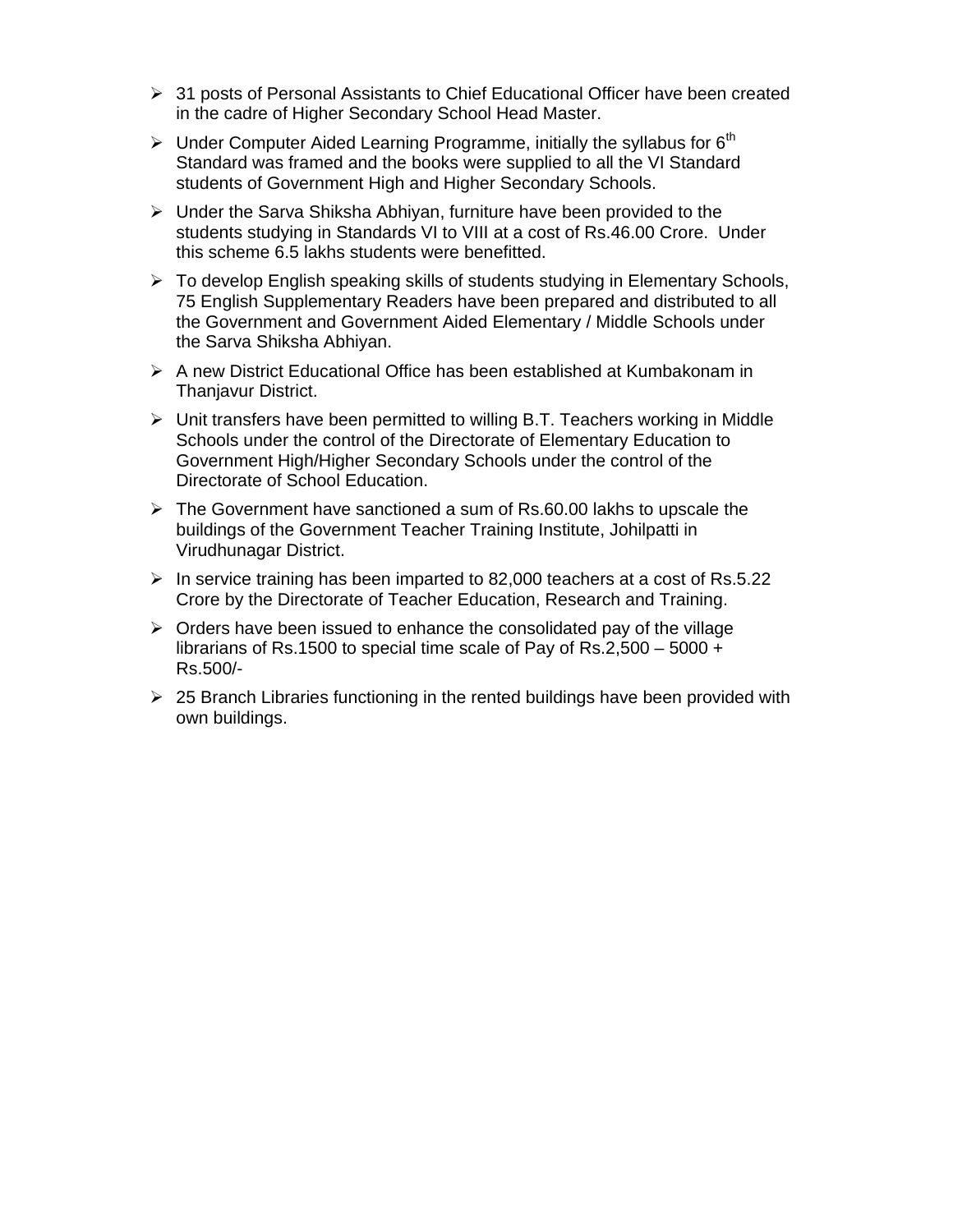## **POLICY AND SCHEMES 1. ELEMENTARY EDUCATION**

Education, especially Elementary Education, empowers every child and thereby the entire nation. The State with its policy to enroll and retain all children in the age group of 6–14 is heading towards the Universalisation of Elementary Education. The State shall provide free and compulsory education to all children of the age of six to fourteen years in accordance with Article 21 of the Constitution of India. The Compulsory Education Act is already in force to achieve this constitutional obligation with a commitment. The State Government have taken concrete steps and series of initiatives to provide Quality Education for All.

 Access to quality learning for all is the guiding light of the education revolution which is transforming schools in Tamil Nadu as Centres of creativity where every child is the inheritor of a happy secured future and harbinger of peace, social equity and universal brotherhood.

## **1.1. Vision and Mission**

The objectives of the Plan for Elementary education are:

- 1. to achieve universal enrolment and retention;
- 2. to ensure education of desirable quality;
- 3. to concentrate on the child's overall emotional, social and physical development along with cognitive skills;
- 4. to reach the un-reached and to ensure social inclusion;
- 5. to improve the basic amenities in all schools; and
- 6. to bridge all gender and social gaps in elementary education.

## **1.2. Opening of new Primary and Middle Schools**

 Keeping in view the educational needs of the children in rural areas, steps have been taken to open new Primary Schools. Further, to facilitate the students in Primary Schools to continue their studies, Primary Schools have been upgraded into Middle Schools. The details regarding newly opened Primary Schools and upgraded Middle Schools during the last four years are given below:

| Year         | <b>Primary Schools</b> | <b>Middle Schools</b> |
|--------------|------------------------|-----------------------|
| $2006 - 07$  | 126                    | 234                   |
| $2007 - 08$  | 210                    | 338                   |
| $2008 - 09$  | -                      | 1005                  |
| $2009 - 10$  | h.                     | 831                   |
| <b>Total</b> | 341                    | 2408                  |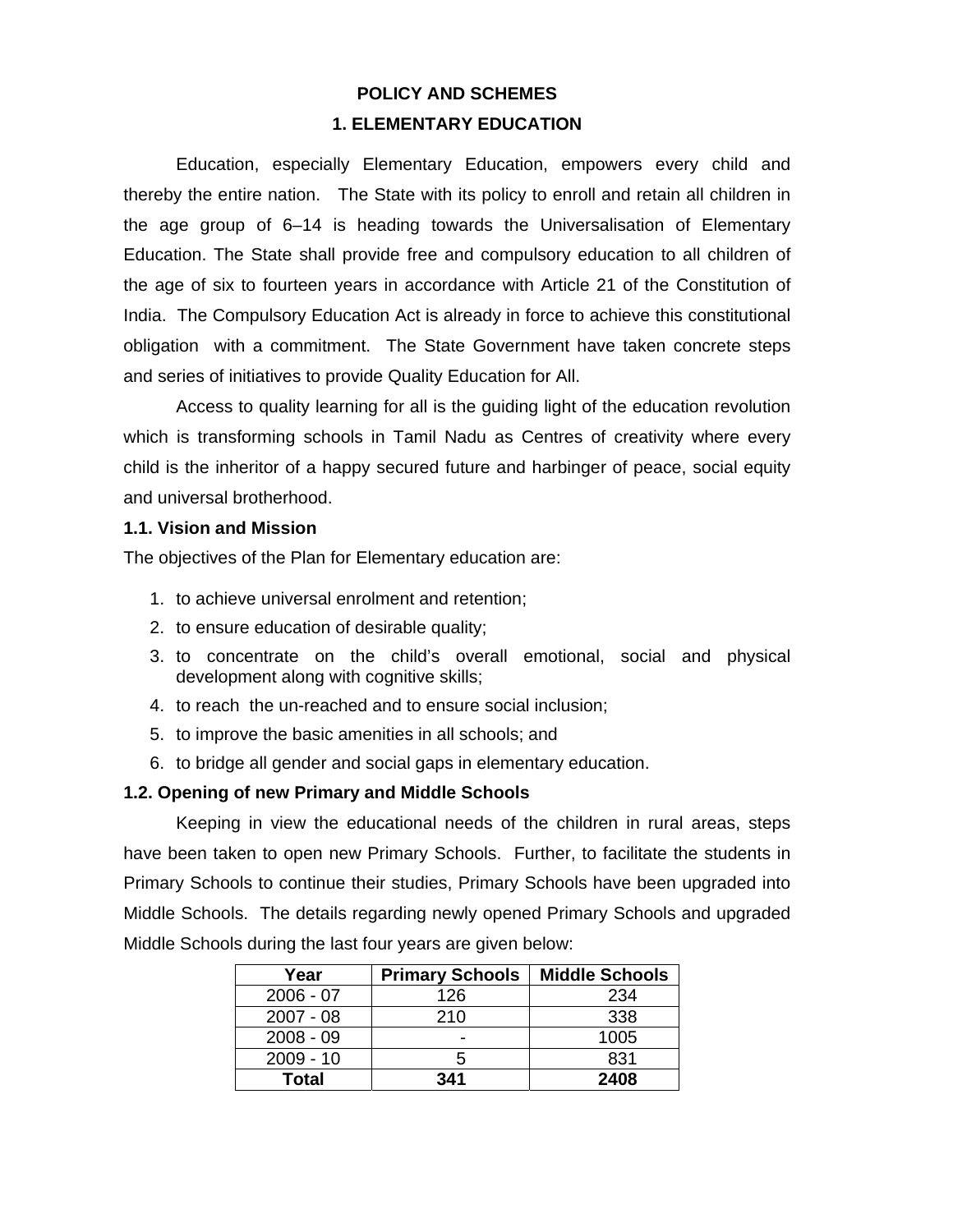## **1.3. Appointment of Teachers**

 Top priority has been given to the filling up of posts of teachers, which is vital for the strengthening of schools. In this direction, the vacancies of Secondary Grade and B.T. teachers are being filled up through transparent selection process and counselling. The details regarding filling up of teachers posts from the academic year 2006 – 2007 are given below.

|                      | <b>Details of Teachers' posts</b> |                 |                  |  |
|----------------------|-----------------------------------|-----------------|------------------|--|
| <b>Academic Year</b> | <b>Secondary</b>                  | <b>Graduate</b> | <b>Physical</b>  |  |
|                      | Grade                             | <b>Teachers</b> | <b>Education</b> |  |
|                      | <b>Teachers</b>                   |                 | <b>Teachers</b>  |  |
| 2006 - 2007          | 2353                              | 2435            |                  |  |
| 2007 - 2008          | 5882                              | 4124            | 40               |  |
| 2008 - 2009          | 5773                              | 3331            | 63               |  |
| 2009 - 2010          | 1943                              | 3209            | 14               |  |
| <b>Total</b>         | 15951                             | 13099           | 117              |  |

 During the year 2009 – 2010, 203 Primary School Head Master posts and 2174 B.T. Assistant Posts have been created.

 For the first time, 67 Assistant Elementary Educational Officers have been appointed by direct recruitment.

## **1.4. Training to teachers**

 B.T. Assistants selected by the Teachers' Recruitment Board and appointed in schools under Elementary Education Directorate have been given Entry Level Training; Middle School Head Masters have been given Human Resource Development Training with the financial support of UNICEF.

## **1.5. Activity Based Learning**

 As a result of joint efforts of Sarva Shiksha Abhiyan and Directorate of Elementary Education, a new innovative methodology, namely Activity Based Learning (ABL), has been introduced in schools.

## **1.6. The salient features of Activity Based Learning**:

- $\triangleright$  Child centred:
- $\triangleright$  Task based;
- $\triangleright$  Focuses on curiosity, creativity, collaboration, and self confidence;
- $\triangleright$  Leads to Joyful learning;
- $\triangleright$  Makes the school an oasis of respect and encouragement.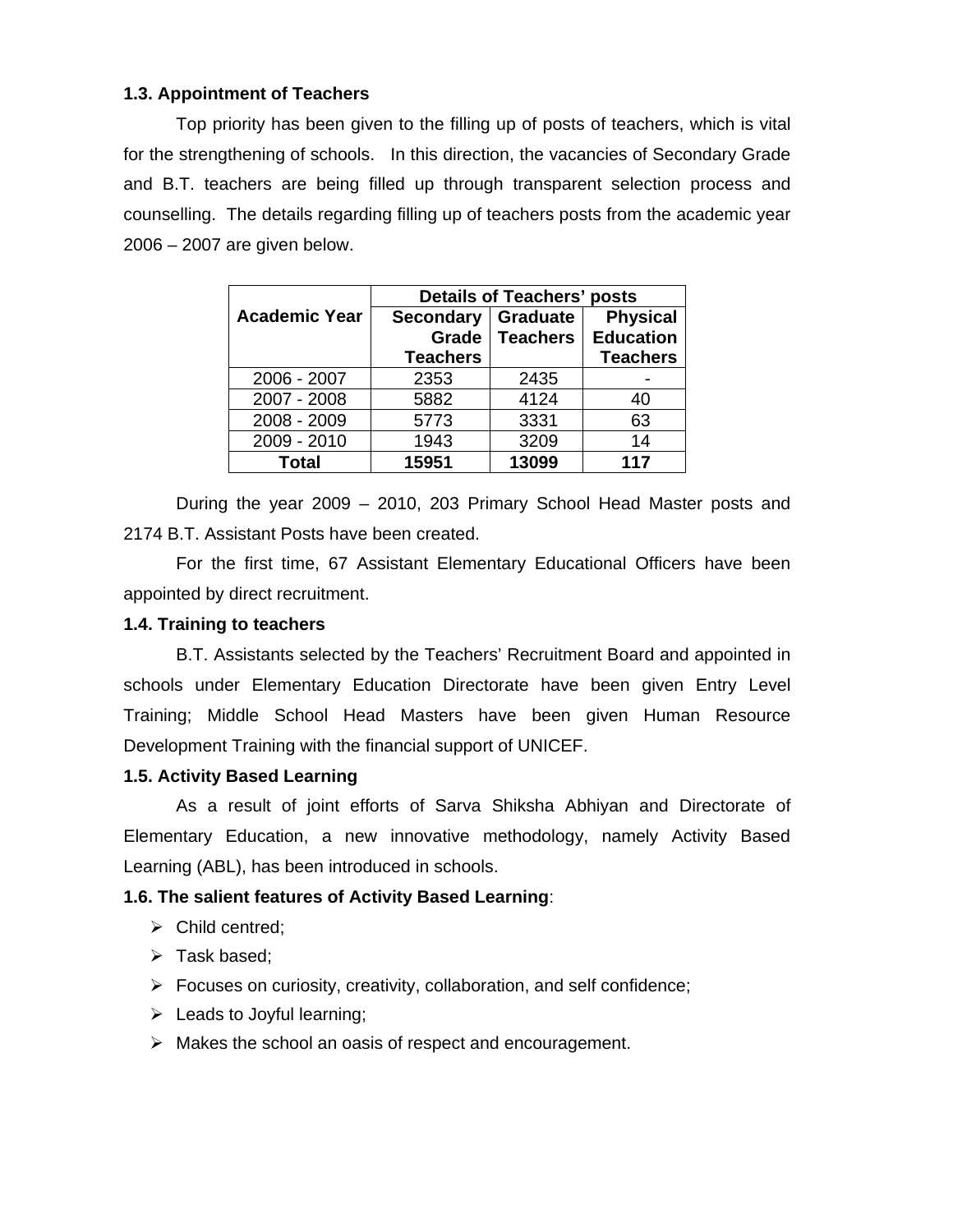## **1.7. Capacity Building of Teachers**

 A high quality learning experience in a child-centred environment is possible only in an atmosphere where the teacher is well equipped. In-service trainings under the aegis of the Sarva Shiksha Abhiyan are conducted in collaboration with Directorate of Teacher Education, Research and Training (DTERT) to enhance the role of teacher as a facilitator.

 Teachers appointed through counselling in the Districts have been given Entry Level Training for improving their teaching capacity; Assistant Elementary Educational Officers have been given Yoga & Meditation Training.

#### **Welfare schemes**

 Based on the conviction that a child's development is linked with social progress, the Government have implemented several welfare schemes for the benefit of the school children.

#### **1.8. Free Noon Meal Scheme**

 Tamil Nadu has been the pioneer in introducing the Noon-Meal Scheme. This Scheme covers nearly 41,65,272 children. The children are now given three eggs or three bananas per week along with the Noon Meal from July  $15<sup>th</sup>$  2006, the Birthday of Karmaveerar Kamarajar.

#### **1.9. Free Supply of Text Books**

 The Scheme of free supply of textbooks covers all the children studying in Government and Government Aided Schools including self-financing sections in aided schools and recognized self financing institutions adopting the State syllabus. 50,97,108 students have benefited under this Scheme during 2009 – 10.

#### **1.10. Free Supply of Uniforms**

 For the welfare of the students studying in Primary and Middle Schools, the State has introduced free supply of uniforms to the students enrolled in the noon meal scheme. 41,65,272 students were benefitted in this Scheme during 2009 – 10.

#### **1.11. Free Bus Pass**

 The free Bus Pass scheme covering students studying in Standards I to XII under the State Board syllabus has enabled access to schools easy. In this scheme 1,33,652 Primary and Middle School students are benefited.

#### **1.12. Mobile Library and Science Vans**

 To enhance the productive effects of schooling through the reading habit, books are distributed through mobile libraries in collaboration with the Directorate of Public Libraries. The Science Vans, which are mobile classrooms attached to District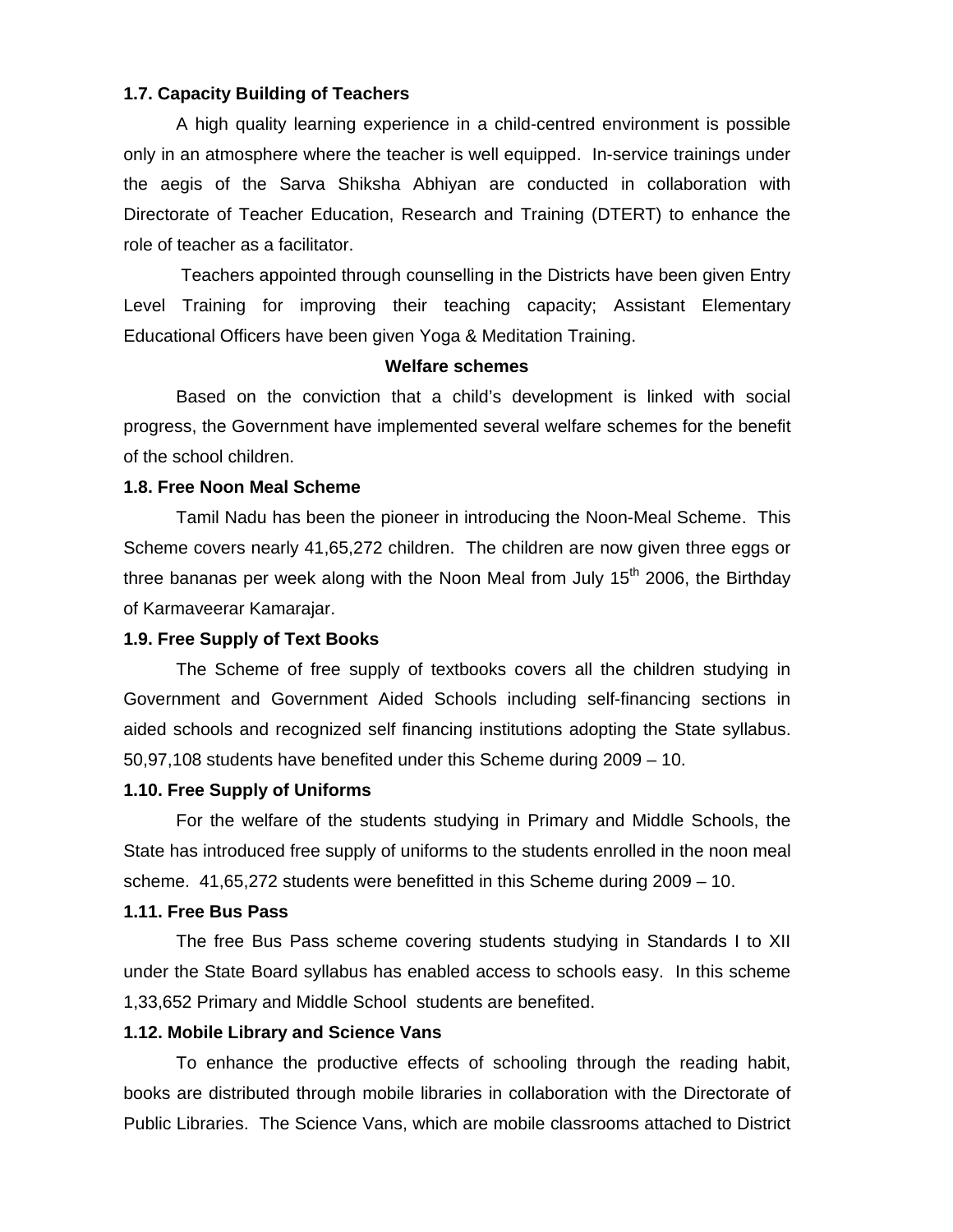Elementary Education Offices, impart Science education to students in the Primary and Middle Schools, enabling them to grip with the advancements in the field of Science and technology.

## **1.13. Nursery and Primary schools**

 5,534 number of Primary and Nursery schools are functioning in the State. The Government is keen that schools be zones of safety for children and accordingly well defined norms have been formulated in the interests of children for granting recognition by the Chief Educational Officers to these schools without delay.

## **1.14. Best School Award**

 With a view to promote all round excellence. three best schools are selected in each District for the Best School Award. The parameters for selection are:-

- Increase in enrolment with special reference to SC/ST and Girl Children
- Decrease in Drop Out Rate
- Increase in Completion Rate
- Increase in the Retention Rate
- Parent Teacher Association Activities
- Enlisting and enriching Community Participation
- Introduction of innovative practices both in scholastic and non scholastic areas for the all round development of the child.

## **1.15. Quality Interventions**

 The Government have taken continuous efforts towards improving quality in schools. Activity Based Learning (ABL) is being implemented in all the Primary Schools across the State. Active Learning Methodology (ALM) is being implemented in Standards VI, VII and VIII in all the schools. There has been visible changes and complete transformation in the classroom processes with the children actively participating in their own learning and the teachers playing the role of facilitators. It has been observed that the confidence levels among the children have greatly improved. The new curricula and pedagogic changes have been enthusiastically received. accepted by the teachers. learners and parents.

To facilitate improved input of science and technology as well as to enhance computer awareness, television, DVD sets and learning CDs have been provided in Middle Schools. So far, 4700 Middle Schools have been provided with Laptops. Remaining Middle Schools are to be provided with laptops in the current year.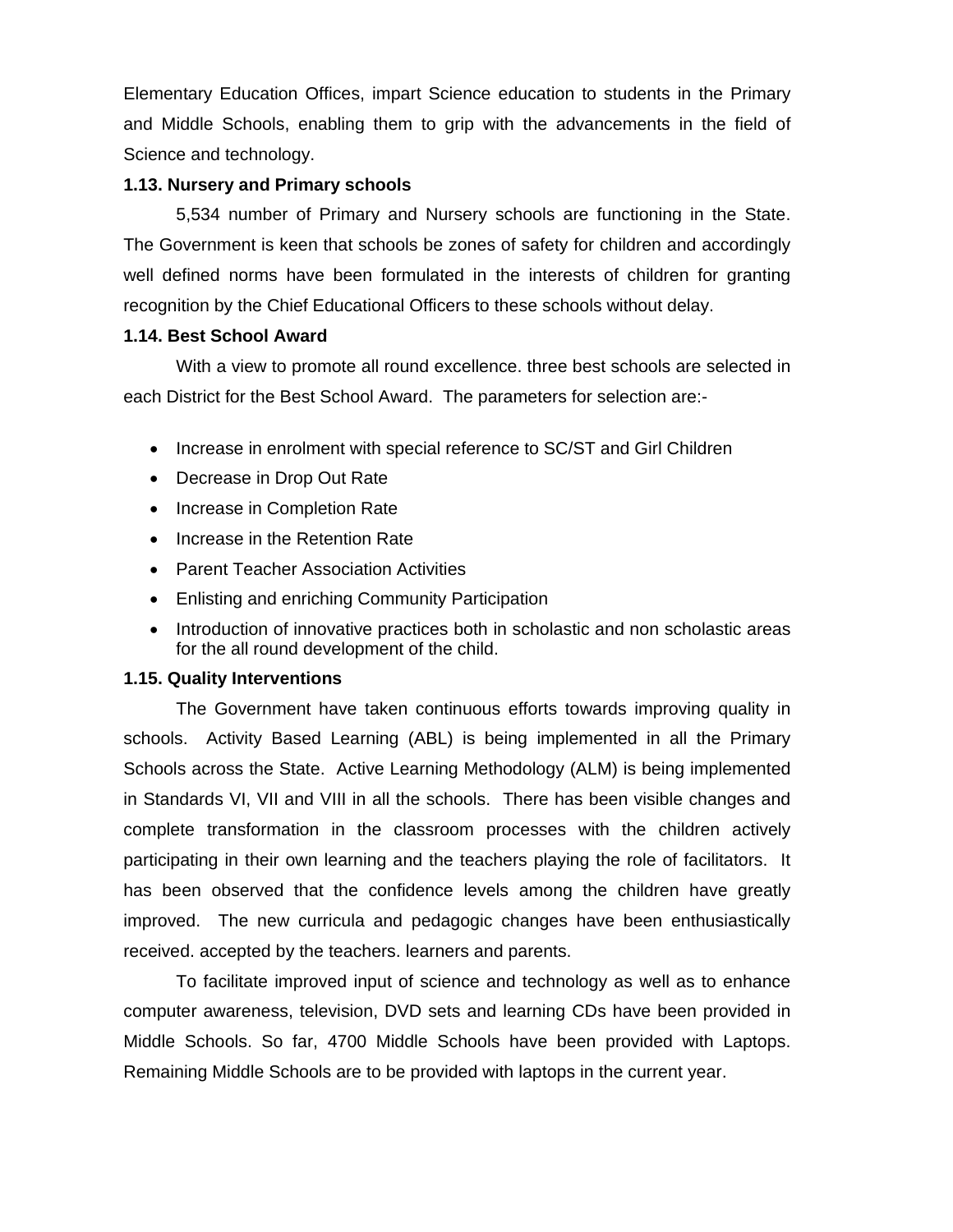## **1.16. The Right of Children to Free and Compulsory Education Act, 2009.**

 The Constitution of India has been amended in 2002 to include the right of children to elementary education as one of the fundamental rights. Pursuant to this, the Government of India have enacted the Right of Children to Free and Compulsory Education Act, 2009. This Act has come into force from 01.04.2010. The main objective of the Act is to provide for free and compulsory education to all children of the age of 6 to 14 years. Section 38 of the said Act vests with the State Governments powers to make rules under the said Act. The State Government have initiated steps to frame rules under the Right of Children to Free and Compulsory Education Act, 2009.

## **SARVA SHIKSHA ABHIYAN**

*Sarva Shiksha Abhiyan (SSA) Mission* is a special educational intervention implemented for achieving *Universal Elementary Education.* Tamil Nadu has recorded consistent progress in the implementation of various components under SSA. Persistent efforts have been taken to achieve the following objectives of the Mission in all the Districts:

## **1.17. Objectives**

- To ensure enrolment of all the children in *School, Education Guarantee Centre, Alternative school, Back to School camp*.
- $\div$  To bridge all gender and social category gaps at elementary education level by 2010.
- Universal retention by 2010.
- To focus on Elementary Education of satisfactory quality with emphasis of education for life.

## **1.18. Achievements –2009-2010**

## *Outlay & Expenditure*

 Out of the total allocation of Rs. 862.30 crore, our State has spent Rs.780.58 crore during 2009-2010 for various activities under SSA in all the Districts.

#### *Opening of schools & appointment of teachers*

- ◆ 5 new Primary Schools have been opened and 831 Primary Schools have been upgraded into Middle schools during 2009-10.
- ◆ 2076 additional teacher posts have been created.

## *Civil Works*

◆ 5 Primary School buildings, 831 Upper Primary Schools buildings are being constructed.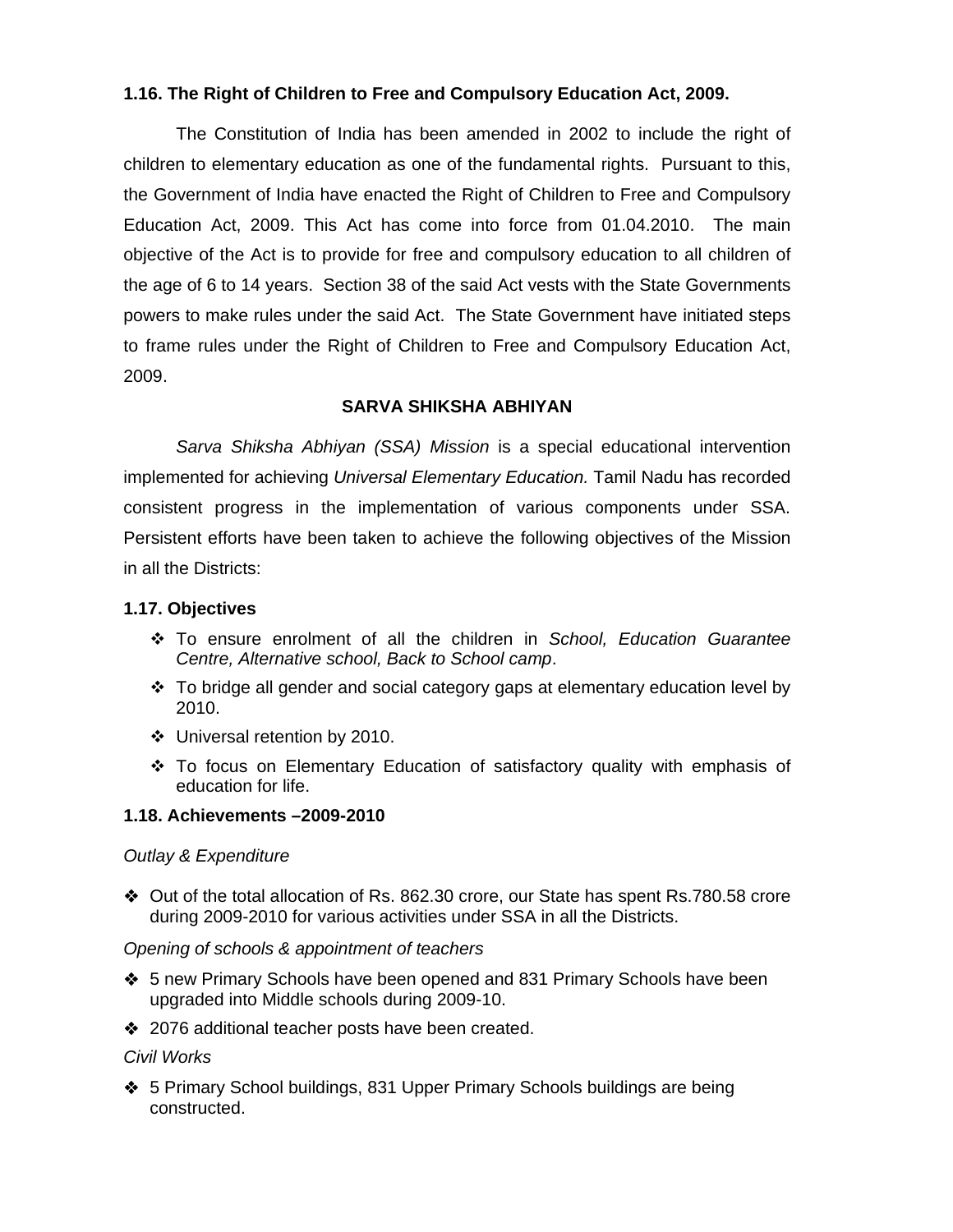- ◆ 793 toilets, 3078 girls' toilets and 437 drinking water facilities are being provided to schools.
- ◆ 24,740 metre compound wall is being provided to schools.
- Furniture provided to 9,24,490 students studying in Standards VI to VIII.

## *Enrolment of Out-of-school Children*

 66,896 Out-of-school children, 55,374 children have been enrolled and mainstreamed.

## *Teacher Training*

◆ Need-based in-service training imparted to nearly two lakh teachers.

## **1.19. Kasthurba Gandhi Balika Vidyalaya (KGBV) Scheme**

 As a special intervention for enrolling out-of-school girls in the age group of 11-14 years, *Kasthurba Gandhi Balika Vidyalaya (KGBV)* Scheme is implemented in 38 Educationally Backward Blocks in 11 Districts. 3101 girls have been enrolled in 54 Residential schools.

## **1.20. Quality Improvement:**

The Government have taken continuous efforts towards improving quality in schools. *Activity Based Learning* (ABL) is being implemented in all the 37,486 primary schools across the State. *Active Learning Methodology* (ALM) is being implemented in Standards VI, VII and VIII in all schools. There has been visible changes and complete transformation in the classroom processes with the children actively participating in their own learning and the teachers playing the role of facilitators. It has been observed that the confidence level among the children has greatly improved. The new curricular and pedagogic changes have been enthusiastically received, accepted by the teachers, learners and parents.

## **1.21. Activity Based Learning (ABL)**

Educationists, officials and teachers from other States namely, Arunachal Pradesh, Jharkhand, Karnataka, Gujarat, Mizoram, Himachal Pradesh, Rajasthan, Jammu & Kashmir, Maharashtra, Nagaland, Chattisgarh and Kerala have visited Tamil Nadu to see for themselves how ABL is being implemented in classrooms. Educationists from other countries such as Sri Lanka, Netherlands, Australia, China, Singapore, Bangaladesh, England and the United States of America have also visited the State and appreciated its effort.

 Some States namely, Pondicherry, Chattisgarh, Rajasthan, Maharashtra, Nagaland, Gujarat, Arunachal Pradesh, Tripura and Orissa have already adopted the ABL system in their schools.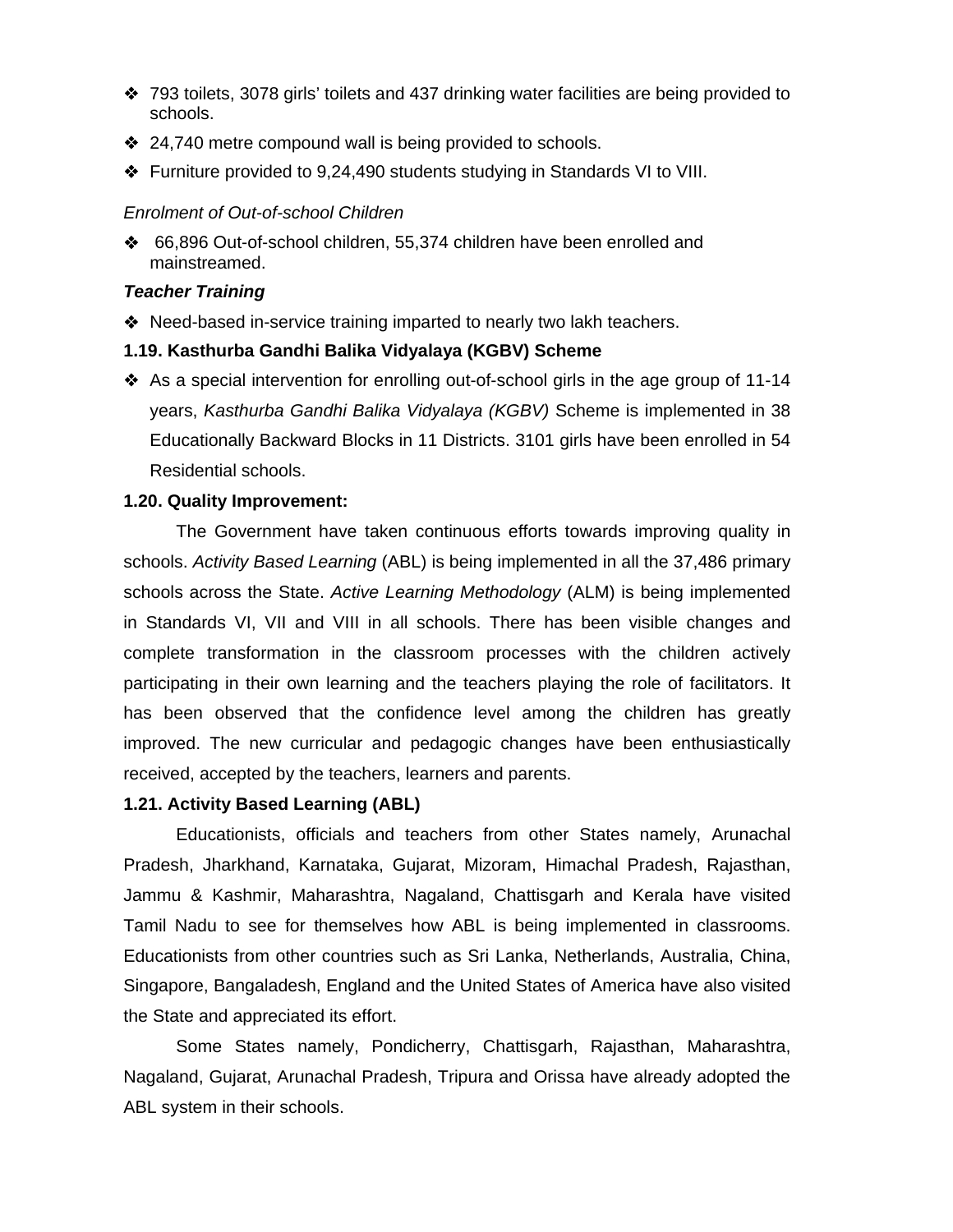Thiru.M.P.Vijayakumar,I.A.S.,(Retired) former State Project Director, has been awarded Hon'ble Prime Minister award for having developed the new system and implemented Activity Based Learning (ABL) Methodology for Primary Education in Tamil Nadu.

## **1.22. Improvement in Educational Indicators**

- At Primary level, the *dropout rate* has been reduced from 3.81% in 2005-06 to 1.02% in 2008-09 and at upper Primary level, the dropout rate has declined from 7.58% in 2005-06 to 1.88% in 2008-09.
- $\triangle$  Tamil Nadu is in 5<sup>th</sup> place in Education Development Index as per the research findings by National University of Educational Planning and Administration.

## **1.23. Important Activities proposed to be implemented in 2010-2011**

All the following activities will be carried out with an outlay of Rs.1211.626

crore.

*Civil Works* 

- Construction of Primary School buildings and Upper Primary school buildings.
- 20 additional classrooms in Schools.
- 4710 girls' toilets in Schools.
- ❖ 39000 metre compound wall to Schools.
- $\div$  Ramps facilities to 3273 Schools.
- ❖ Head Master rooms in 1853 Schools.
- Play elements will be provided to 1773 Primary Schools and 1773 Upper Primary Schools.
- Library facilities will be provided to 22642 Primary Schools and 8290 Upper Primary Schools.

*Grants* 

- Teaching Learning Equipment (TLE) grant of Rs.20,000 each to new Primary Schools.
- Teaching Learning Equipment (TLE) grant of Rs.50,000 each to newly upgraded Middle Schools.
- $\cdot$  Maintenance grant @ Rs.7,500 to 35,255 Schools.
- School grant @ Rs.5,000 to 37,761 Primary Schools and @ Rs.7,000 to 16,047 Upper Primary Schools.
- Teacher grant @ Rs.500 to 2,03,485 teachers working in Primary and Upper Primary schools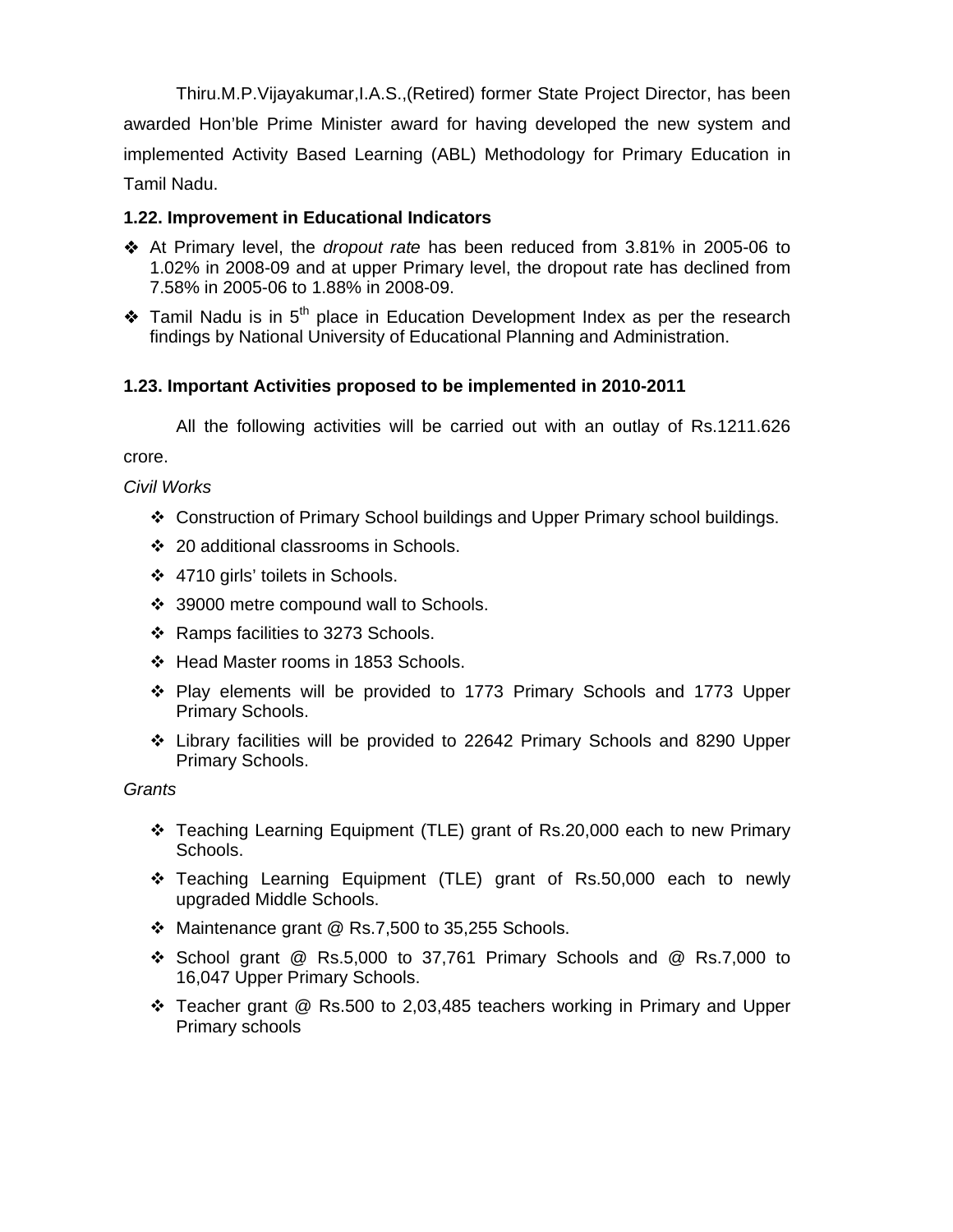## *Enrolling Out–of–School Children*

 56,113 Out-of-school children will be enrolled and mainstreamed through various interventions such as Residential and non-Residential Bridge Courses, Summer Camps, and Special Residential Bridge Courses.

## *In-service Training*

Around 2,03,485 teachers will be covered under *in-service training.*

## *Innovative Activities*

- 24,815 Anganwadi workers will be trained and play/learning materials will be supplied to 24,368 Early Childhood Care and Education (ECCE) centres.
- A special training programme on life skills will be given to 59,490 SC/ST and 29,876 minority children.

## *Community Training*

 2,62,572 Village Education Committee (VEC) members will be trained on their role in SSA context.

## **1.24. Kasthurba Gandhi Balika Vidyalaya (KGBV) Scheme**

- 54 Residential Schools will continue to function in 38 *Educationally Backward Blocks* in 11 Districts.
- 17 Residential Schools with strength of 50 girls (Type 2) will be upgraded into (Type 1) Residential Schools with strength of 100 girls.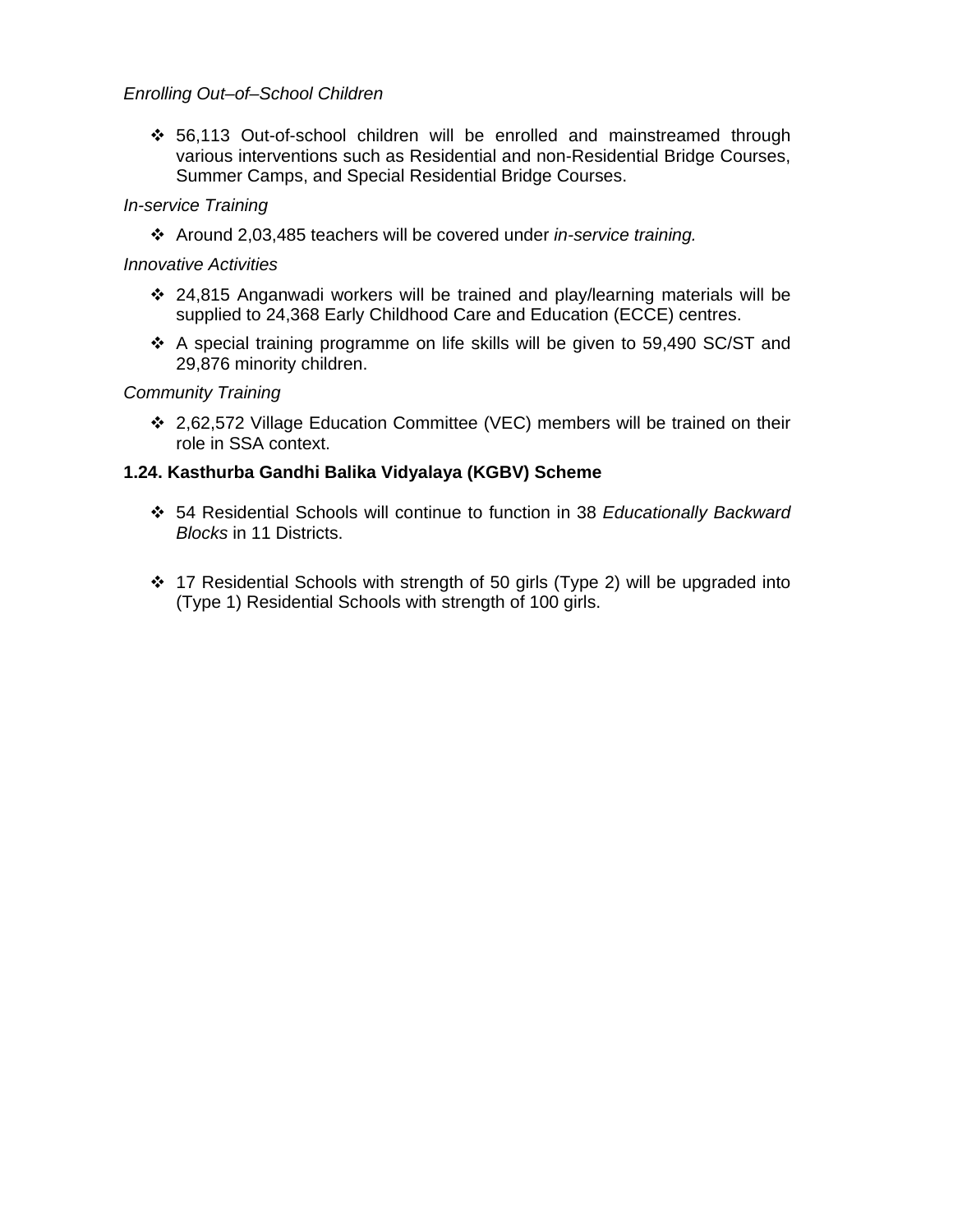#### **2. SECONDARY AND HIGHER SECONDARY EDUCATION**

#### **2.1. Vision**

The main objective of the Government in respect of Secondary Education is Universalisation of Access and improvement of quality at Secondary stage and to ensure quality Education to all girls and boys.

## **2.2. Objectives**

- 1 To provide Secondary Education to all the children appropriate to their age by 2017.
- 2 To provide Higher Secondary Education to all the children appropriate to their age by 2020.
- 3 To ensure quality education to all
- 4 To make available High/Higher Secondary schools in needy areas.
- 5 To ensure quality education irrespective of gender, Community. Socioeconomic status and disabilities.
- 6 To provide inservice training to teachers for efficient teaching.
- 7 To Impart Computer Aided Learning.
- 8 To provide life skills and vocational training.
- 9 To develop language fluency and communication skills.

#### **2.3. Strategies**

 The above objectives are achieved by establishing new High/Higher Secondary schools in needy areas, carrying out special enrolment drives, improve need based infrastructure facilities through funding agencies like NABARD, using computer aided techniques and e-learning equipments for improving the quality of the teachinglearning process. Improving induction and in-service training facilities, creating model schools in the educationally backward Districts, providing hostel facilities for the girl students of age group 14 to 18 through Kasthuriba Gandhi Kanya Vidyalaya – (KGKV) giving special emphasis for the vulnerable / deserving sections of the society and expanding welfare schemes.

## **INCENTIVE BASED SCHEMES**

## **2.4. Free Supply of Bicycles**

 Government introduced a scheme for supplying of free bicycles to students studying in Government/ Aided and partly Aided Schools enabling them to complete the cycle of education.

 During 2009-2010, a sum of Rs. 3.66 Crore was sanctioned by Government to School Education Department towards supply of free cycles to OC students. Totally,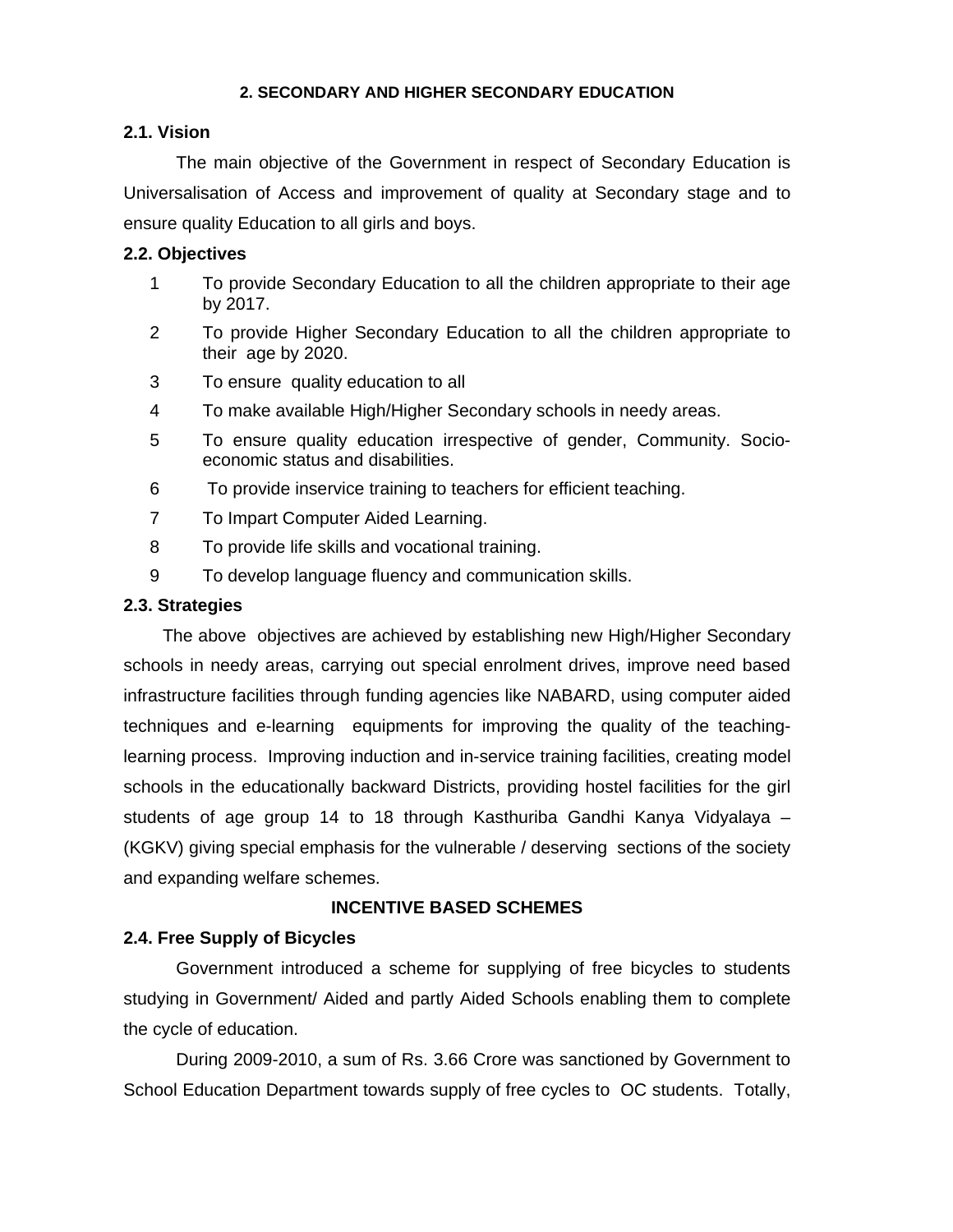5,59,608 students studying in Higher Secondary Schools have been benefitted which includes students from BC, MBC, SC/ST and OC Communities.

## **2.5. Free Supply of text books**

 Standardized Text Books are supplied free of cost to students studying in Standards I to XII in Government, Aided and partly aided schools. This is also extended to the students studying in State Board syllabus in Tamil Medium in the self-financing schools. The Government have allotted a sum of Rs. 28.60 Crore for the free supply of text Books to 66,03,056 students during 2009 -10.

#### **2.6. Free Bus Pass**

To address the barrier of distance, the State Government have provided free bus passes to all the students at a cost of Rs.300.00 crore.

## **2.7. English Language laboratories and Computer Aided Language Laboratories**

In order to develop English speaking skills of students for better employment opportunities, English Language Laboratories are being established in selected Government Schools at a cost of Rs. 5.00 Lakhs per school. From 2006-07 to 2008- 09, English Language Laboratories were established in 76 Government Higher Secondary Schools at a cost of Rs. 380.00 Lakhs.

 The existing English Language Laboratories are being transformed into Computer Aided Language Learning Laboratories in phased manner. The scheme was implemented in 500 Government Higher Secondary Schools during 2008-09. Action is being taken to provide English Language Laboratories in 500 Government Higher Secondary Schools during 2009-10 by procuring software and hardware from the ELCOT. To enhance the capacity of teachers to use language labs for the development of language skills of students, training has been imparted to all the teachers handling Language Laboratories. It has been proposed to extend this scheme to 500 more Government Higher Secondary School in the year 2010-2011.

#### **2.8. Mathematical Laboratories**

In order to improve the learning environment and to wipe out the Maths Phobia among the students, mathematical Laboratories have been established to introduce new methods of teaching and encourage students to learn mathematics through practicals. Such a novel strategy will bring out their creative abilities.

 This scheme will help the students studying in Standards VI to X. This scheme was successfully implemented during 2008-09 in 100 Government High Schools in rural areas.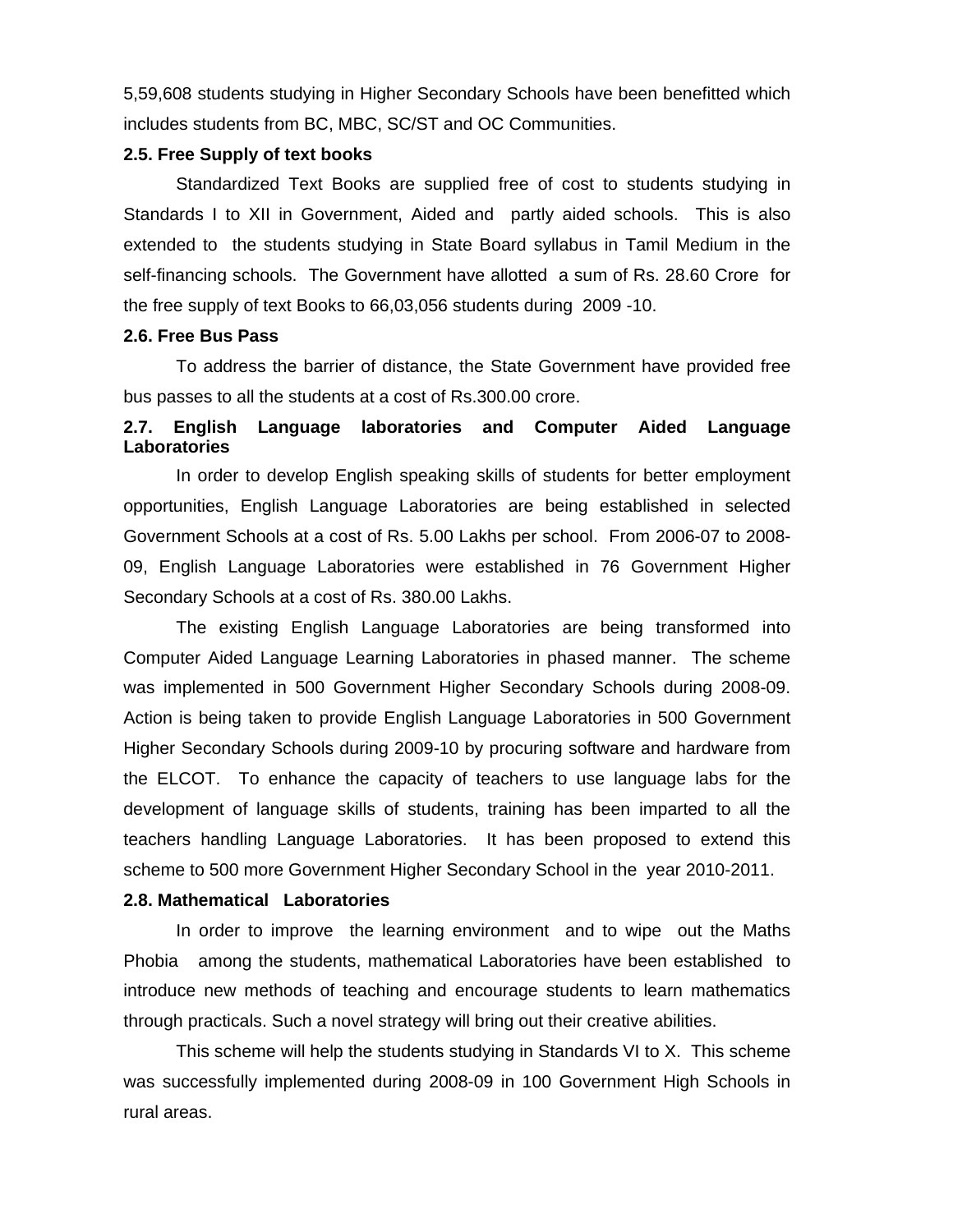For the year 2009-10, the Government have issued orders to set up Mathematical Laboratory in 50 Government High Schools and 50 Government Higher Secondary Schools. It has been proposed to extend this scheme to 50 Government High Schools and 50 Government Higher Secondary Schools in the year 2010-11.

#### **2.9. Laptop Computers to Top ranking Tamil Medium students**

The Government have introduced a novel scheme of awarding Laptops to Top ranking Tamil Medium students in Standard X Public Examination from the year 2008. A sum of Rs.2.37 Crore has been sanctioned by Government for this scheme during 2009-10. 1105 outstanding students were benefitted.

The Scheme has been introduced to motivate the students to the world of Computer Education and to encourage them to move on to higher studies.

#### **2.10. Improvement of Science Laboratories**

Every High and Higher Secondary School must have a fully equipped Science Laboratory for teaching Science and for doing practicals. For the year 2009-10, the Government have sanctioned Rs.40.00 lakhs for the procurement of Science Equipments to 100 Government High Schools and Rs.100.00 lakhs for the procurement of Lab Equipments to 100 Government Higher Secondary Schools. The acquisition of new equipments will enhance the working capacity of all these laboratories in schools. This scheme will also be extended to 200 more schools in 2010-11.

#### **2.11. Library Facilities**

In order to motivate the children with a broad view to inculcate the habit of reading books, the Government have decided to improve the library facilities in Government High and Higher Secondary Schools. The books were selected subject-wise and also in the other fields such as General Knowledge, Environment, Home Science, Food habits etc. The Government have sanctioned a sum of Rs. 40.00 lakhs during 2009-10. Under this scheme, 100 Government High Schools and 100 Government Higher Secondary Schools were benefitted. This scheme will also be extended during 2010-11.

#### **2.12. Provision of Computers in Higher Secondary Schools**

Computer Education Scheme was introduced by the Government with the objective of preparing students for challenging careers in modern times. Computers have already been provided in 1980 Government Higher Secondary Schools and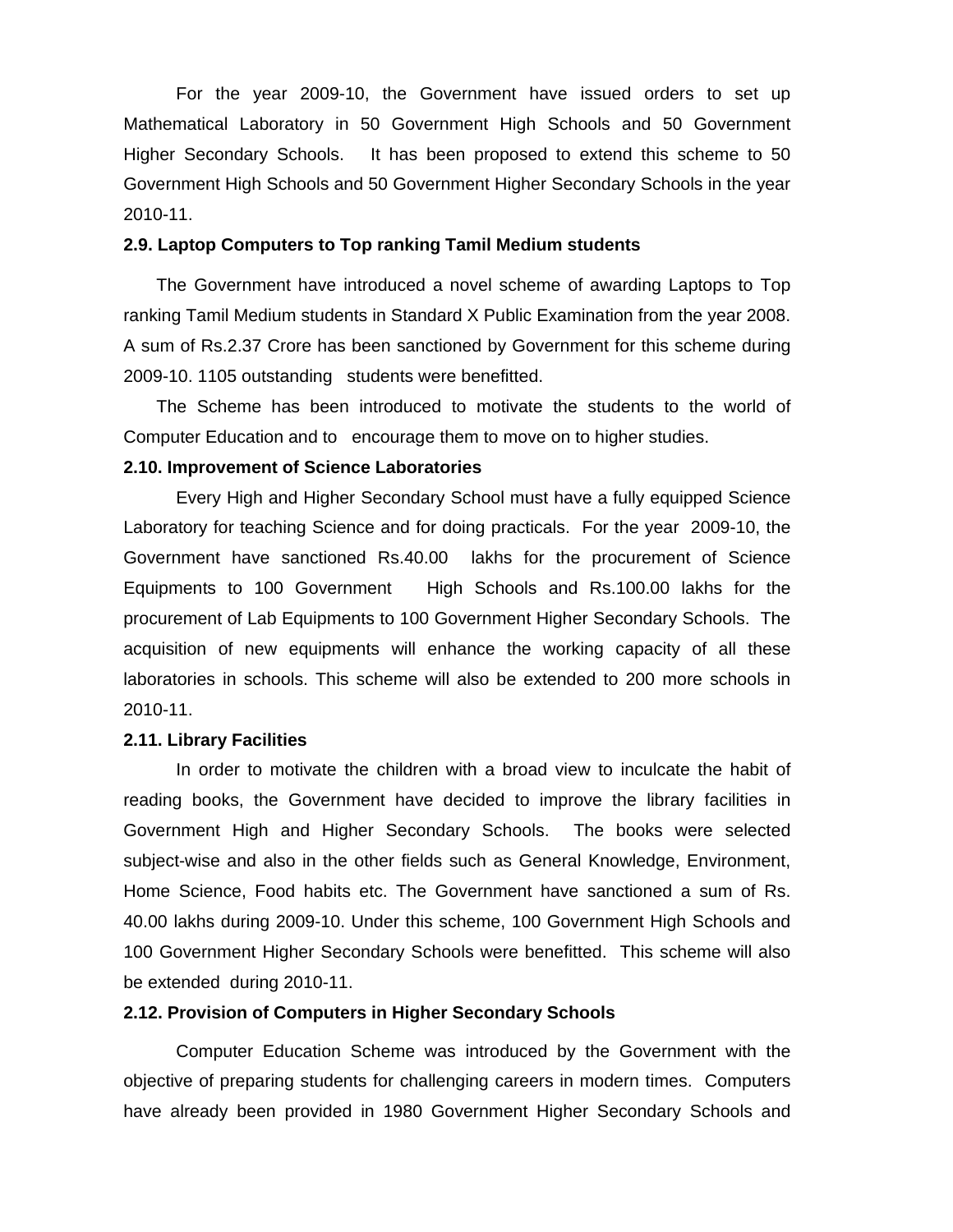2131 Government High Schools. Under Computer Aided Learning Programme, it is proposed to introduce curriculum in Computer Science for Standards VI to X. Initially the syllabus for  $6<sup>th</sup>$  standard was framed and the books were supplied to all the Standard VI students of Government High and Higher Secondary Schools during the year 2009-10. Training on computer literacy has been given to High and Higher Secondary Teachers handling Standards VI to X, Headmasters, District Educational Officers and Chief Educational Officers of all the Districts. During the year 2010-11, it has been proposed to frame syllabus for Standard VII in Computer Science and the books will be supplied to all the students of Government High & Higher Secondary Schools.

#### **2.13. Upgrading Middle schools in to High Schools**

 The long term objective of the Government is to upgrade the Middle Schools to High Schools if there are no High Schools within a radius of 5 kilo meters. During the period from 2006-07 to 2009-10, 445 Middle schools were upgraded into High Schools. Further, 200 Middle Schools will be upgraded as High Schools during the ensuing academic year.

#### **2.14. Upgrading High Schools in to Higher Secondary Schools**

During the period from 2006-2007 to 2009-10, 435 Government High Schools were upgraded into Higher Secondary Schools. Further, 125 High Schools will be upgraded as Higher Secondary Schools during the ensuing academic year. The under served and unserved areas will be given top priority.

#### **2.15. e- Governance in School Education Department**

The Government has started a comprehensive Portal (www.pallikalvi.in) exclusively for School Education. This website is hosted and maintained by the State Parent Teachers Association. This portal serves students, teachers, personnel, parents as well as General Public. Various Software applications for administrative activities are implemented to make transparent, responsible & quick administration in the School Education Department

 The starting of the web portal facilitates need - based on line donations for the improvement of school activities through public- private partnership.

#### **2.16. Exemption from payment of Examination Fees**

The Government have waived the Public Examination fee for students of Standards X & XII studying in Tamil Medium in all Government and Government Aided Schools.

#### **2.17. Waiver of Special fees**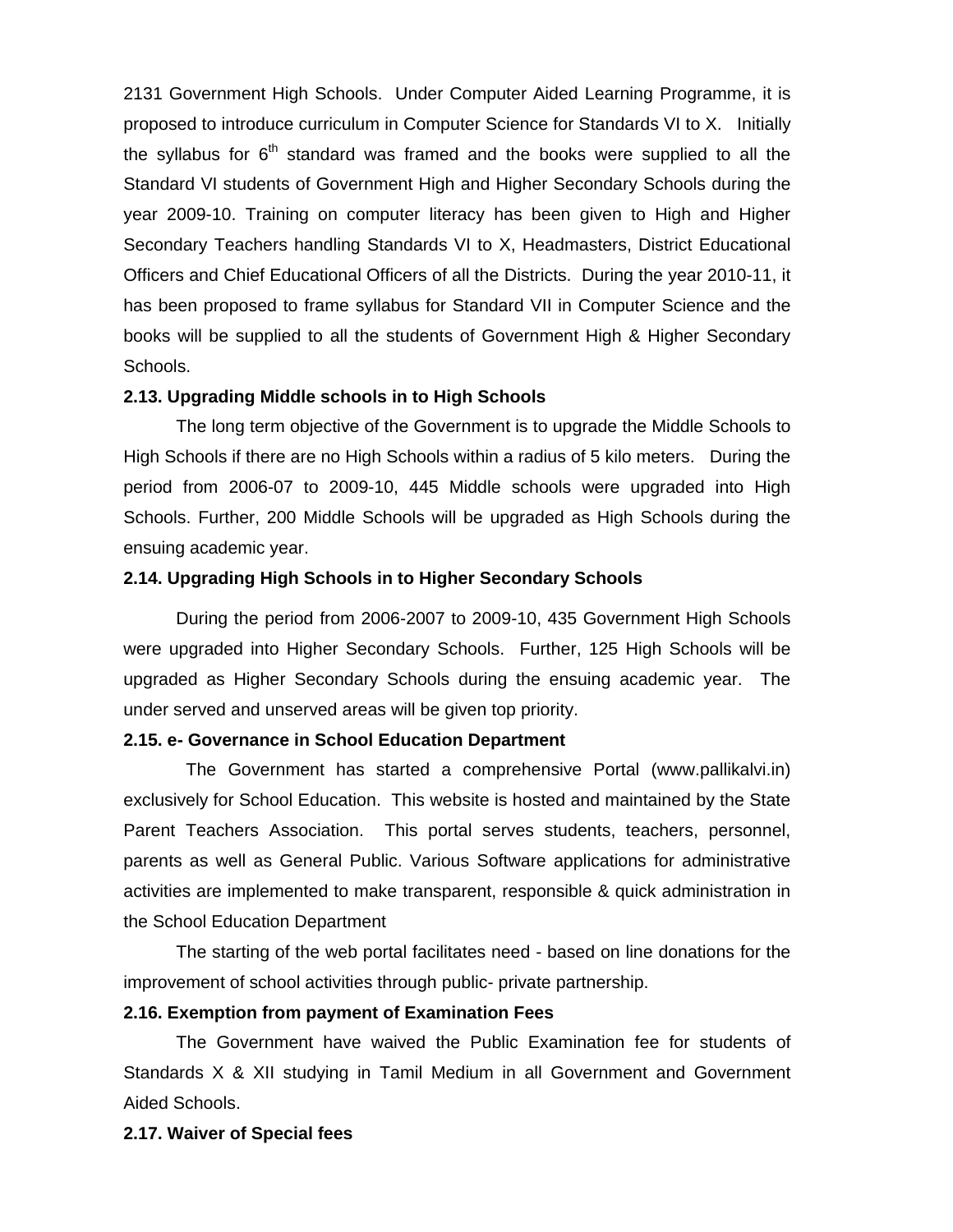From the year 2008-09 totally free Education is being provided to Government and Government Aided Schools by waiving the special fees for the betterment of students.

The Government have reimbursed the special fees to the tune of Rs.21.40 crore to schools to meet their routine expenses. 6044 Government and Government Aided schools have been covered and so far 48,27,903 students have been benefitted under this Scheme.

## **Universalisation of Secondary Education**

*Rashtriya Madhyamik Shiksha Abhiyan (RMSA)* is a Centrally-sponsored scheme to achieve *Universal Secondary Education* (Standards IX & X). Its vision is to make Secondary Education of good quality available, accessible and affordable to all young persons of the age group 14-16 years.

## **2.18. RMSA goals envisaged by Tamil Nadu:**

- All secondary school age children (Standards IX & X) are in schools by 2017,
- All secondary school completing children will have access to higher secondary classes by 2020.
- To ensure that all students pursuing Secondary Education receive education of good quality.
- To provide necessary infrastructure facilities of the secondary schools.
- To ensure Secondary Education irrespective of gender, community, socioeconomic status and disabilities.

#### **2.19. Initiatives to be undertaken**

Upgradation of Middle Schools into High Schools, Strengthening of existing schools with all infrastructure facilities such has drinking water, toilets , lab facilities including computer lab and language lab, appointment of additional teaching and nonteaching staff, construction of additional classrooms and undertaking major repairs are the major activities to be taken up under this programme.

#### **2.20. Annual Budget and Expenditure**

 Government of India has approved the following activities during the year 2009-10 for Tamil Nadu:

- ¾ Annual school grant of Rs.1936.40 lakhs @ Rs.40,000 per school for 4841 government secondary and higher secondary schools having secondary section.
- $\triangleright$  To create 200 new secondary schools with grant of Rs.11624.00 lakhs  $@$ Rs.58.12 lakhs per school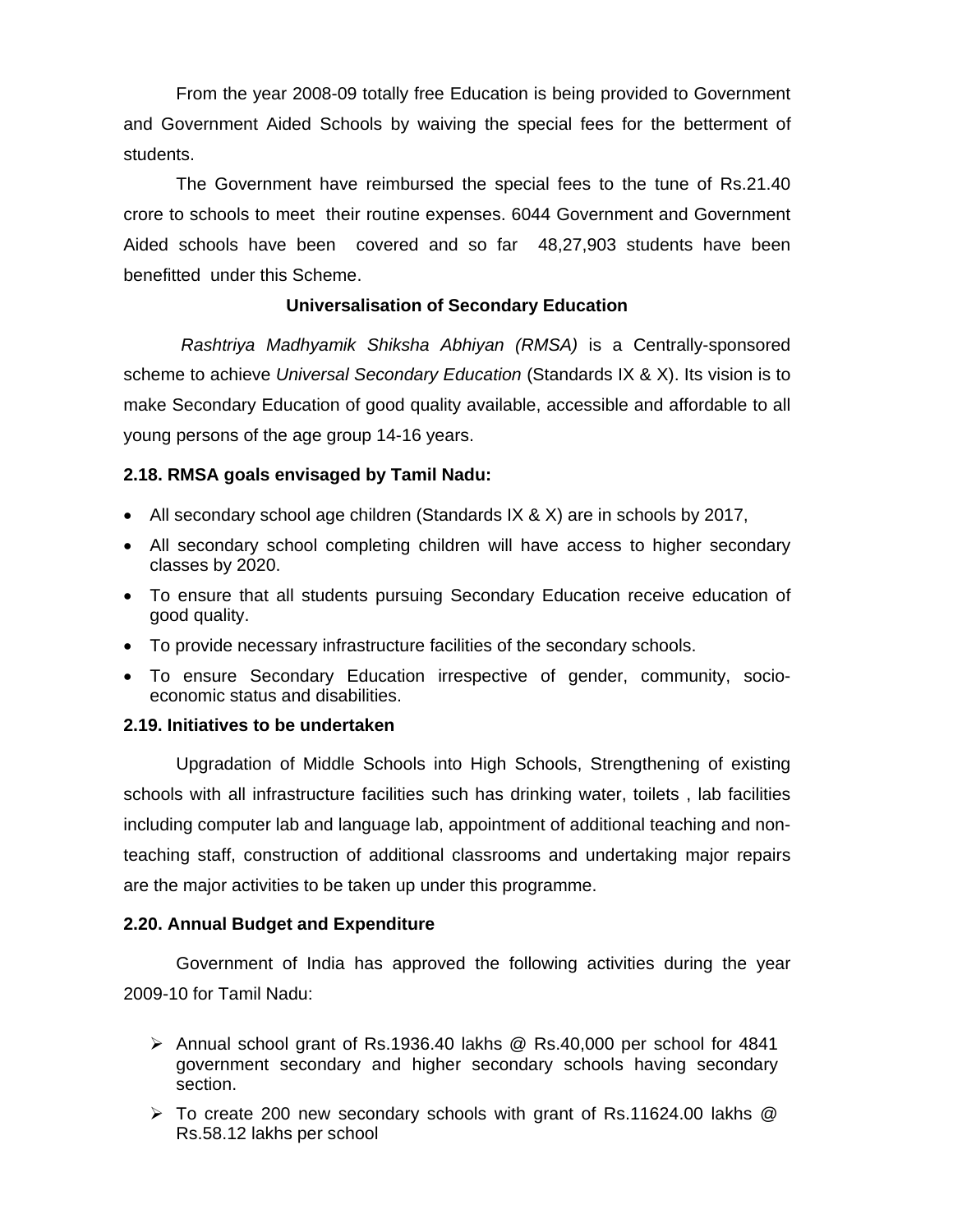- $\geq 1400$  new teachers to be appointed @ 7 teachers per school.
- $\triangleright$  In service training of 15,000 teachers with grant of Rs.150.00 lakhs  $\oslash$ Rs.1000 per teacher for 5 days.
- ¾ Sharing pattern will be 75:25 during XI five year plan and 50:50 during XII Five Year Plan.

#### **2.21. Model Schools**

In order to make Secondary Education of good quality available, accessible and affordable to the talented rural children, Central Government has decided to set up Model schools with upgraded facility all over India.

In Tamil Nadu, 44 Educationally Backward Blocks have been identified in 13 Districts. 44 Model Schools are to be established in these Educationally Backward Blocks in the first phase. Government of India have approved Rs.3.00 crore towards non-recurring cost and Rs.75.00 lakhs towards recurring cost for each Model School. 18 Model Schools have been sanctioned in the current year (2009-10) covering 10 Districts. The Districts covered are Cuddalore, Dharmapuri, Krishnagiri, Erode, Tiruppur, Karur, Namakkal, Salem, Sivaganga and Villupuram.

#### **2.22. Girls' Hostels**

The objective of the Scheme is to bring the girl children in educationally backward class to school and retain them in school without getting dropped out. Keeping this in view, the Scheme envisages setting up of Girls' Hostels with lodging and boarding facilities in Educationally Backward Blocks so that the girl students are enabled to continue their studies without any disruption. The Scheme envisages access to secondary and higher secondary education to a large number of girl students. The girl students in the age group of 14 to 18 years studying in Standards IX and X and belonging to SC, ST, OBC, Minority Communities and BPL families will form the target group of the Scheme.

During the current year, 44 Girls' Hostels are to be launched with the help of the District Collectors. The Districts covered under the Scheme are Cuddalore, Dharmapuri, Krishnagiri, Erode, Tiruppur, Karur, Namakkal, Salem, Sivagangai, Villupuram, Perambalur, Thiruvannamalai and Ariyalur.

Each hostel will get Rs.42.50 lakhs as non-recurring cost and Rs.14.27 lakhs as recurring cost per year.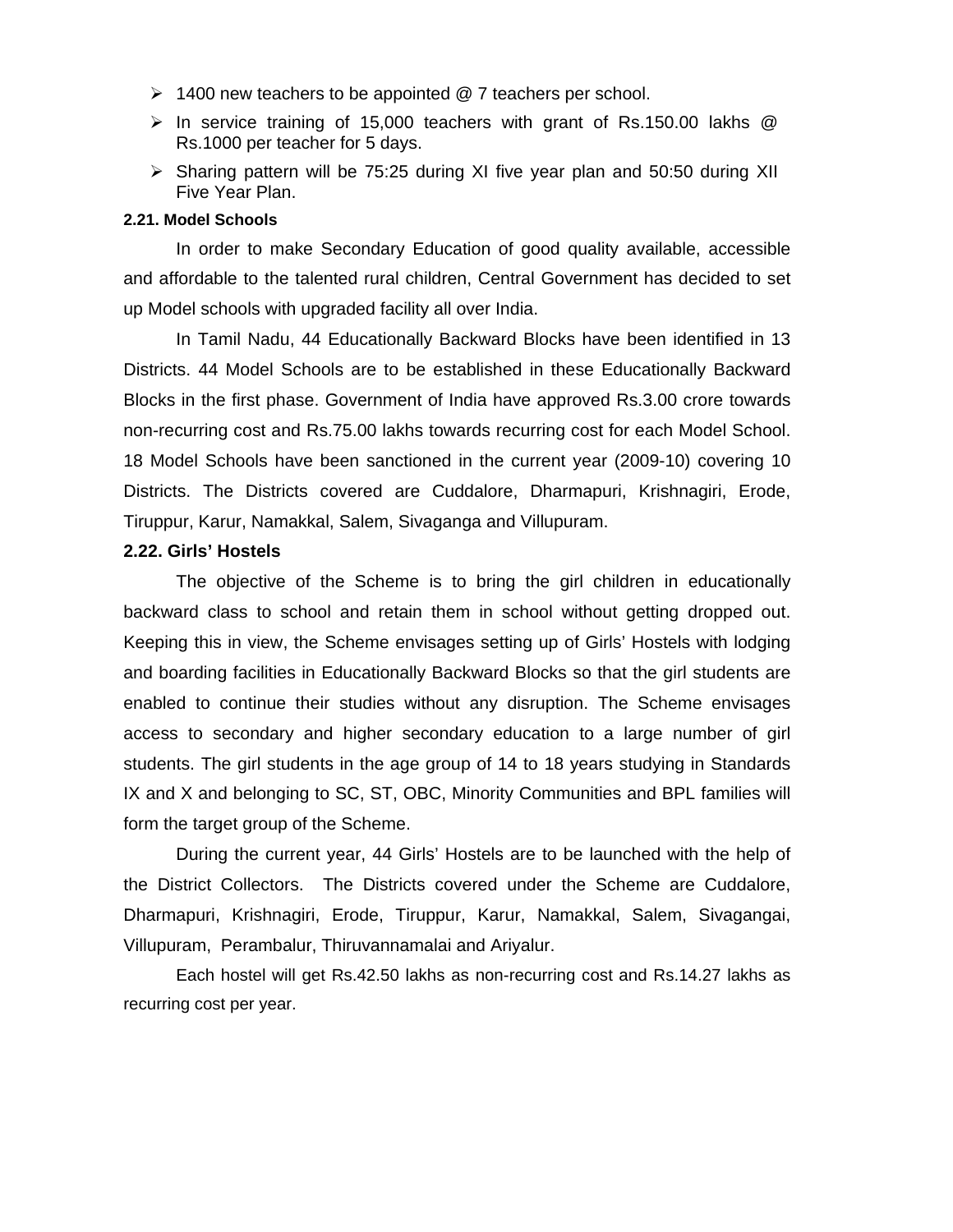#### **2.23. National Scheme of Incentive to Girls for Secondary Education**

 To avoid drop outs of SC/ST Girl students studying in Standard VIII, the National scheme of Incentive to Girls for Secondary Education has been launched.

 Under this Scheme the SC/ST Girl students, who have completed Standard VIII and studying in Standard IX who have not completed 16 years of age are eligible to get Rs. 3000/- as incentive. The amount of Rs. 3000/- will be deposited in the name of the students in Nationalized Banks. 1,21,292 SC/ST Girl Students will benefit under this Scheme.

#### **2.24.Uniform System of School Education (Samacheer Kalvi)**

At present, there are four streams of school education in the State under the control of the State Government, namely, State Board Schools, Matriculation Schools, Oriental Schools and Anglo-Indian Schools and these schools have separate syllabus, text books and scheme of examination and are under the control of different Boards. As a result, the standards of education in these schools are not uniform. Hence, the Government are of the view that it is indispensable to evolve a uniform system of school education in the State to ensure social justice and provide quality education in the schools in the State. The Government have, therefore, enacted the Tamil Nadu Uniform System of School Education Act, 2010 (Tamil Nadu Act No.8/2010). The common syllabus approved by the State Common Board of School Education constituted under this Act will be taught in the ensuing academic year for Standards I and VI. In the succeeding year, common syllabus will be extended to remaining Standards also.

## **2.25. Vocational Education in Higher Secondary Schools**

The Government of Tamil Nadu is very committed to promote Computer Education in schools and developing Information and Communication Technology skills among the students. In order to promote Computer Education in the Higher Secondary Schools, 1686 Computer Instructors were appointed during the year 2008-09. During the year 2010-11, the remaining posts of Computer Instructor would be filled up.

Awareness on modern and innovative agricultural methods is the need of the hour for the students of Agriculture. Hence, 200 Agriculture Instructors have been appointed.

Based on the report of the High Level Committee on Vocational Education, Vocational Education has been revamped keeping in view of the needs of the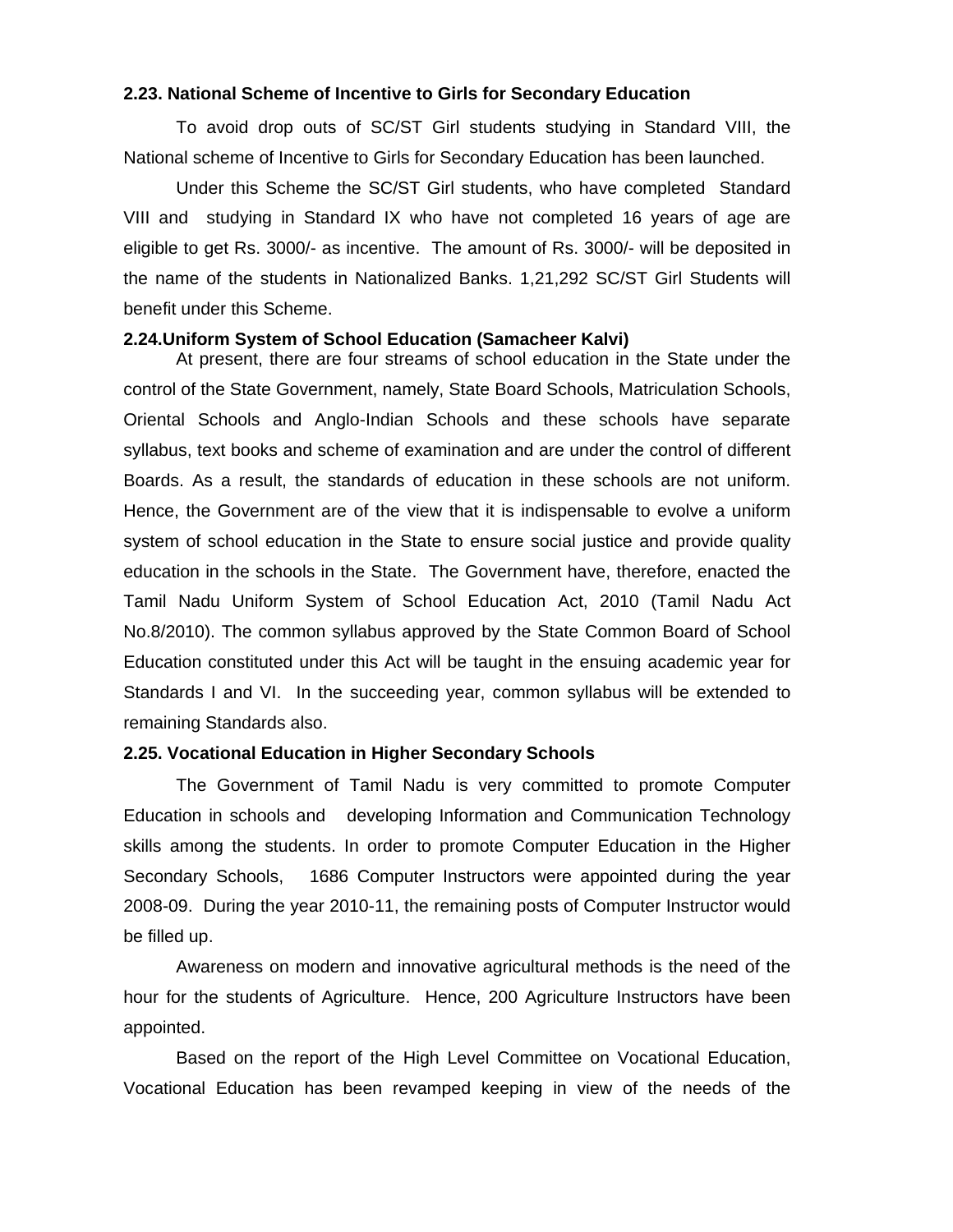students community. From the academic year 2010-2011, Vocational Courses will offered only in 9 popular branches.

#### **2.26. National Service Scheme**

The aim of the National Service Scheme is to foster the rare virtues of leadership, self - confidence, patriotism and orient the students youth to community service like organizing health camps, blood donation camps, conducting awareness programmes and focussing on welfare schemes for the Public.

 The State and the Central Governments make financial allocation towards the N.S.S. scheme in the ratio of 7:5. A sum of Rs.300.70 lakhs has been allotted for this Scheme during 2009-2010. At present, 1940 units are effectively functioning in the State with 97,000 young and enthusiastic volunteers. The Government is taking steps to extend this significant and service oriented schemes to the remaining schools.

#### **2.27. Scouts and Guides**

The Scouts and Guides movement is functioning in 5855 schools in Tamil Nadu, 1,18,100 Boys and 60050 Girls have been enrolled in this movement. They engage themselves in social activities like cleaning temple premises, planting trees, regulating traffic regulation and First Aid activities. The practice of awarding ' Rajya Purashkar ' title to outstanding Scout and Guide was introduced in 1998-99. The Government have allotted Rs.5.00 lakhs during 2009-2010 to the Bharat Scouts and Guides.

#### **2.28. Junior Red Cross Society**

The Junior Red Cross Society is functioning in most of the schools in Tamil Nadu. The District Collector is the Patron of the Junior Red Cross Society. Teachers are trained as Counsellors and students as Volunteers. This movement is functioning in 5477 high schools/ higher secondary schools in Tamil Nadu. Efforts will be taken to spread this movement to all the High and Higher Secondary Schools during 2010-11

#### **2.29. Sports / Games & Yoga**

In Sports and Games, Five tests are being conducted every year to identify the talent in children studying in Standards VI, VII, and VIII in all schools. With the help of the Sports Development Authority of Tamil Nadu talented children who can compete at National and International level events are indentified.

State Level Bharathiar Day Games were conducted at Namakkal from December 5 to7, 2009, Republic Day Games were conducted at Dindigul from Dec 11 to 13, 2009 and the Republic Day Sports Meet was conducted at Erode from Jan 10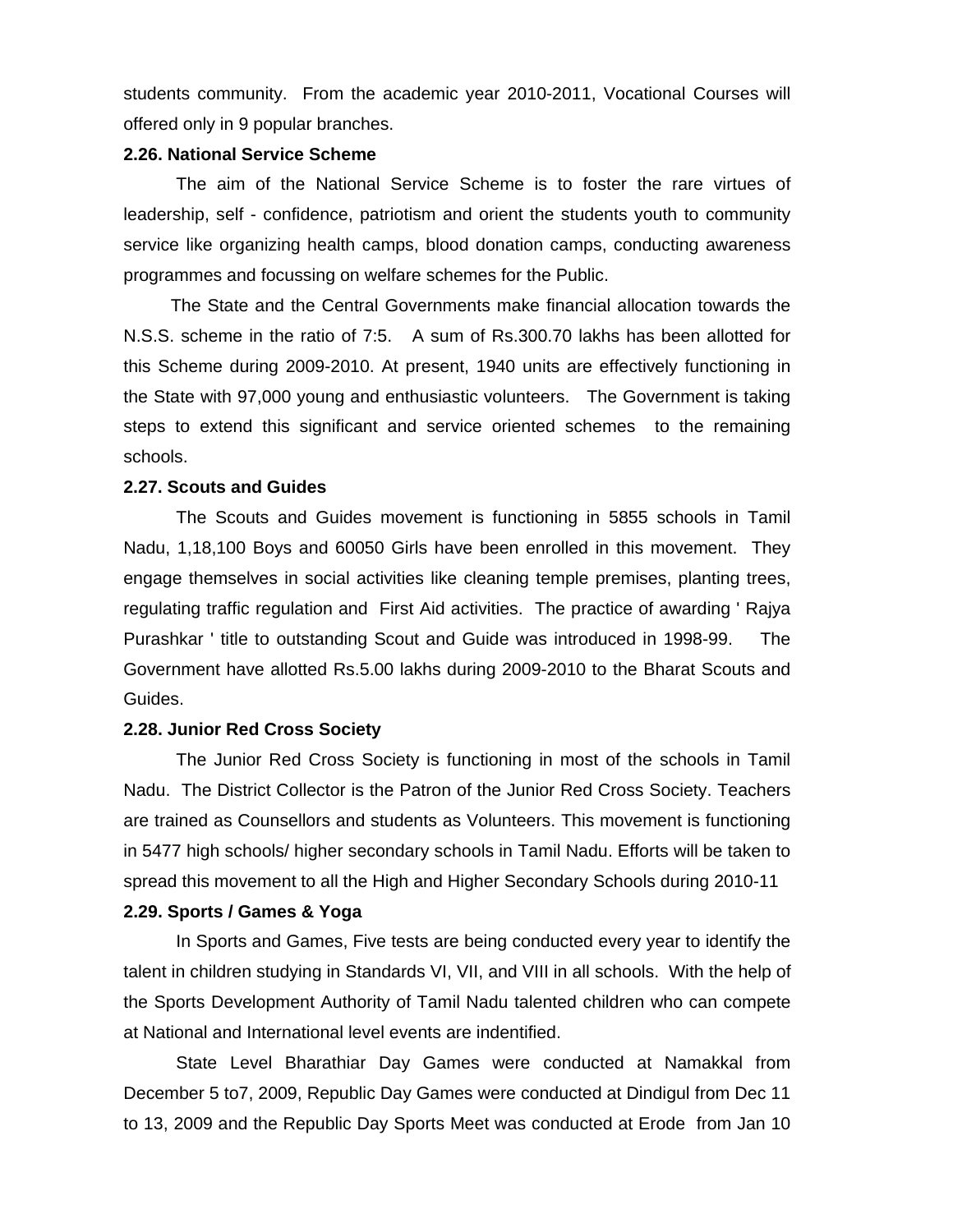to 12, 2010. The winners in the above competitions were awarded with medals and Certificates. Cash amount of Rs. 600 and Rs. 400 were awarded to all the winners & Runners respectively by the Sports Development Authority of Tamil Nadu.

The Government have issued orders during 2008-09 allocating one period in School exclusively for Yoga. The Physical Education teachers are trained in Yoga. They impart Yoga to students along with the Physical Education.

#### **2.30. Dr. Radhakrishnan Award**

 Tamil Nadu Government have been giving the 'Best Teacher Award' since 1960. From 1997, its name has been changed as "Dr. Radhakrishnan Award" and is being given every year on the 5th of September. During 2009-2010, Cash Award of Rs.5000/- and a Silver Medal and Certificate of appreciation have been given to 354 Teacher-Awardees.

#### **2.31. National Award for Teachers**

The National Award for Teachers has been instituted by the Government of India for the best teachers from all over India. In Tamil Nadu 22 teachers from Primary, Middle, High and Higher Secondary Schools and 3 from special category schools are given this Award.

The teachers selected by the Government of India are given the National Award by the President of India on the Teacher's day at New Delhi.

The National Awardees are given a Cash Prize amount of Rs.25,000/- a Silver Medal, and a certificate of appreciation along with travelling allowance.

#### **2.32. Leave Travel Concession to the Awardees**

The Government of India have granted concession for the eminent teachers (State & National Awardees) and their spouses to travel anywhere in India. They are granted financial assistance to visit any place in India once in five years in 3 Tier A/C Coach for a maximum of 14 days. They are also eligible to get Daily allowance of Rs.200/- per day.

**2.33. National Foundation for Teachers Welfare Mational Teacher's Construction** Welfare Foundation was established in 1962. The Hon'ble Minister for School Education is the Ex-officio Chairman of the Foundation. It functions under the supervision of the Director of School Education who acts as its Ex-officio Secretary. The expenditure for implementing the teachers welfare scheme is met from the sale of Teacher's day flags.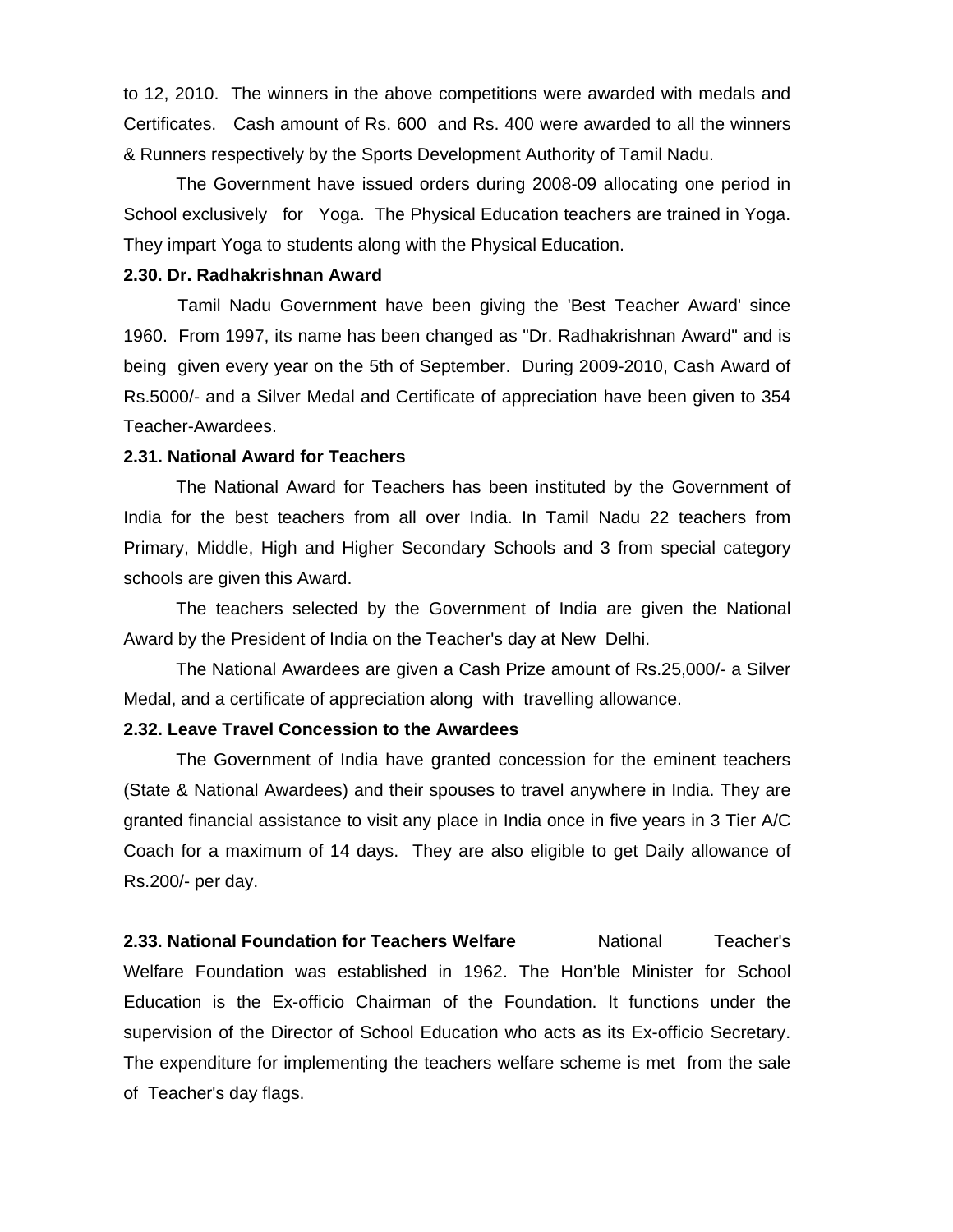#### **2.34. Medical Assistance for teachers**

Under this scheme Rs.50,000 or 75% of the total expenditure whichever is less is offered as financial assistance to teachers or their dependents afflicted with serious ailments.

#### **2.35. Education Assistance**

A stipend of Rs.5,000/- and Rs. 2,500/- respectively is given for the children of teachers, who pursue professional degree course or Diploma Course. A sum of Rs.87.55/- lakhs was disbursed towards Education Assistance to 1813 students.

#### **2.36. Issuance of Community / Income Certificates in schools**

 For the issue of Community Certificates, Income Certificates and Nativity Certificates to the Students of Standards X and XII, applications are collected by the School Headmasters concerned directly from the students and forwarded to the respective Revenue Authorities. These Certificates are distributed to the Students when they leave the School.

#### **2.37. Cash Prize to Top Rankers**

The Government have launched this Scheme to encourage the talented students to pursue their higher studies. As per this Scheme, the first three top rankers at State level in the Higher Secondary Public Examination who have studied with Tamil as first language in the Higher Secondary Course are awarded cash prizes.

| 1) First Rank  |   | Rs. 50,000/- |
|----------------|---|--------------|
| 2) Second Rank |   | Rs. 30,000/- |
| 3) Third Rank  | - | Rs. 20,000/- |

Further, at the District level, the Government will meet the expenditure for the higher studies of the three first rank holders in the Higher Secondary Public Examination as detailed below:

| 1. Government Higher Secondary School | $-1$ |
|---------------------------------------|------|
| 2. Aided Higher Secondary School      | -1   |
| 3. Unaided / Matriculation and        | $-1$ |
| Anglo Indian Higher Secondary School  |      |

Likewise the First three top rankers at State level in the S.S.L.C. Public Examination who have studied with Tamil as first language are also awarded cash prize as follows:

| 1) First Rank  | ۰ | Rs. 25,000/- |
|----------------|---|--------------|
| 2) Second Rank | ۰ | Rs. 20,000/- |
| 3) Third Rank  | - | Rs. 15,000/- |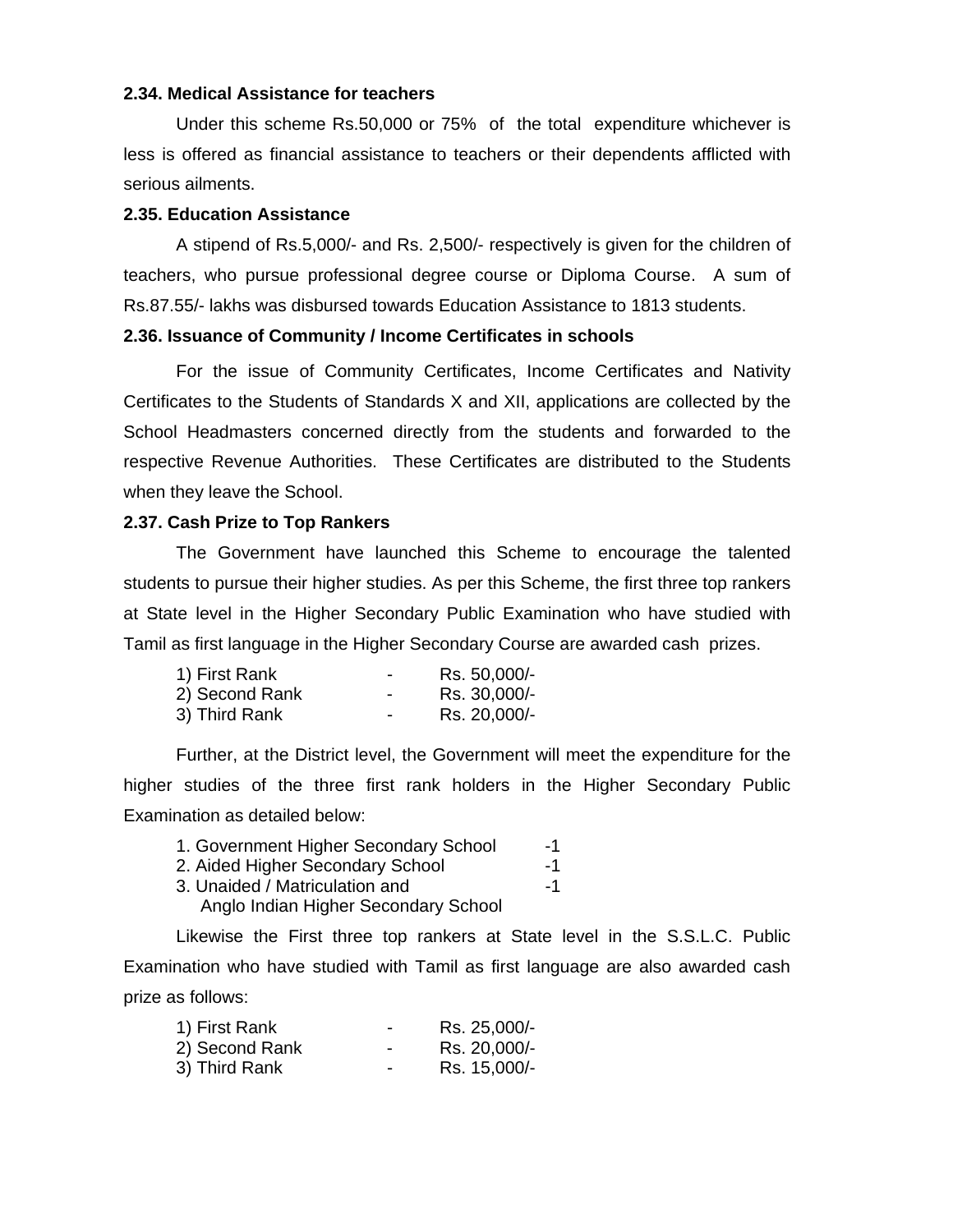Three District level top rankers in the S.S.L.C. Public Examination who have studied with Tamil as first language are also given Rs.1,500/- for pursuing higher studies as detailed below:

| 1. Government High School      | -1 |
|--------------------------------|----|
| 2. Aided High School           | -1 |
| 3. Unaided / Matriculation and | -1 |
| Anglo Indian High School       |    |

In addition to this, the Government meets the whole expenditure for the higher studies of the State level top 3 rankers in the Higher Secondary Public Examination. Moreover, subject wise top rankers (first rankers) at the State level in both the S.S.L.C. Public Examination and the Higher Secondary Public Examination are given cash awards at the rate prescribed by the Government every year.

#### **2.38. Young Talent Scheme**

In this Scheme, the hidden talents of the students are brought to the limelight by conducting competitions in Oratory, Essay writing, Drawing, Quiz, Music, Poetry writing, Bharathanatiyam, Folk dances, Playing instruments, Acting, Mono-acting, Drama etc., Competitions are held every year at School level, Educational District level, Revenue District Level and finally at the State level winners are selected.

#### **2.39. Science Exhibition**

The Science Exhibition are conducted at School, Educational District and Revenue District levels. In the year 2009-10, the State Level Science Exhibition was conducted at Villupuram in a grand manner. This Exhibition facilitated identification of students who have attributes of scientific temperament and grooming of young scientists.

Southern India Science Exhibition is being conducted every year by the Andhra Pradesh, Kerala, Karnataka, Tamil Nadu and Pudhucherry States on rotation basis with the co-operation and financial support of the Visveswaraya Science and Technology Museum, Bangalore.

#### **2.40.Financial Assistance for Students bereft of parental support**

The Government have allotted a sum of Rs.175.00 Lakhs towards this Scheme during the year 2009-10. Under this Scheme, the students whose bread winning parent, father or mother dies in an accident or is permanently incapacitated will get Rs.50,000/-. In the year 2009-2010, 350 students have been benefitted. From the year of inception that is 2006-07, 700 students have received the State's support under this Scheme.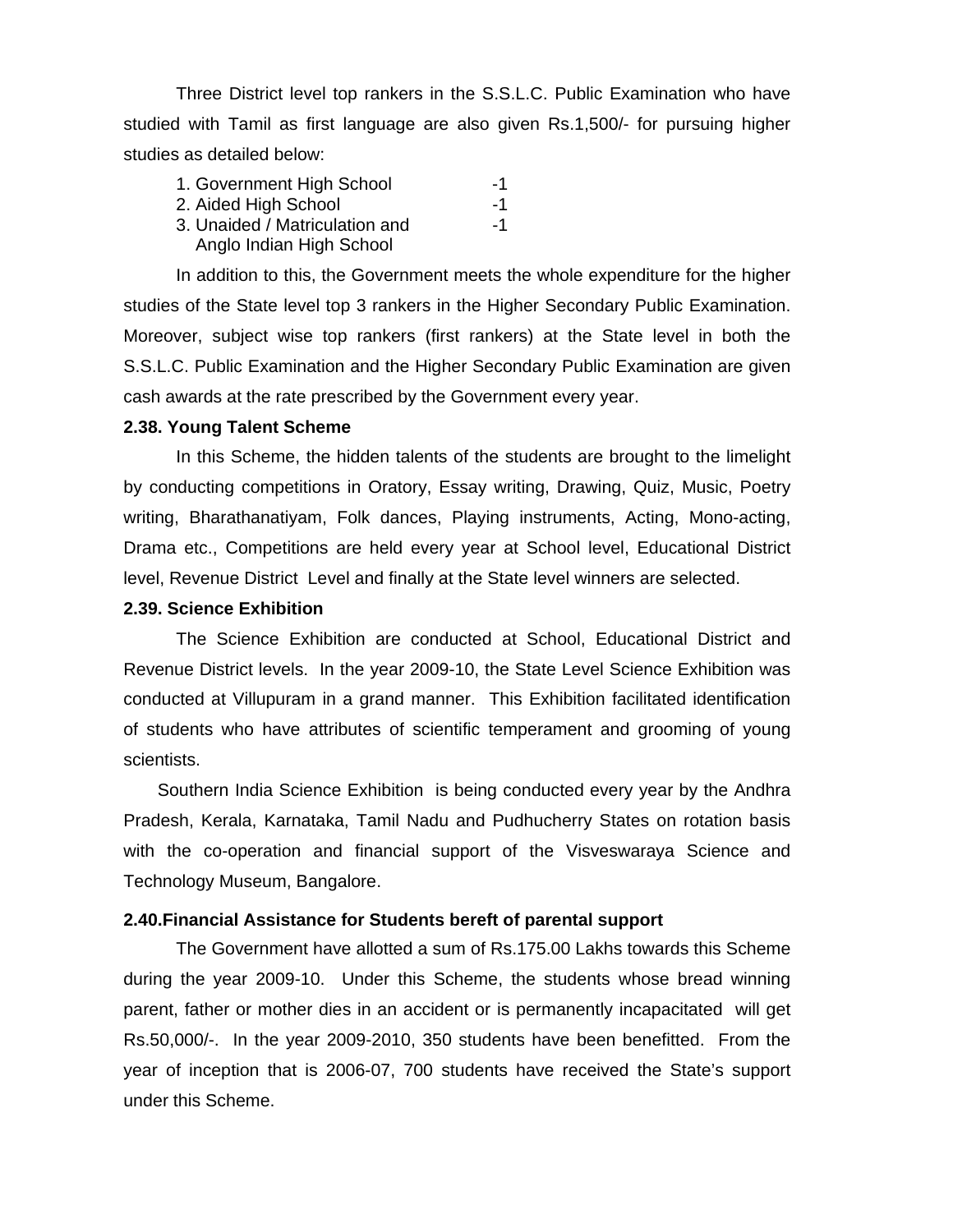## **2.41. Tamil Nadu Agricultural Labourers–Agriculturists – Social Security and Welfare Scheme – 2006**

 Under this Scheme, the students of Agricultural Labourers who have passed S.S.L.C. and Higher Secondary Public Examinations are given scholarships as mentioned below:

|                                            | <b>Boys</b>           | Girls      |
|--------------------------------------------|-----------------------|------------|
| S.S.L.C Public Examination                 | Rs.1.250/- Rs.1.500/- |            |
| <b>Higher Secondary Public Examination</b> | Rs.1,750/-            | Rs.2.000/- |

26,114 boys and 22,291 girls have been benefitted in Standard X and 3,894 boys and 3,842 girls have been benefited in Standard XII.

#### **2.42. NABARD Assistance Schemes**

 The infrastructural facilities such as class rooms, laboratories, toilets, drinking water, electricity facilities and compound walls are being provided to the Government High/ Higher Secondary Schools on need basis under the NABARD assisted scheme. The intervention of NABARD in the infrastructure improvement of schools in Tamil Nadu had a positive impact on the quality education in the schools. Orders have been issued to provide the above facilities to 2004 schools under I to IX Phases at an estimated cost of Rs 1181.97 crore and the school building construction works are nearing completion.

 During 2009-10, the Government have issued orders for providing infrastructure facilities such as classrooms, laboratories, drinking water unit, toilets, compound wall, furniture and science lab equipments in 303 schools under Phase X to the tune of Rs.247.06 Crore.

 New Buildings, laboratories, toilets and drinking water facilities have transformed the School environment. The School Education Department values the NABARD assistance as a great boon for the holistic development of the schools.

## **2.43. NABARD – Supply of Science Lab Equipments to Schools**

 With NABARD assistance, the Government have sanctioned a sum of Rs. 875.00 lakhs for the procurement of Science lab Equipments to Laboratories constructed under NABARD Scheme. This Scheme was implemented in 619 Government High Schools and 547 Government Higher Secondary Schools during 2008-09. This Scheme was implemented under NABARD Scheme Phases I to VIII and the entire amount was utilised.

 Likewise, the Government have also sanctioned a sum of Rs.295.00 lakhs with NABARD assistance for the procurement of Science Lab Equipments to the Science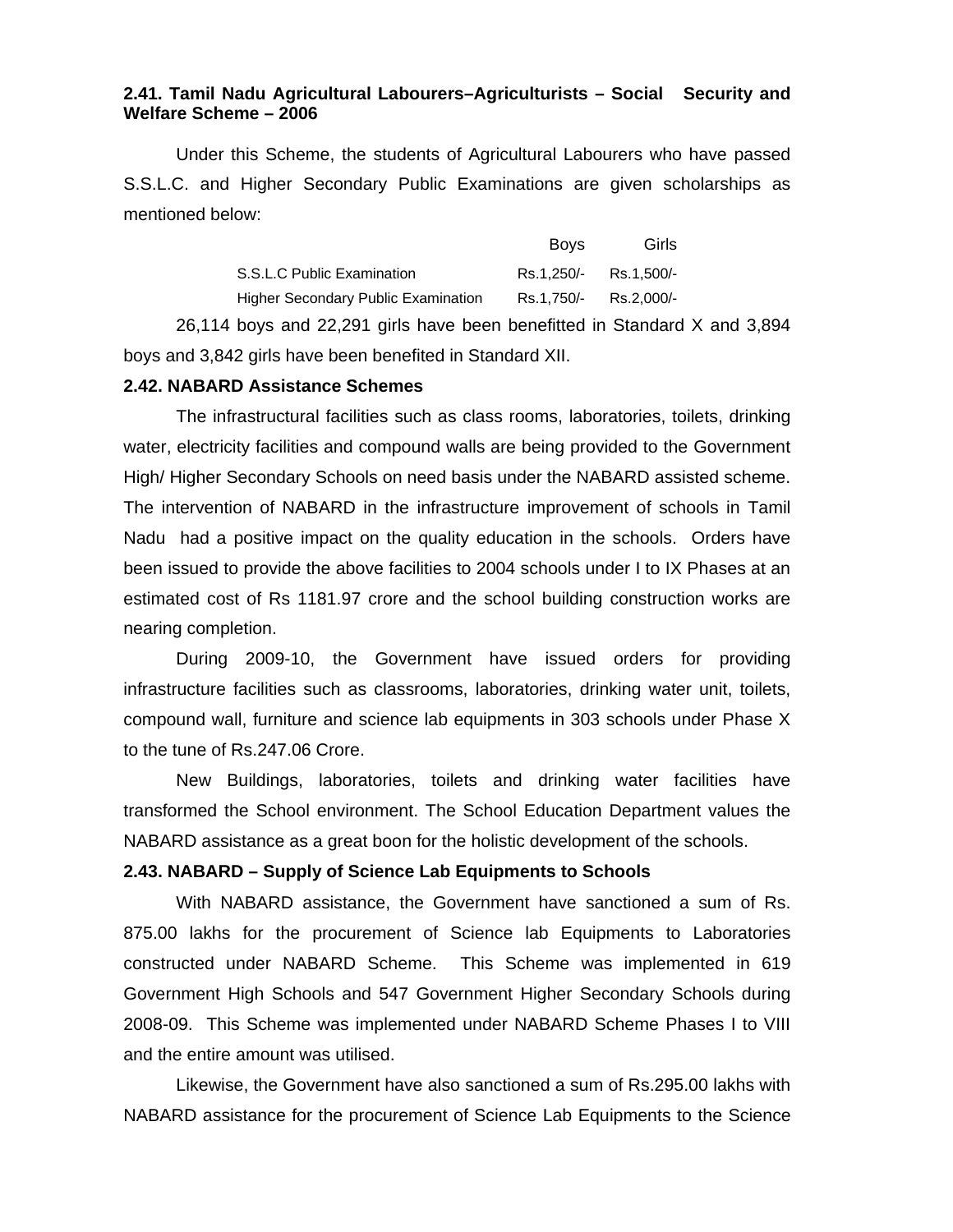Laboratories proposed in 206 Government High Schools and 190 Government Higher Secondary schools under NABARD scheme phases IX and X.

#### **2.44. Provision of Furniture under NABARD Scheme**

 The State Government is committed to the development of infrastructural facilities in all the Government Schools. With NABARD Assistance, the Government have sanctioned a sum of Rs. 6908.00 lakhs for the procurement of 1,90,140 benches & desks for students and 15,845 tables and chairs for teachers for the additional class rooms constructed in 1530 Government High Schools and Government Higher Secondary Schools.

 Further, the Government have permitted with NABARD assistance construction of additional class rooms and furniture to 420 schools at a cost of Rs. 2720.09 lakhs under Phase VIII and IX. Under this scheme 5425 tables and chairs will be provided to teachers and 65,100 benches and desks will be provided to students.

 Likewise, the Government have also sanctioned a sum of Rs. 1038.08 lakhs with NABARD assistance for the provision of 1,886 tables and chairs for teachers and 22,632 benches and desks for students to the additional classroom proposed to be constructed under Phase X.

## **2.45. Parent Teacher's Association**

 The chief aim of the Parent teacher's Association is to enroll all the children of school going age in the nearby schools, prevent dropouts and help schools to enhance the quality of teaching learning processes. Question Bank Booklets and model question papers for Standards X and XII are printed and distributed.

 All the High/ Higher Secondary Schools, which showed 100% pass percentage in the March/April Government Examinations have been awarded Cash Award of Rs.2000/-. Celebrating Anna Centenary Year, Oratation competitions were conducted for students at the District and State levels. The winners were awarded cash prizes to the tune of Rs. 1,87,000/-.

#### **2.46. School Improvement Scheme**

The State Government encourages the school Education Department to improve the infrastructural facilities of Government Schools through Public-Private partnership . Under this Scheme, the private partners can support a school on specific needs by adoption or by donation for a period of five to seven years through a Memorandum of Understanding.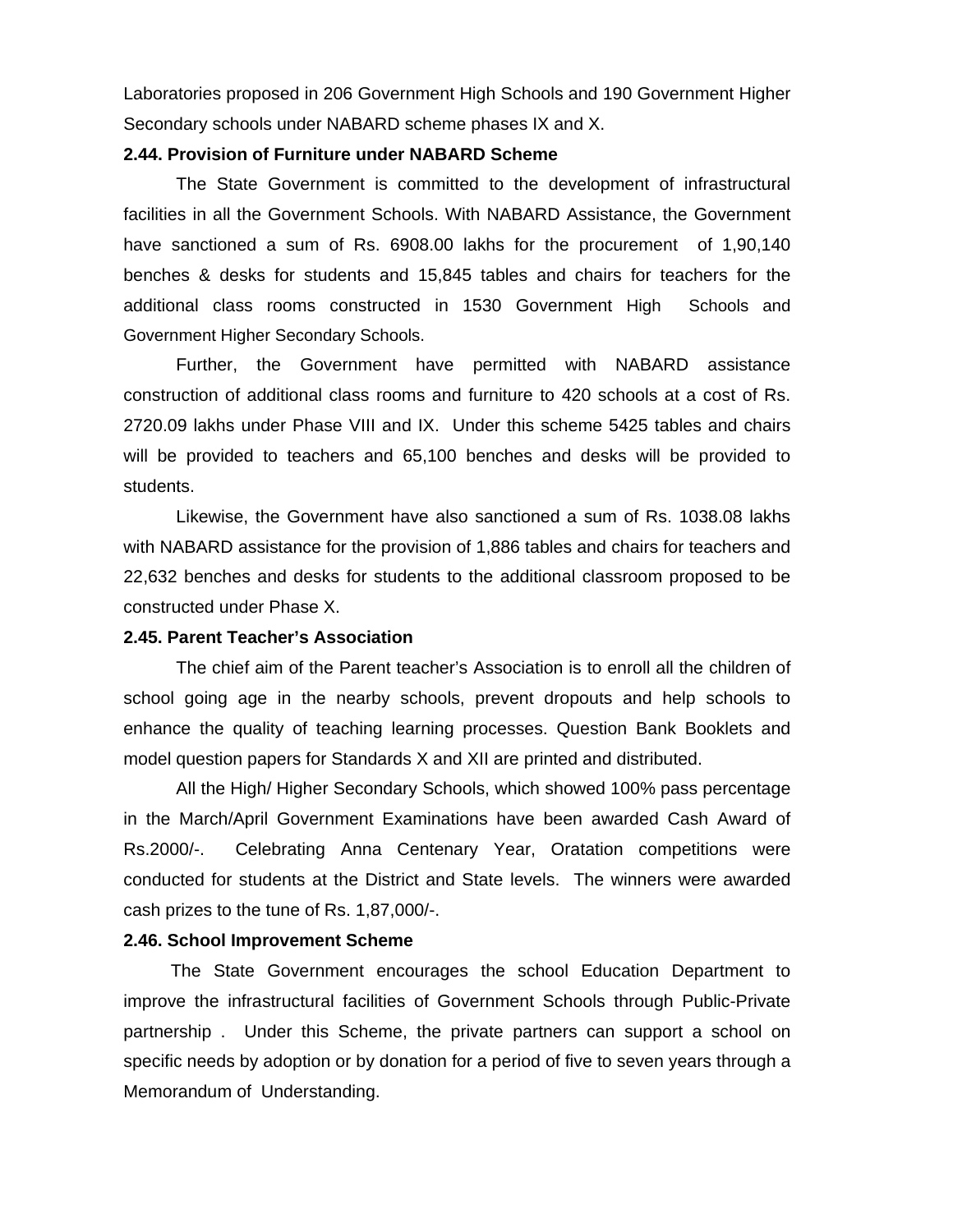#### **2.47. ECO Club**

The aim of the ECO-Club is to create awareness on environment in Society through providing opportunities for studying environmental education to the students. 1200 Schools have been covered in the Districts under this Scheme. A sum of Rs.1250/- is paid in each School by the Government through the Department of Environment and Forest for the ECO-Club activities. Moreover, 7500 Schools have been selected in the Districts under National Green Corps. A sum of Rs.2500/- is paid in each school by the Government of India through the Department of Environment and Forest.

 ECO-Club and National Green Corps are involved in planting trees, farming gardens, with the assistance of nature of lovers, teachers and students.

 In order to implement the Scheme successfully, a District Co-ordinator in each Districts and an Assistant Director (Environment) at the State level have been appointed in the cadre of Post Graduate Assistant (Botany/ Biology) and District Educational Officer respectively.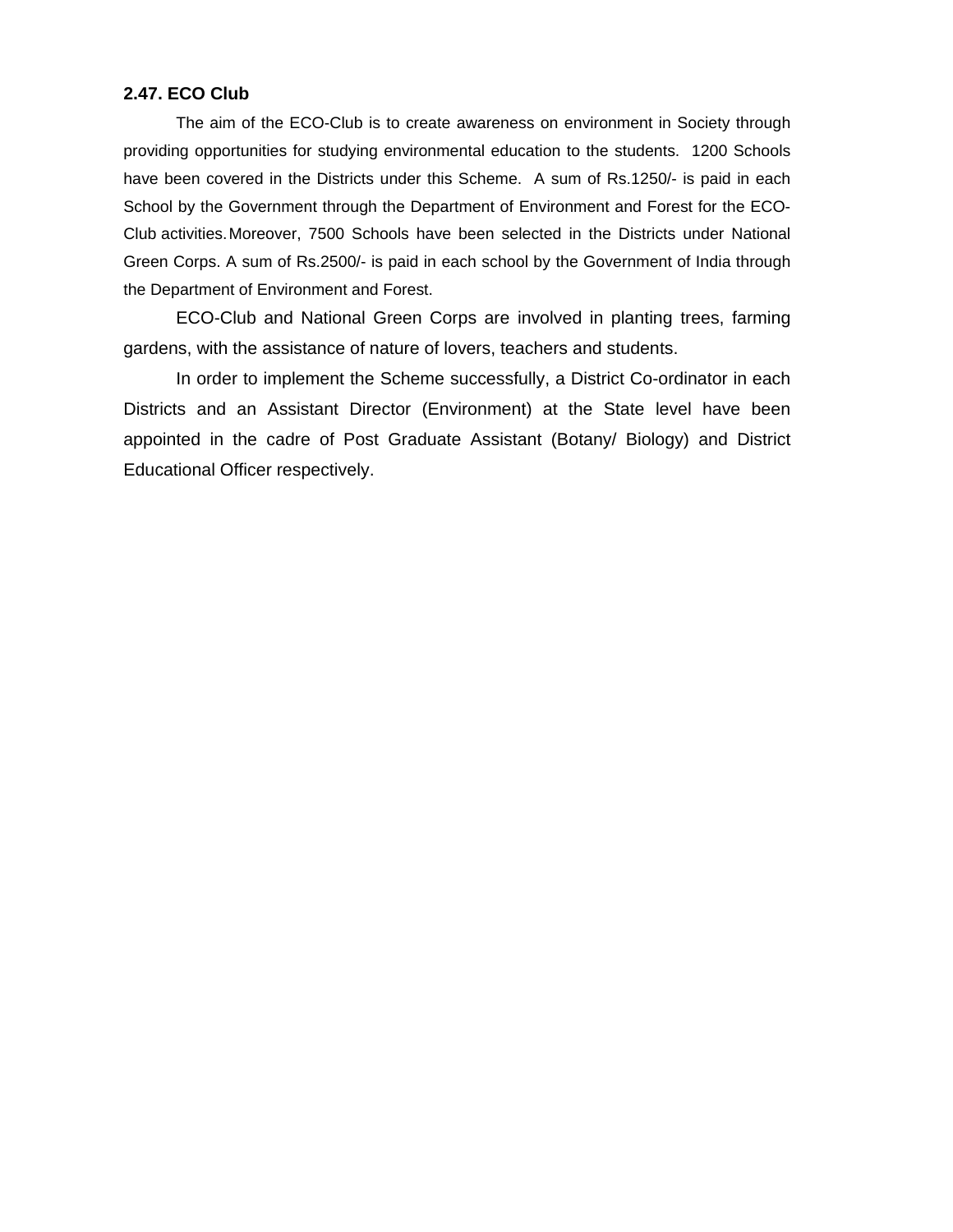#### **3. MATRICULATION SCHOOLS**

Matriculation Schools are Self-financing institutions imparting education through English Medium. Matriculation Schools are functioning under the control of the Director of Matriculation Schools. These Schools are governed by the Code of Regulation of Matriculation Schools. The Government have prescribed definite norms with regard to provision of infrastructure facilities for the recognition of Matriculation Schools keeping in view the safety of children. At present, there are 3655 Matriculation Schools under the Directorate of Matriculation Schools, 15 Inspectors of Matriculation schools are functioning.

## **3.1. Tamil Nadu Tamil Learning Act, 2006**

 As per the Section 3(1) of the Tamil Nadu Tamil Learning Act, 2006, Tamil Language shall be taught as a compulsory subject in Standards I to X in all schools in a phased manner, commencing from the academic year 2006-2007.

#### **3.2. Supply of Free Tamil Text Books**

Tamil Text Books are supplied free of cost to student studying in Standards I to XII in the Matriculation/Matriculation Higher Secondary Schools from the academic year 2007-2008. The number of students benefitted by this Scheme during 2009- 2010 is 20,38,845 at cost of Rs. 2.61 Crores.

#### **3.3. Extension Period for Provision of Minimum Land Area**

The Government have prescribed minimum land area for Matriculation Schools. The Government also granted 3 to 4 years period for providing minimum land area for those Schools with shortage of land. Since, the period for provision of minimum land area expired, Government have issued orders for extending period for another 3 years for providing minimum land area.

#### **3.4. Opening / Recognition for LKG & UKG Standards**

 As per the Code of Regulation of Matriculation Schools, permission is accorded for opening of Standards I to XII. Since most of Matriculation/Matriculation Higher Secondary Schools are enrolling children in LKG/UKG Standards, the Government have framed guidelines for opening/recognition of LKG/UKG Standards in Matriculation/Matriculation Higher Secondary Schools. The Code of Regulation of Matriculation Schools, have also been amended to this effect.

#### **3.5. Award of Cash Prize**

 The Government have announced, Cash Prize as follows to the State Level Toppers for the first three Ranks in Standard X Matriculation Public Examinations from the academic year 2008-2009: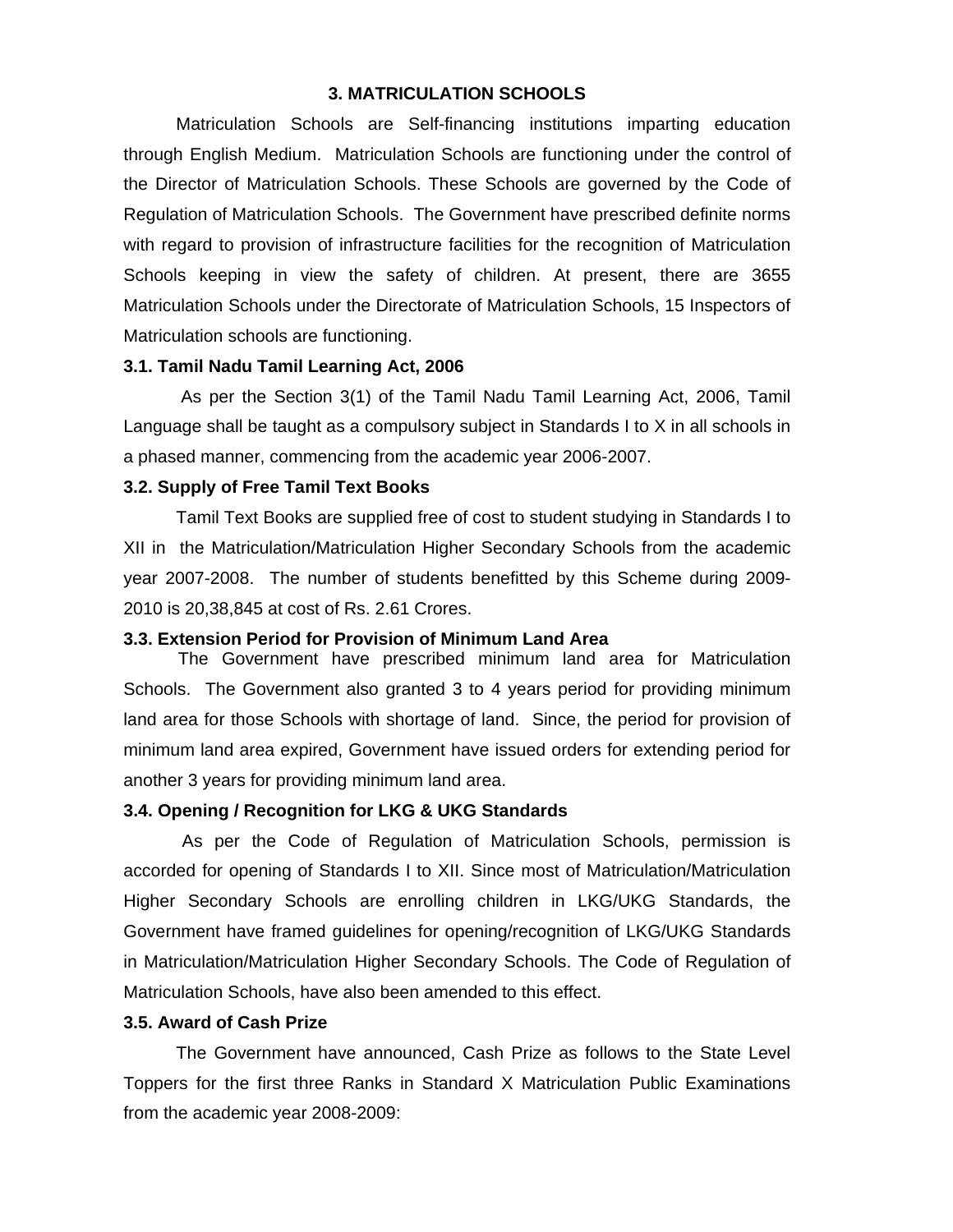| <b>First Rank</b> | $\overline{\phantom{a}}$ | Rs.25,000/- |
|-------------------|--------------------------|-------------|
| Second Rank       | $\overline{\phantom{a}}$ | Rs.20,000/- |
| <b>Third Rank</b> | $\overline{\phantom{a}}$ | Rs.15,000/- |

## **3.6. High Level Committee for granting recognition**

 To simplify the procedure of granting recognition to the private schools, a High Level Committee under the Chairmanship of Thiru.M.P.Vijayakumar.I.A.S., (Retired) was constituted and the Committee's report is under examination of the Government.

## **3.7. The Tamil Nadu Schools (Regulation of Collection of Fee) Act, 2009**

 The Tamil Nadu Schools (Regulation of Collection of Fee) Act, 2009 has been enacted to provide for the regulation of collection of fee by schools in Tamil Nadu. This Act and the Rules framed thereunder have come in to force on 07.12.2009. As required in the Act, a Committee has been constituted under the Chairmanship of Justice Thiru K.Govindarajan (Retd.) to fix the fee for the selffinancing schools. This Committee has met 12 times since its constitution. Before the reopening of schools the Committee will submit its report regarding fee determination.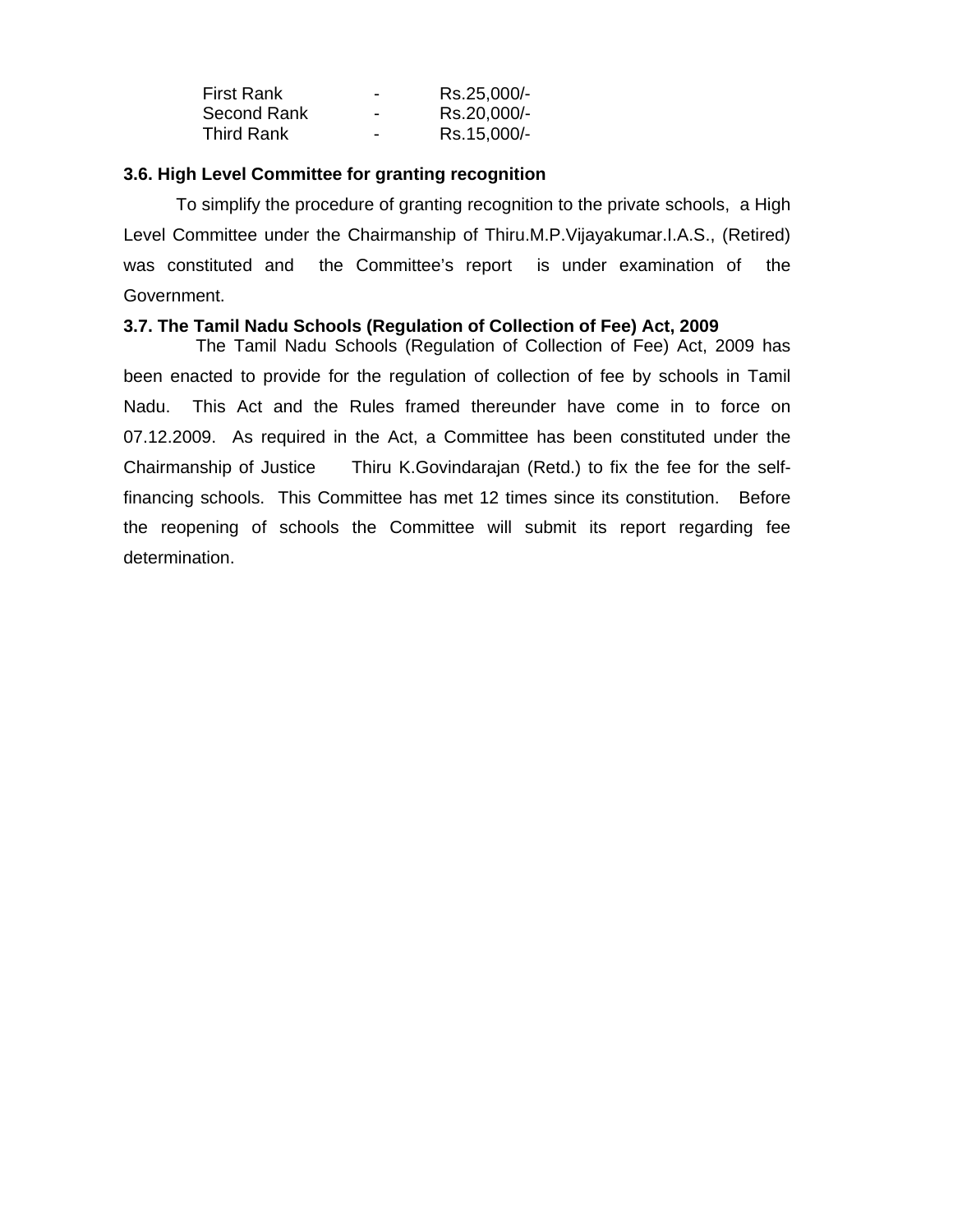## **4. TEACHER EDUCATION RESEARCH AND TRAINING**

The objective of this Directorate Teacher Education Research and Training is to produce teachers with quality and to impart inservice training to the teachers based on modern teaching techniques and thereby enhance the teaching skills.

## **4.1. Vision**

- Transform District Institutes of Education and Training (DIET) into vibrant District Level Resource Centres catering to the diverse training needs of teachers, Block Resource Teacher Educators, Non Governmental Organizations and Educational volunteers.
- Evolve District Institutes of Education and Training as platforms for sharing innovations and experiments in education.
- Collect important educational research findings and disseminate them periodically for the benefit of all stake holders.
- Undertake, encourage and promote research on issues concerning quality education.
- Develop linkages with all the national agencies like NCTE, NCERT, CCRT and international organizations for sustaining quality.
- Assist the Government in achieving universal elementary and secondary education for all.
- Develop curriculum, syllabus and textbooks periodically incorporating constructivist approaches.
- Develop trainer manuals, audio-video educational software to strengthen media-based learning.
- Undertake evaluation and research studies to find out the impact of educational programmes in Tamil Nadu.

## **4.2. Quality Improvement**

Directorate of Teacher Education, Research and Training has organized inservice training programmes, faculty development programmes, exposure visits, District level seminars, action researches and educational research projects. These activities strengthened the professionalism of District Institute of Education and Training faculty and equipped them with the required knowledge and skills to respond to the needs of teachers at the District Level.

## **4.3. Strategies to be adopted**

 Education Technology Lab shelters State of Art technology in screening a large numbers of educational Audio/ Video cassettes. Educational Television Studio (ETV) produced educational CDs on diverse subjects which are available in the DIETs to provide on going professional support to teachers. EDUSAT reception terminals are available in DIETs. In addition, new books, research journals and periodicals are added every year in the DIET library to make DIETs vibrant district level resource centres. The available facilities will be up scaled to improve the effectiveness of educational service delivery.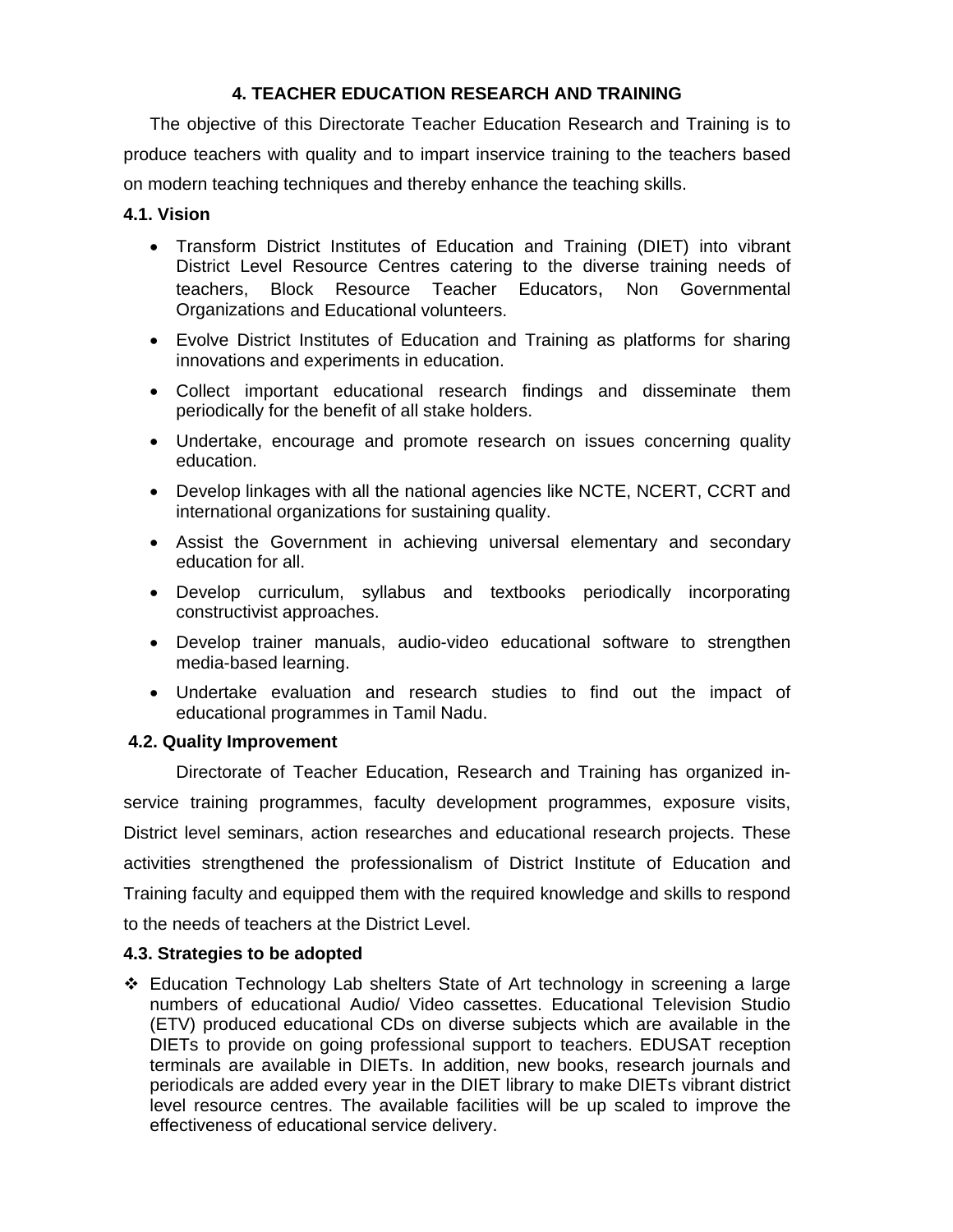- District Level and State Level seminars are planned to give platform to various stakeholders of education to share their innovative practices.
- Research projects and subject wise action research abstracts are to be prepared by DIET, in Tamil Nadu to disseminate them to all the practising teachers.
- State Research Committee has been constituted by DTERT to scrutinize Research Proposal and District Level Research Committees have been constituted to evaluate the quality of researches being done and mid-course corrections are suggested by experts.
- Annual work plan and budget is prepared to seek monetary assistance from Government of India to implement developmental schemes.

## **4.4. Teacher Training Institutes.**

 At present, 756 Teacher Training Institutes are imparting Diploma in Teacher Education Course in the State. The total intake in these institutions is 51,380. Single Window Counselling System is followed for admitting students under Government Quota in all the District Institutes of Education and Training and Government and Private Teacher Training Institutes.

## **ACHIEVEMENTS DURING 2009-2010**

## **4.5. State Institute of Educational Management and Training (SIEMAT)**

**SIEMAT** has been established at Chennai for organising training programmes for all the Administrators of Education Department. In order to update the professionalism of Directors, Joint Directors, Chief Educational Officers, Chief Educational Officers (SSA), Principals of DIETs, District Educational Officers, District Elementary Educational Officers, Inspectors of Matriculation Schools, Head Teachers of High and Higher Secondary Schools and Assistant Elementary Educational Officers, regular training programmes are conducted to these stakeholders on administration, planning and management.

## **4.6. Orientation Training on DTE Source Books**

DTERT has undertaken the task of revising the DTE curriculum and syllabus in the light of National Curriculum Frame work, 2005. New syllabus for DTE subjects has been developed by utilizing the expertise of eminent educationists and teacher educators. The new syllabus has come into effect from the academic year 2008-2009.

 Orientation training on DTE Source Books was organised at the State and District levels. All the faculty members of DIETs, Government, Aided and Self Finance TTIs were oriented and 51,380 Teacher Trainees of the DIETs were benefited.

## **4.7. Adolescence Education Progamme**

The Adolescence Education Programme equips the students of Standard IX and XI with the required life skills to enable them to face challenges and reject things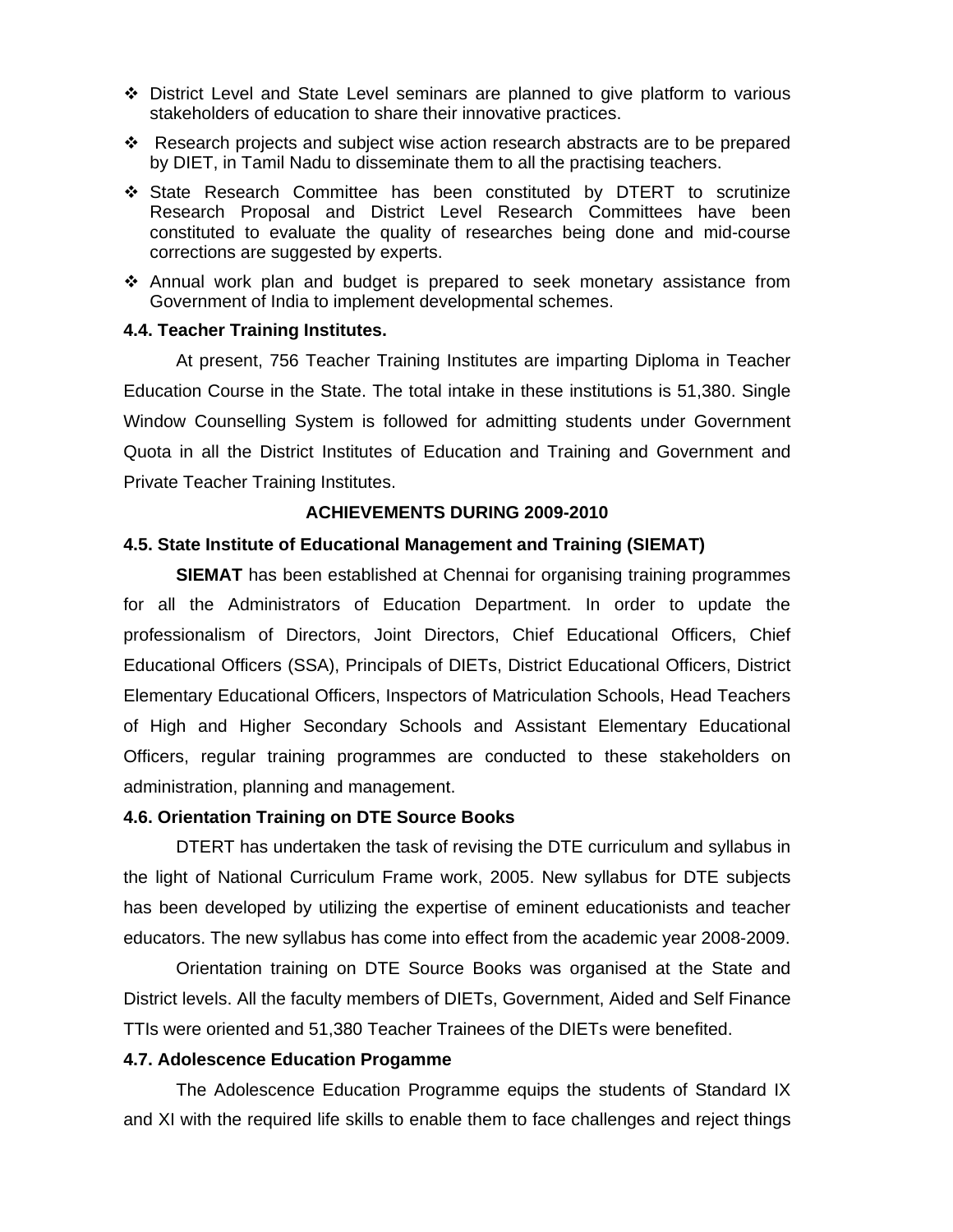which may harm their health. The Life Skills Education has been imparted to adolescents in 9,722 schools. 19,752 teachers and 19,752 peer educators were benefitted under this programme. This programme has been funded by Tamil Nadu AIDS Control Society.

DTERT has edited and translated the training manual on Adolescence Education Progamme - Life Skills Development prepared by NACO-MHRD, keeping in mind the culture- specific and region-specific values.

#### **4.8.National Population Education Project**

 DTERT has been implementing the Government of India funded, National Population Education Programme. Role play competition was organized for the students of Standard IX of Government High Schools and Higher Secondary Schools across the State. The competition was held at the School, Block, District and State levels. 19,510 students participated in the Competition.

#### **4.9. National Service Scheme**

 The National Service Scheme has been established with 34 units (29 District Institutes of Education and Training and 5 Government Teacher Training Institutes) with a total strength of 1,700 Diploma in Teacher Education Volunteers. In each unit, there are 50 student-volunteers.

 Regular activities and special camping continuously for 10 days have been organized by all the District Institutes of Education and Training and 2 Government Teacher Training Institutes for community development.

 It has been proposed to increase the number of volunteers to 100 in each District Institute of Education and Training and Government Teacher Training Institute National Service Scheme Unit.

#### **4.10. Educational Television Studio**

Directorate of Teacher Education, Research and Training Educational Television Studio is constantly involved in creating scripts for educational television programmes and in producing subjects related video cassettes. The videos are given to Doordharshan Kendra for educational telecast "Kanboom Karpom". This educational telecast on Mondays and Fridays benefit students at the elementary level (Standards I-VIII). During 2009-2010, 40 educational video cassettes have been telecast. ABL and ALM methodologies in vogue have been aesthetically filmed involving practising teachers. In the year 2010-2011, it is proposed to produce 40 indoor Educational Television programmes and 10 outdoor programmes. The outdoor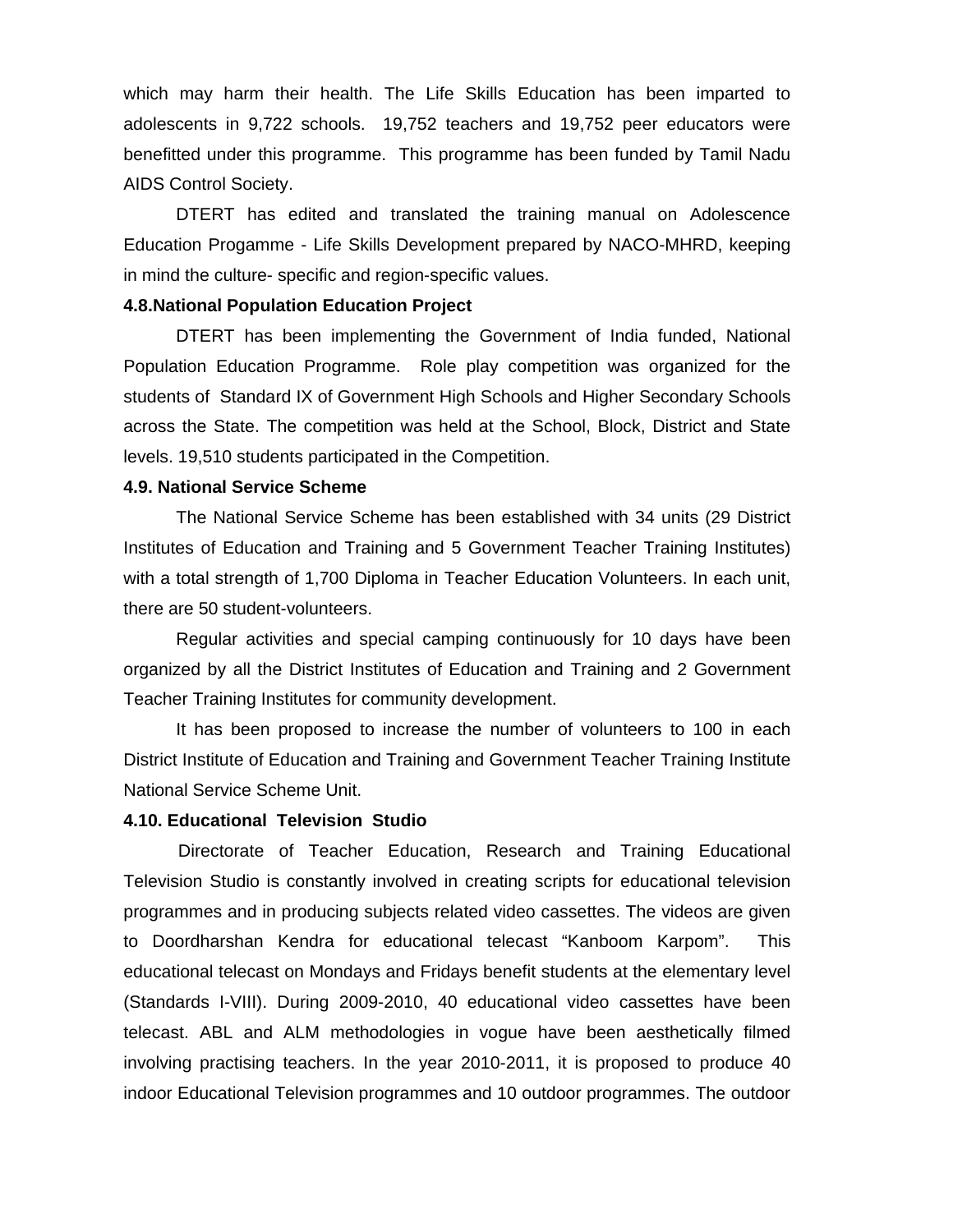programmes will focus on laboratory experiments in Physics, Chemistry and Biological Science for Standard XII.

#### **4.11.Namathu Mavattathai Naam Arivom**

 It has been decided to enhance the quality of education at the Primary level through a visual package on each District in Tamil Nadu. This would promote and update the knowledge among the students at the primary school level about their Districts and its resources. Important places in the Districts will be covered by video.

#### **4.12. EDUSAT**

EDUSAT is utilized to the optimum level for training and interaction in a distance mode. 30 programmes were conducted involving 400 District Institutes of Education and Training faculty members and 200 BRTEs during 2009-10. EDUSAT Programmes are relayed on every Second and Fourth Tuesday of the Month.

#### **4.13. Uniform System of School Education**

The syllabus followed by the State Board, Matriculation Board, Anglo-Indian Board and Oriental Board have been studied and a Common Syllabus for Uniform System of School Education (Samcheer Kalvi Thittam) was evolved. The Common Syllabus for the Standards I-X has been prepared utilizing the services of the faculty from Universities, Colleges, District Institutes of Education and Training and Schools. In this connection, the following activities have been undertaken:-

- ¾ State level, District Level, Block Level and Cluster level Symposia on Common Draft syllabus were organized throughout the State.. Besides, feedback from 4088 educationists has been received from 32 Districts across the State.
- $\triangleright$  The suggestions given by the educationists were debated and the Draft Syllabus was finalized.
- $\triangleright$  The writing of Text Books for Standards I and VI has been completed.

#### **4.14. Additional buildings for DIETs**

 The Government of India have sanctioned Rs.3.82 Crore for improvement of infrastructure such as additional class rooms and Training Halls in 13 DIETs for the year 2009-2010. A sum of Rs. 60.00 lakhs has been sanctioned by the Government of Tamil Nadu Under Part –II Schemes 2009-2010 to upscale the buildings of the Government Teacher Training Institute, Johilpatti.

#### **4.15. Induction Training**

 The Primary, Graduate and Post Graduate Teachers recruited during 2007- 2008 and 2008-2009 will be given In-service training in content and methodology during the year 2010-2011. About 9902 teachers will be benefited.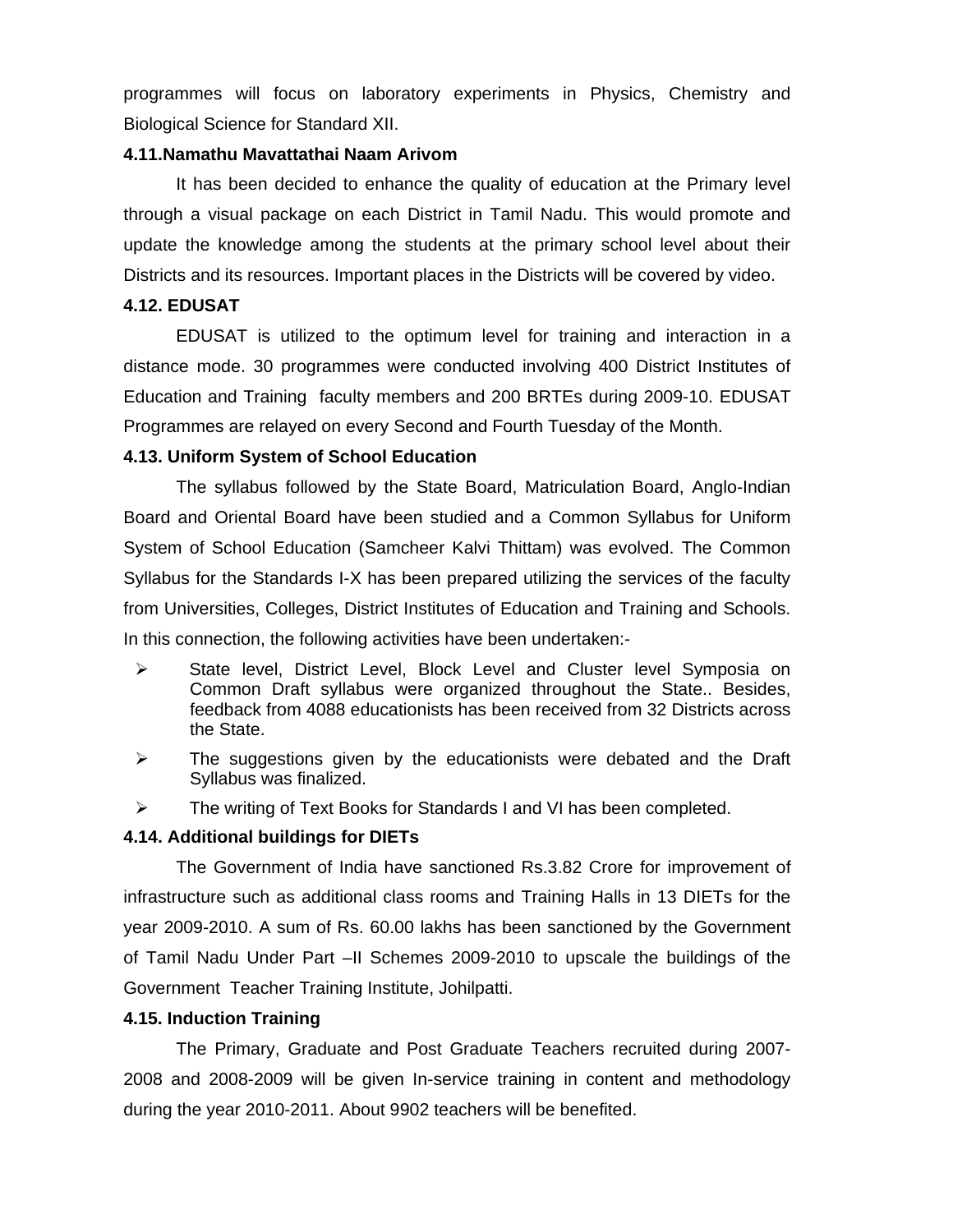#### **4.16. Dr. Radhakrishnan Award**

 Six DIET faculty members and one Government TTI faculty member were given Dr. S. Radhakrishnan Award on the  $5<sup>th</sup>$  September 2009 by Hon'ble Minister of School Education. The award consists of a cash incentive of Rs. 5,000/- and citation.

#### **4.17. E-Governance**

In tune with the changes taking place after globalization and ICT, the Directorate of Teacher Education Research and Training has linked all the District Institutes of Teacher Education with internet facilities. Most of the important communications are sent and received through e-mails. Efforts are being made to transform DTERT into a paperless office. Important activities and plans of this Directorate have been hosted in its website www.dtert.tn.nic.in.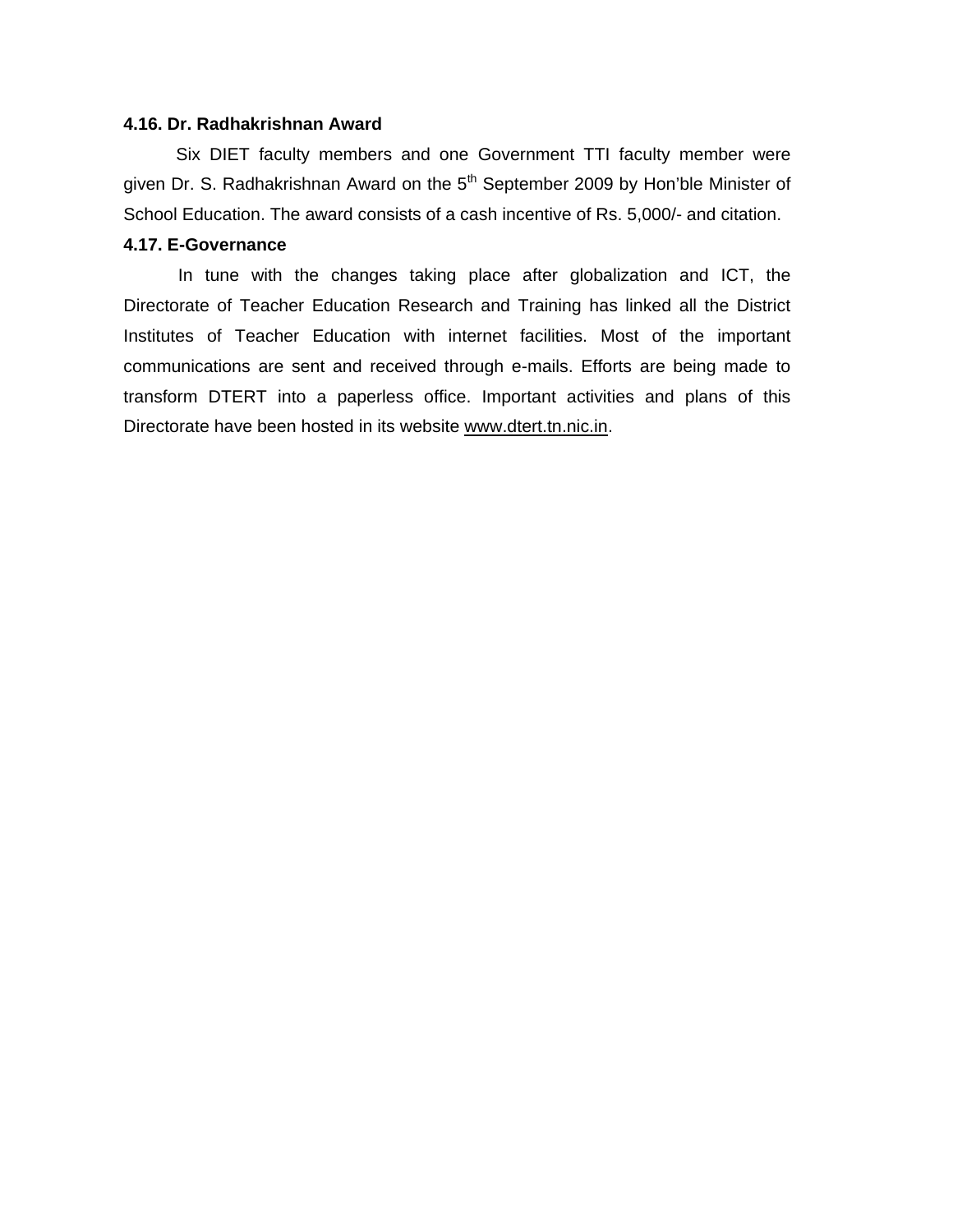## **5. NON-FORMAL AND ADULT EDUCATION**

## **5.1. Vision**

We are committed to

- o Achieving total literacy and
- o Establish a learning society by providing opportunities to neo literates for life long learning and continuing education

## **5.2. Mission**

- $\circ$  Impart functional literacy to illiterate adults in the age group of 15 and above
- o To reduce the gender disparity in literacy rate focussing on rural areas in Districts with low female literacy levels

## **Strategies to be followed to achieve the objectives**

## **5.3. Saakshar Bharat**

 The Hon'ble Prime Minister launched "Saakshar Bharat" a Centrally Sponsored Scheme on International Literacy Day 8<sup>th</sup> September 2009. This has been introduced in 365 Districts at the National Level with adult female literacy rate of 50% or less as per the Census 2001. The share of funding between Central and State Government is in the ratio of 75 : 25.

 In Tamil Nadu, the Scheme will be implemented in Erode, Perambalur, Villupuram, Dharmapuri and Salem, Districts. Preliminary preparations like selection of functionaries, training, preparation/procuring the teaching learning materials for implementing the Scheme are in progress.

## **5.4. State Adult Literacy Programme**

 The Directorate of Non formal and Adult Education has taken due efforts to sustain the literacy programmes/activities in our State to increase the literacy rate of 80% within 2011, to reduce the gender gap and disparity in literacy rate, by launching a new scheme of "**State Adult Literacy Programme**" in the State. This scheme will be implemented through the existing Continuing Education Centres which will provide an opportunity for neo literates to sustain and enhance their literacy skills as well as to continue the work of Adult Literacy to non literates and to maintain the existing Continuing Education Centres.

 This Programme will be implemented in 25 Districts in the first Phase for a period of 6 months at a cost of Rs.36.19 lakhs.

## **5.5. Achievement during the year 2009-2010**

 Government of India have sanctioned Rs.82.92 crores for implementing Continuing Education Programme in the Districts in Tamil Nadu. The Continuing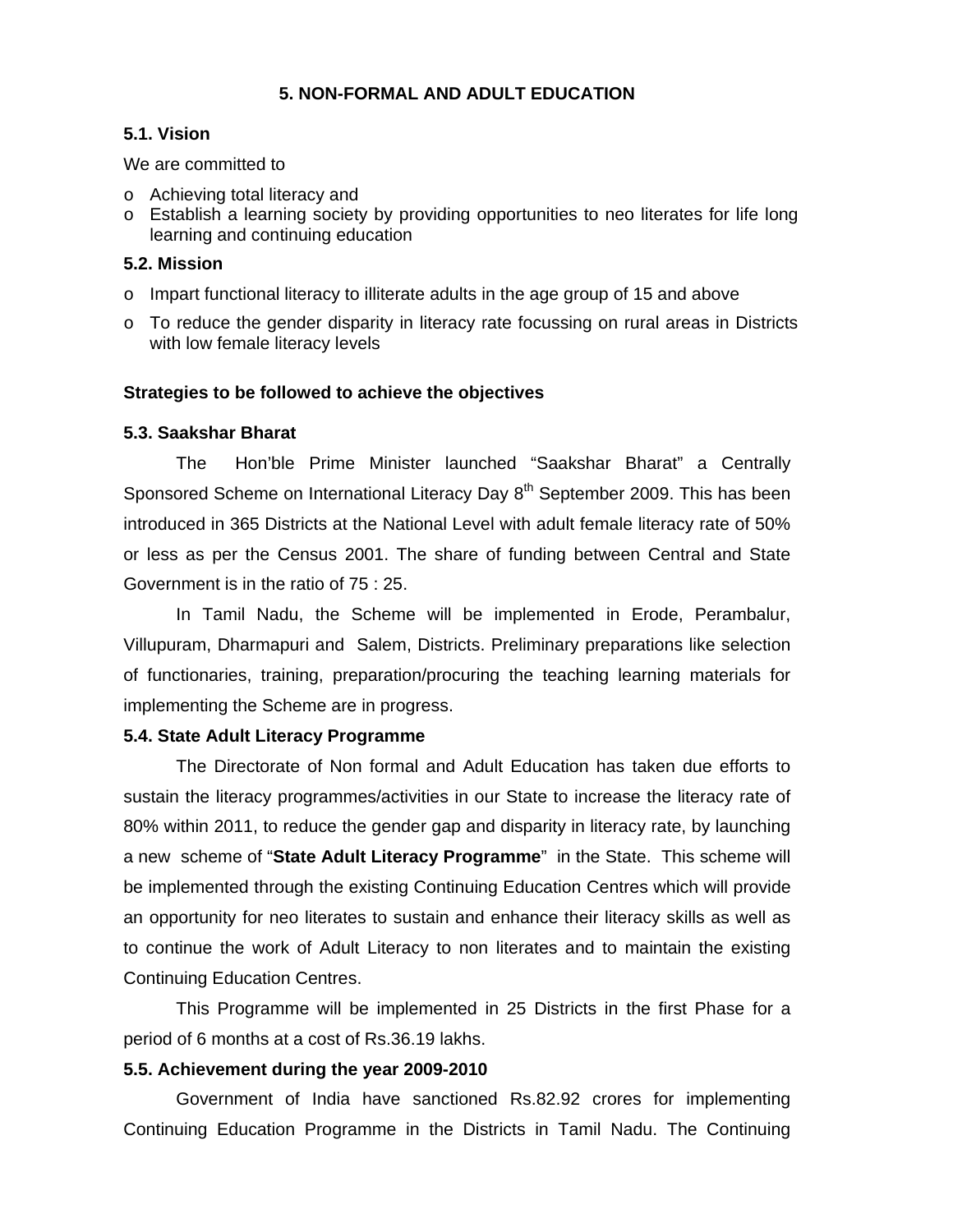Education Programme was implemented through 14,107 Continuing Education Centres in Tamil Nadu. The total number of beneficiaries under Continuing Education Programme is 52.58 lakhs. Out of this 18.92 lakhs are men 33.66 lakhs are women.

#### **5.6. Special Literacy Programme for Women**

 For the benefit of 5,33,333 women illiterates, the Government of Tamil Nadu have released Rs.4.00 crores for implementing Special Literacy Programme for Women in all the Districts .

#### **5.7. Project for Residual Illiteracy (PRI)**

 Out of 32, Districts in Tamil Nadu, the literacy rate of women is less than the State average literacy rate in 17 Districts (Dharmapuri, Villupuram, Perambalur (Ariyalur) Salem, Namakkal, Erode, Virudhunagar, Vellore, Krishnagiri, Cuddalore, Dindigul, Thiruvannamalai, Karur, Sivagangai, Ramanathapuram, Pudukottai and Theni). In these Districts the Project for Residual illiteracy was implemented. The expenditure was shared in the ratio of 2:1 between Central and State Governments. the Government of India have sanctioned Rs.380.72 lakhs for the Project for Residual illiteracy. The grants were released to the respective District Collectors directly by the Government of India.

#### **5.8. 100 Days Women Literacy Programme**

 This is an experimental short term literacy programme exclusively for women and particularly to reduce the gender disparity of literacy rate. Activity Based Learning(ABL) methodology was followed. This programme was implemented in 385 blocks and 21,769 women were benefitted.

#### **5.9. Literacy Programme for Prisoners**

 In collaboration with Prison Department, Literacy Programme for non-literate inmates of Prisons has been implemented through Continuing Education Programme using the Activity Based Learning (ABL) Methodology. Under this Programme 2795 prisoners were benefited (2159 male and 636 female) through Central Prisons/subjails covering eleven Districts.

#### **5.10.Women Special Literacy Programme through NSS**

 In order to involve the students community at a mass level for eradication of illiteracy among Non-literate Parents/relatives/ neighbours, "Each one Teach one" scheme was implemented through volunteers of National Service Scheme in Higher Secondary Schools. 1,25,000 women were benefitted under this programme.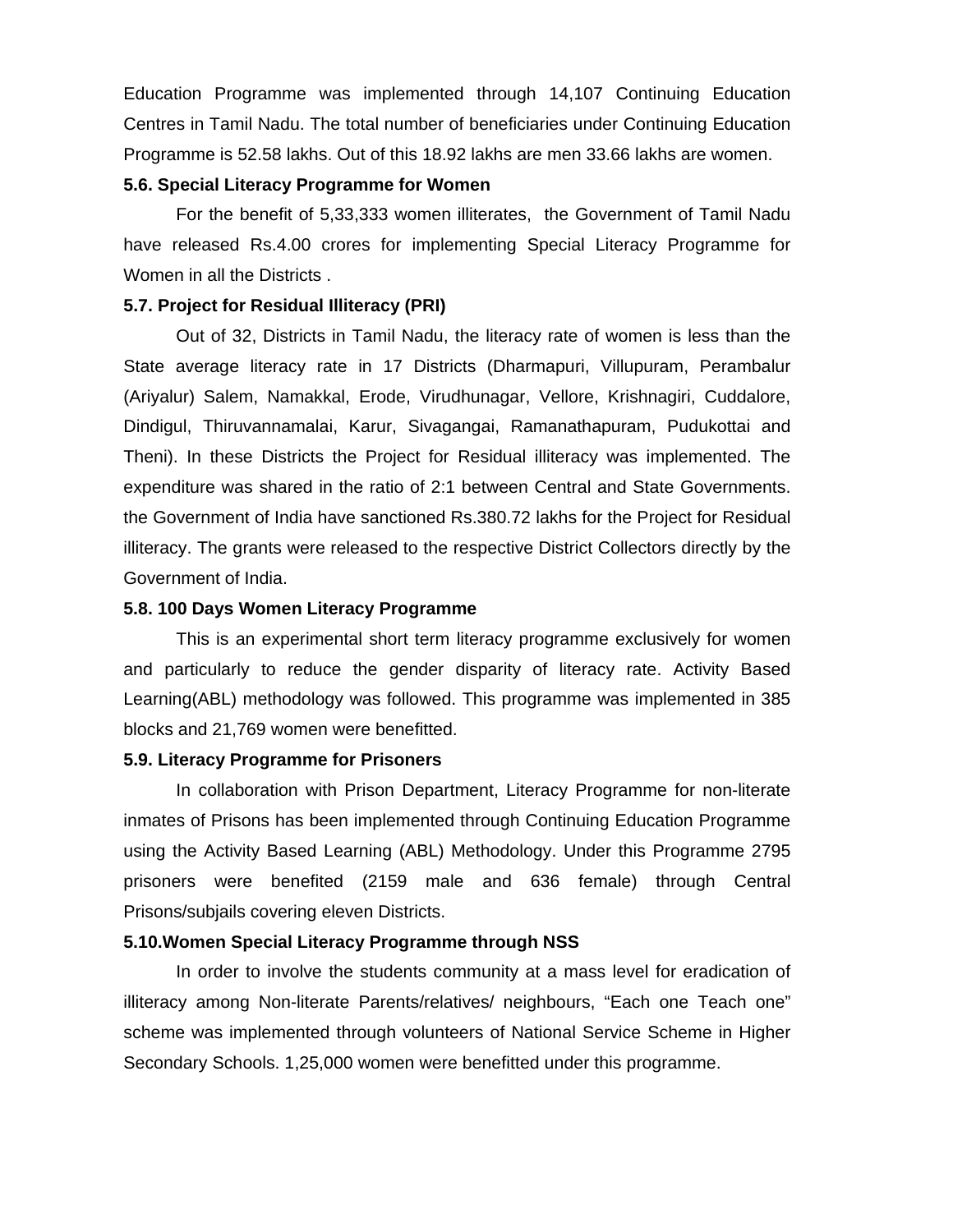## **5.11. Broad framework of Policy Directions for 2010-11**

- 1. To make all the illiterates in the age group of 15 and above in Tamil Nadu attain literacy.
- 2. By introducing the Activity Based Learning (ABL) methods through Continuing Education Centres in collaboration with the Sarva Shiksha Abiyan Scheme improve the Teaching/Learning Process.
- 3. It is also planned to extend in the literacy programme through Continuing Education Centres to the prison inmates of Central Prison/subjails using Activity Based Learning (ABL) methodology.
- 4. To involve all Schools. in establishing the Adult Literacy Centre (Lok Shiksha Kendras ) to eradicate the illiteracy among the non literate parents.
- 5. To provide opportunity for the neo-literates to continue their education through Equivalency Programme (equivalent to Standards III, V and VIII of formal system) through Open School
- 6. To create awareness among the general public regarding the duties and responsibilities in the democratic setup.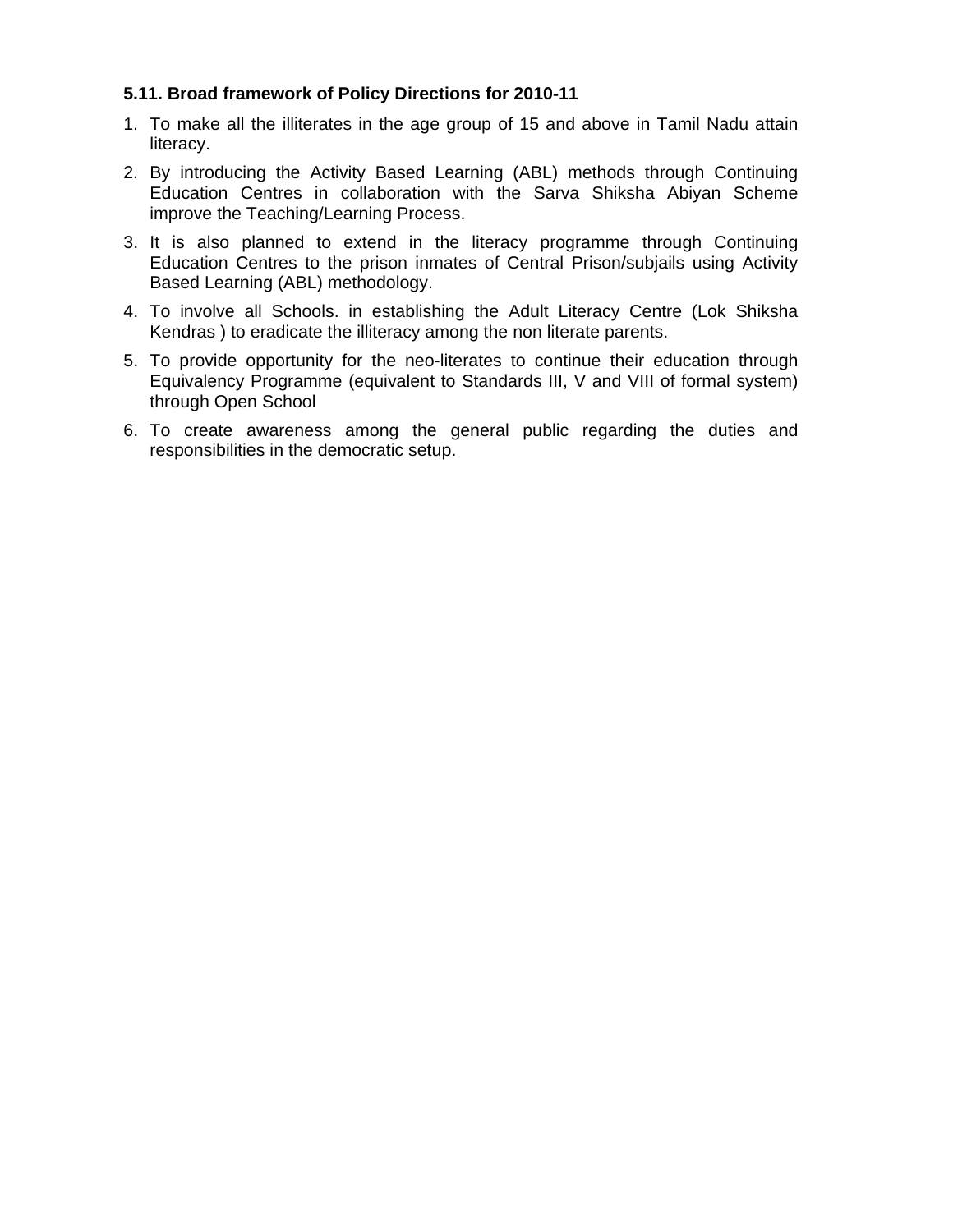#### **6.GOVERNMENT EXAMINATIONS**

Conducting of school Public Examinations and releasing of the results in time are the prime duties of the Directorate of Government Examinations. This department conducts 33 types of examinations every year. viz., SSLC and Higher Secondary, Matriculation and Anglo-Indian School, Final examinations as per respective syllabus, Diploma in Teacher Education, Government Technical Examinations (other than Commerce Subjects).

 Every year examinations are conducted for Higher Secondary / S.S.L.C. / Matric / A.S.L.C. in three sessions i.e March /April, June/July & September /October. Other examinations are conducted once in a year.

| <b>Examinations</b>      | No.of pupil<br>candidates<br>appeared | No. Of<br>candidates<br>passed | <b>Passed</b><br>percentage |
|--------------------------|---------------------------------------|--------------------------------|-----------------------------|
| <b>Higher Secondary</b>  | 6,40,844                              | 5,32,222                       | 83 %                        |
| S.S.L.C.                 | 8,22,872                              | 6,71,437                       | 81.6%                       |
| Matriculation            | 1,16,586                              | 1,09,597                       | 94%                         |
| Anglo-Indian Examination | 4,685                                 | 4,497                          | 95.9%                       |
| O.S.L.C.                 | 1,324                                 | 1,220                          | 92.2%                       |

**6.1. Result analysis for the examination held in March 2009** 

On request from those who lost their public examination certificates issued by the Department, duplicate copy of the certificate / certified copy of Mark Certificate is issued on payment of prescribed fee. This Department also verifies the genuiness of the certificates submitted by the students admitted in all the colleges in the State and those who secured employment based on the certificate issued by this department. Action is taken against those who produce bogus certificates.

This Department further issues Migration Certificate to candidates who have passed X / XII standard examinations from this State and desires to continue higher studies in other States.

#### **6.2. Processing of examination results**

The processing of examination result is being done by Government Data Centre. Computerization of examinations results for S.S.L.C. and Higher Secondary and other major examinations are also done by Government Data Centre. In addition, the following works are also done by them.

1. Verification of Genuineness of Mark Certificate for Higher Secondary / S.S.L.C. / Matric / Anglo-Indian.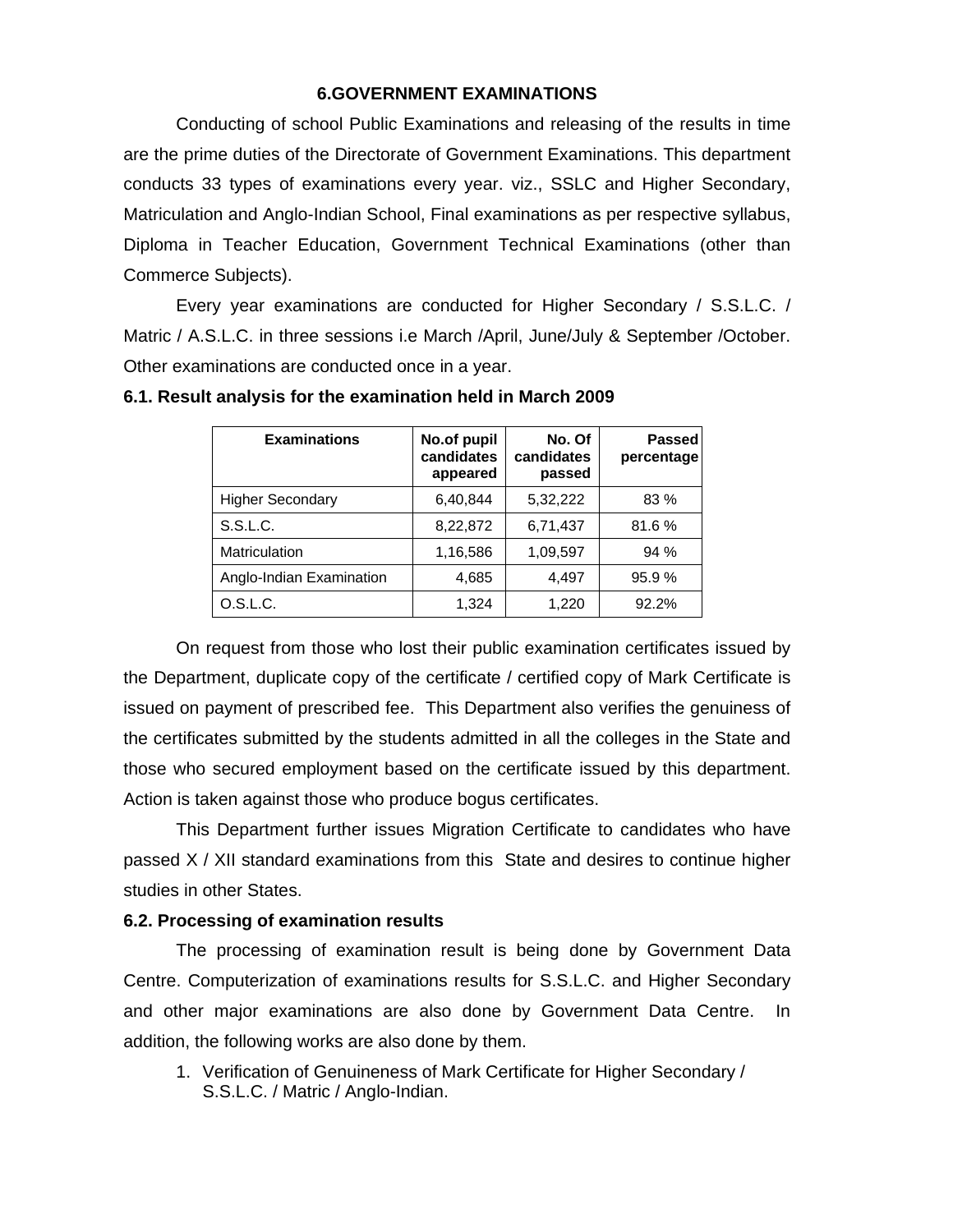2. Issue of revised Mark Certificate after revaluation / retotalling for Higher Secondary / S.S.L.C. / Matric / Anglo-Indian.

## **6.3. Assistance to Union Public Service Commission / Staff Selection Commission**

 On behalf of the Government of India, this Department conducts all Union Public Service Commission/Staff Selection Commission Examinations at Chennai centre every year which includes Civil Services Examinations. Nearly 14 Examinations of the U.P.S.C. and 12 Examinations of the S.S.C. are conducted. This Department assists Teachers Recruitment Board also in conducting written examinations.

#### **6.4. Mark Certificates**

 From March 2000 onwards, the mark certificates of Higher Secondary/ S.S.L.C./ Matric/ Anglo-Indian examinations are printed and issued to candidates in bilingual languages viz., Tamil & English.

#### **6.5. Results of Examinations**

The results of the Higher Secondary/ S.S.L.C./ Matric/ Anglo-Indian Examinations with marks are made available through private websites also, on the day of publication of result, in addition to this Department Website.

## **6.6. Retotalling of marks in answer scripts and issue of xerox copies of answer paper**

This facility is available to all the candidates in all subjects in the Higher Secondary as well as S.S.L.C./ Matric/ A.I.S.L.C. and the candidates of Diploma in Teacher Education Examination.

To maintain transparency in valuation of answer scripts in the Higher Secondary Public Examination, Xerox copies of answer script were issued only for seven subjects to the candidates who apply for it. From March 2009, this system has been extended to all subjects.

## **6.7. Special Supplemental Examinations**

 Special Supplementary Public Examinations are conducted in the month of June for the students who have failed in one or two or three subjects in S.S.L.C and Higher Secondary Examinations held in March, to enable them to pursue higher studies immediately without wasting one whole academic year.

#### **6.8.National Talent Search Examination**

The National Talent Search Examination is conducted by this Department on behalf of NCERT. Students who were studying in VIII standard during that particular academic year and those who have secured 60% and above marks in VII Standard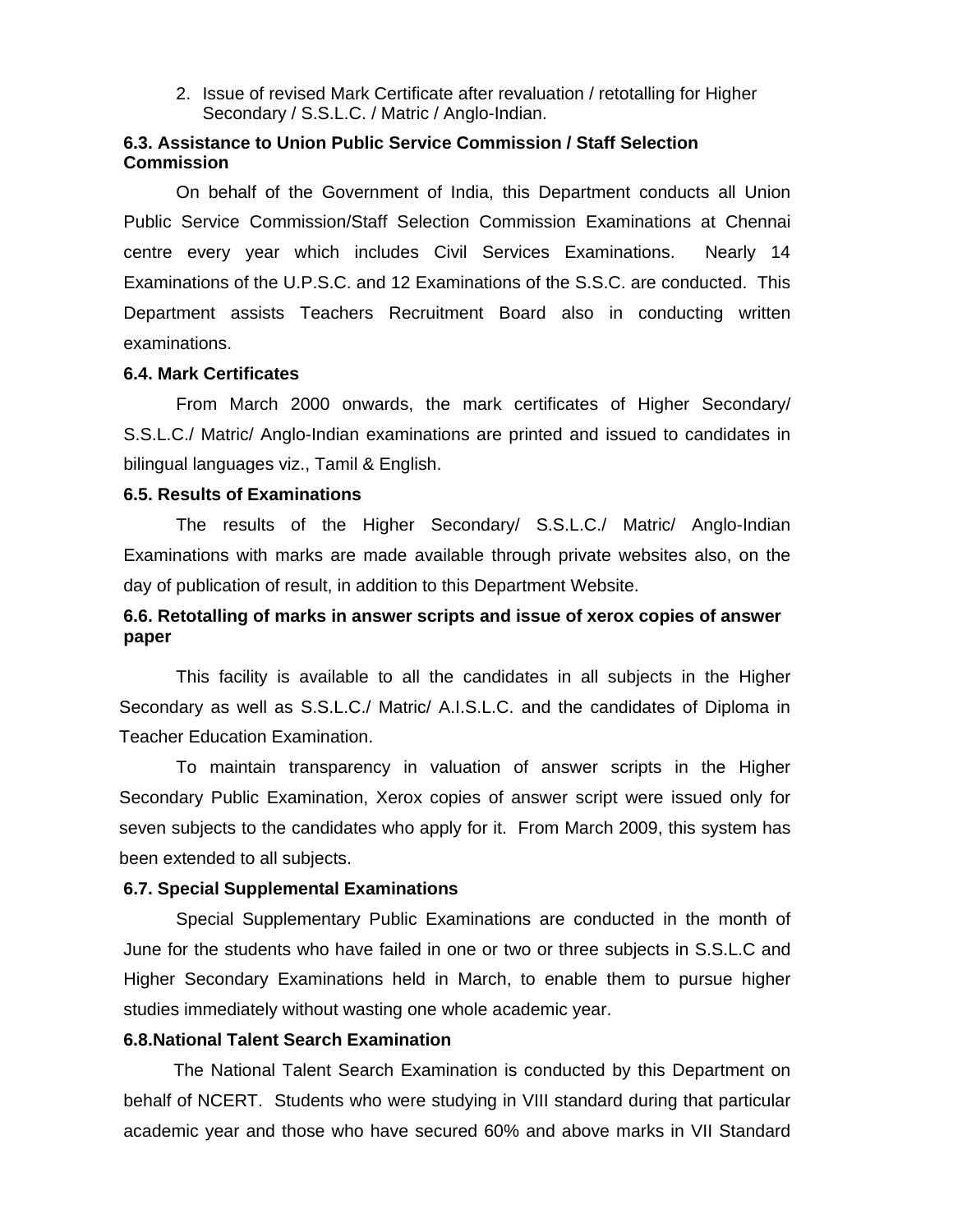are eligible for this Examination. After the publication of result of level-I Examination conducted by the Directorate, the II level Examination is conducted by NCERT at National level followed by Interviews. The selected students are awarded Rs.500/ per month as Scholarship from IX standard upto Ph.D level. For Ph.D degree, the scholarship will be paid at the UGC rates for a maximum period of 4 years. Under this Scheme, 285 candidates are benefitted each year and this number will change once in three years.

## **6.9. Tamil Nadu Rural Students Talent Search Scheme Examinations (TRUST Examinations)**

 Rural Students Talent Search Scheme Examination is conducted every year by this Department to promote talent among the rural students and to enable them to avail the benefits offered by the Government. The Students from rural area of each District (except Puduchery & Chennai) and those who are studying in Standard IX during the current academic year and whose parental income does not exceed Rupees 1.00 Lakh are eligible to attend the Examination. 50 Girl and 50 Boy Students are selected from each District and Scholarship amount of Rs.1000/- per year is awarded for selected candidates.

## **6.10. Grant of "Stress Free Time" to candidates appearing for public examinations**

 From March 2008, 10 minutes extra time has been granted, at the beginning of the Examination for the students appearing for the S.S.L.C. and Higher Secondary Public Examinations for every subject to go through the question paper, do mind mapping and prepare themselves psychologically before taking the Examination. This has been extremely beneficial to students in rural areas travelling long distances to reach the Examination Centres.

In addition to the extra time of 10 minutes as concentration time allowed, Stress free time of 5 more minutes has been allowed from March 2009 Examinations (upto 10.15 a.m.) for filling up of particulars of candidates like register number in the answer sheets)

## **6.11. Conducting of National Means cum Merit Scholarship scheme Examinations**

The Central Government have introduced the Scheme of "National Means cum Merit Scholarship" scheme benefiting 6,695 students in Tamil Nadu. The Directorate of Government Examinations conducts the National Means Cum Merit Scholarship Scheme Examinations and selects the candidates based on the rule of reservation and marks obtained in the examination for grafting scholarship.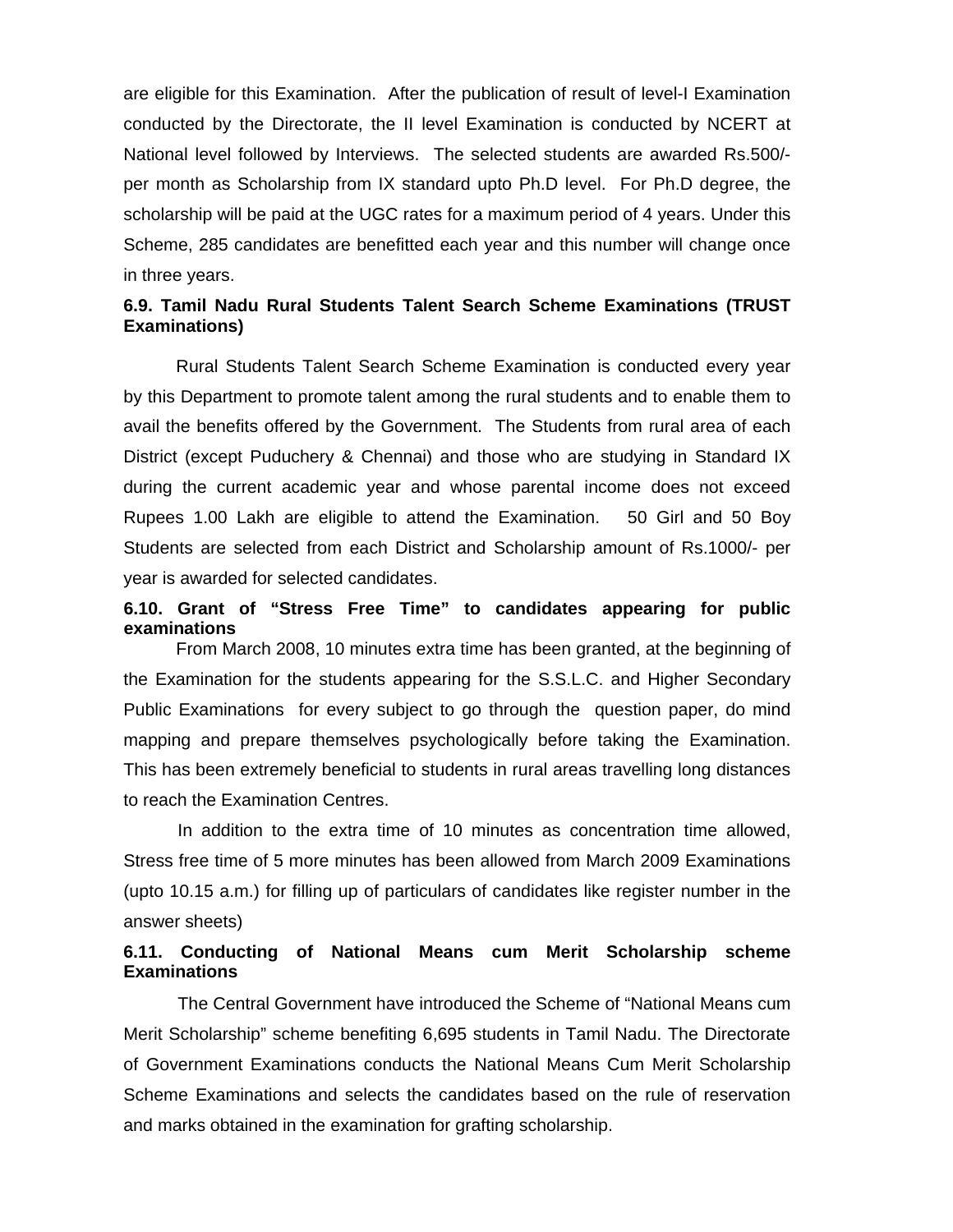According to the Scheme, candidates who have passed VIII Standard and whose parental income does not exceed Rs.1,50,000/- will get a sum of Rs.6000/- as Scholarship per annum each year at the rate of Rs.500/- per month from Standard IX onwards upto Standard XII .

## **6.12. Central Sector Scheme of Scholarship for College and University Students**

Students studying in 1<sup>st</sup> year Degree course after passing Higher Secondary Public Examination in March 2009 with 80% and above marks are eligible for Scholarship under this Scheme.

 Scholarship amount of Rs.1000 per month is awarded to selected students during Degree level studies and Rs.2000 per month during post graduate level studies.

#### **6.13. Web Site**

 Information regarding Time-Table, Format of Application Form, fees for issue of duplicate certificates and Certified Copy of Mark sheet (CCM) in respect of various Examinations conducted by this Department, are available in the website of the Department. For the benefit of the student community, previous year question papers of Higher Secondary and SSLC Public Examinations also have been hosted in this website. Web site Address "www.tn.gov.in/dge"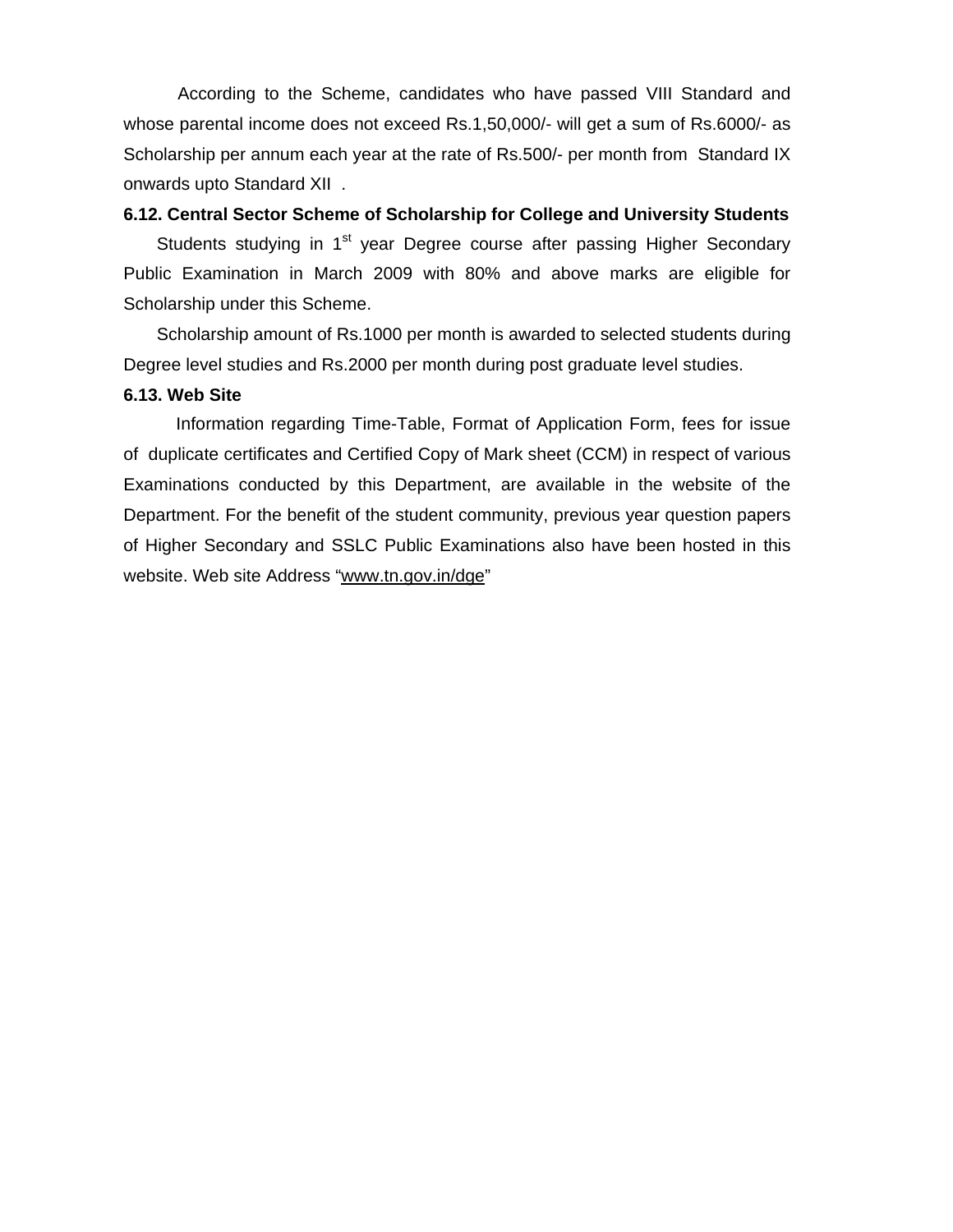## **7. TEACHERS RECRUITMENT BOARD**

The Teachers Recruitment Board was constituted in the year 1987, with the objective of selecting qualified and efficient teachers. The Board selects teachers for schools on the basis of registration seniority in the Employment Exchange and by conducting interview for recruitment of Lecturers for the Government Arts & Science Colleges and holding Written Examination for recruitment of Lecturers of Engineering Colleges and Polytechnics. So far, 34,297 teachers/lecturers in various categories have been recruited by the Teachers Recruitment Board

## **7.1. Plans for 2010 – 2011**

The Teachers Recruitment Board is to undertake recruitment based on Employment Exchange seniority and through Competitive Examinations.

## **Recruitment based on Employment Exchange Seniority**

- i) The Teachers Recruitment Board is taking action to recruit 6,665 Graduate Assistants for School Education, Elementary Education and Corporations of Chennai, Madurai and Coimbatore.
- ii) 905 Post Graduate Assistants for School Education Department.
- iii) 1,314 Special Teachers 853 Physical Education Teachers, 231 Drawing Master, 135 Sewing Master and 95 Music Master.
- iv) 29 Posts of Junior Lecturers in District Institute of Education and Training under the Directorate of Teacher Education Research and Training.

## **7.2. Recruitment based on the Competitive Examination**

- i) 1,064 Block Resource Teachers under Sarva Shiksha Abhiyan.
- ii) 61 Lecturers for Government Engineering Colleges.
- iii) 51 Lecturers for Government Polytechnics.
- iv) 28 Lecturers (Senior scale) and Lecturer (Senior Scale Pre Law) for Government Law Colleges.

#### **7.3. Website**

 The details of vacancies, Prospectus, Schedule of Selection, examinations, marks obtained by the candidates in the Written Examination, the cut off date of Employment seniority for various communal turns and final selection list are released through the website of Teachers Recruitment Board. Web site Address: http://trb.tn.nic.in.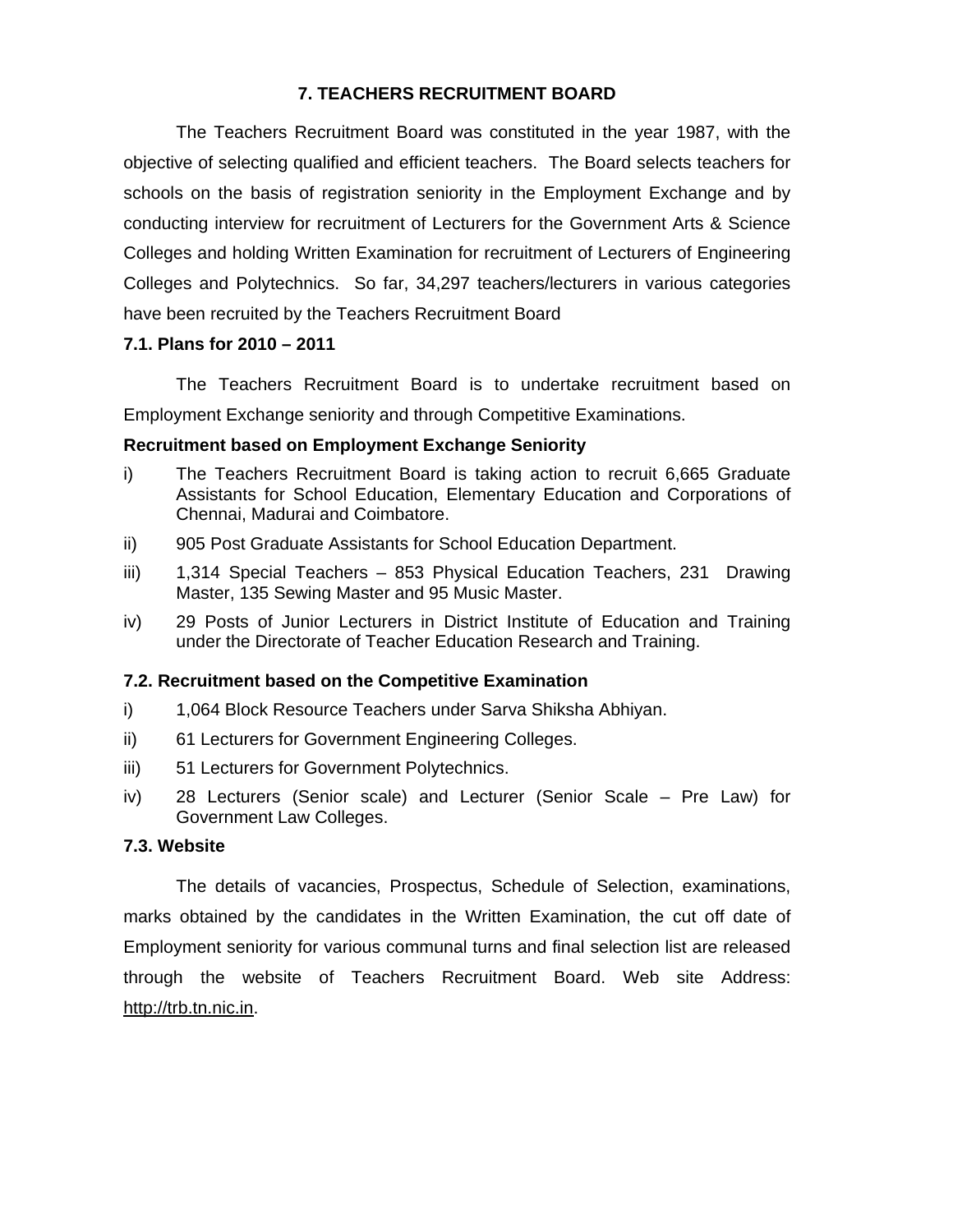## **8. Tamil Nadu Textbook Corporation**

The main objective of the Tamil Nadu Text Book Corporation is to print and supply quality Text books to students in time at an affordable price. The Mission of the Corporation is to ensure availability of quality Textbooks to all the students studying in Standards I to XII and to provide free books to the Adi Dravidar and Tribal Welfare and Backward, Most Backward and Minorities Welfare Department Schools.

 With the introduction of Uniform System of School Education (Samacheer Kalvi Thittam), the Tamil Nadu Textbook Corporation has been entrusted with printing of Textbooks for the students studying in Standards I and VI. In order to fulfill the objective of the Uniform System of School Education (Samacheer Kalvi Thittam), the Textbook Corporation will print quality Text books for Standards I and VI in multi colour, using latest printing technology i.e. CTP (Computer to Plate processing).

## **8.1. Textbooks**

 The Tamil Nadu Textbook Corporation prints a total of 513 titles for Standards I to XII consisting of 540 Textbooks (including Vol.I and Vol.II) as well as books for Vocational Training and Source books for Diploma in Teacher Education. The details are as under:-

- Textbooks for students
- Revised Textbooks for Standards I and VI under Uniform System of School Education (Samacheer Kalvi Thittam) for the academic year 2010 -11.
- Vocational Textbooks for Higher Secondary Course.
- Environmental Educational Books for Standards VI to XII.
- Diploma Course in Engineering Books for First and Second semester of Polytechnic.
- Textbooks and Readers for minority language students for Standards I to X and Language books only for Higher Secondary Course.
- Source books for Diploma in Teacher Education.
- Guides for Standard X and XII Students of Adi Dravidar, Backward classes and Most Backward Department Schools.
- Question Bank, Solution Book and Model Question booklet for students of Standards X and XII for Parent Teachers Association.

## **8.2. Free Textbooks**

 The Corporation prints and supplies Free Textbooks to all the students enrolled in Standards I to XII in the Government Schools, Government Aided Schools and students studying in Tamil Medium in the Self Financing Schools. Tamil Readers are also supplied free of cost to the students studying in Matriculation Schools from the academic year 2007-08.

## **8.3. Free Books to the other Departments**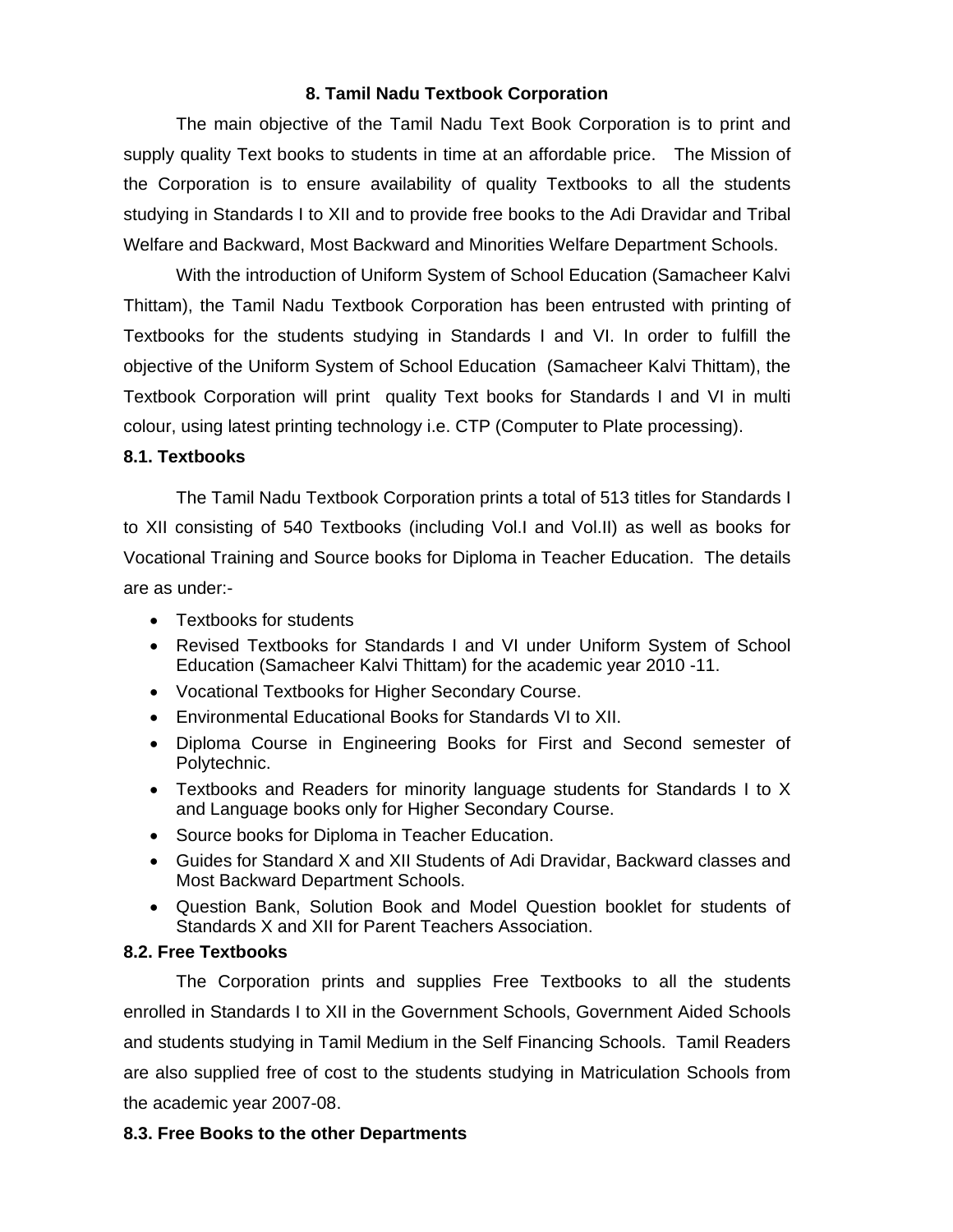Requirement of books for the Adi Dravidar and Tribal Welfare Schools, Backward, Most Backward Classes and Minorities Welfare Department Schools, Social Welfare Department Schools and Forest Department schools are printed and supplied by the Tamil Nadu Text Book Corporation directly to the concerned Departments through the Regional Offices.

| Year      | No. of copies In lakhs | Value (Rs. in Lakhs) |
|-----------|------------------------|----------------------|
| 2006-2007 | 669.21                 | 6400.04              |
| 2007-2008 | 676.65                 | 6857.71              |
| 2008-2009 | 628.32                 | 7851.11              |
| 2009-2010 | 665.89                 | 8393.47              |
| 2010-2011 | 620.20                 | 7102.20              |
|           |                        | (approximate)        |

#### **8.4. Distribution of Free Textbooks**

#### **8.5. Supply of free Textbooks to the Tamil students in other States**

 Tamil Nadu Textbook Corporation supplies Textbooks free of cost for the benefit of Tamil students in other States through Mumbai Municipal Corporation 2) Delhi Tamil Sangam 3) Ahmedabad Municipal Corporation 4) Andaman Nichobar Administration and 5) Tamil Aikya Sangam, Kochin.

#### **8.6. Website**

 Tamil Nadu is the only State in the Country to publish Textbooks from Standards I to XII on the web site.

 The Tamil Nadu Textbook Corporation has brought out 540 books in six languages, namely, Tamil, English, and the Minority languages of Telugu, Malayalam, Kannada and Urdu. Out of 540 books, 348 books have been hosted in the web site. 21 Books pertaining to Directorate of Teacher Education Research and Training and Standard X of Matriculation Schools were added on the Web-site from  $8<sup>th</sup>$  of September 2008. 11 Books related to II year Diploma in Teacher Education have also been hosted in the website on 24-08-2009. The remaining Textbooks will be hosted in the website in a phased manner.

 The response to the publication of books through online is very encouraging. Since the launching of the website, 8,33,790 visitors have accessed the website, up to  $31<sup>st</sup>$  January 2010 which includes the Tamilians residing outside India. Website address: www.textbooksonline.tn.nic.in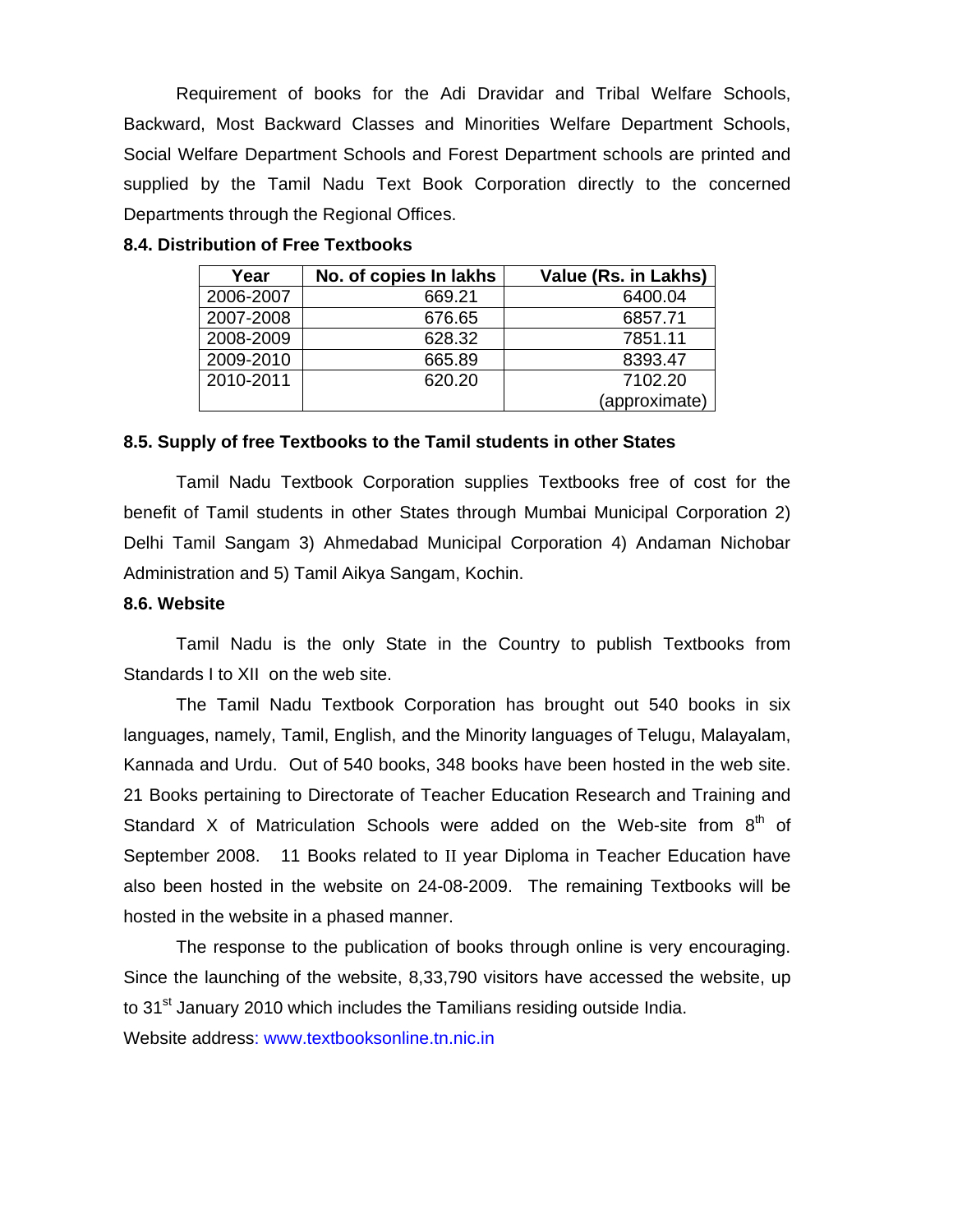## **9. PUBLIC LIBRARIES**

Promoting library movement as people's movement enabling life-long self education

## **9.1. Mission**

- 1. Popularizing Library Movement as people's movement.
- 2. Providing Libraries with adequate infrastructural facilities.
- 3. Providing adequate reading materials.
- 4. Providing Modern Equipments to Improve Library Services.
- 5. Resource building and mobilization of funds.

## **9.2. Strategies**

- 1. Redefining the Role of Public Libraries as Centres of Information and Knowledge in the lite of the recommendations of the National Knowledge Commission.
- 2. Introduction of e-Governance in the administration of Public Libraries.
- 3. Opening of New Libraries to achieve the target of "Library for all"
- 4. Networking of Libraries for easy access.
- 5. Introduction of Library Automations Services.
- 6. Digitalization of old and rare books.
- 7. Resource mobilization for better Library services.
- 8. Opening of more Civil Service Study Centres in small towns.
- 9. Construction of new Library buildings.
- 10. Improving Library facilities through Public Private Partnership.
- 11. Conducting Library Improvement Conferences.
- 12. Organization of Book Parks with the help of Book Sellers and Publishers.

Public Libraries are established in Tamil Nadu under the provisions of the Tamil Nadu Public Libraries Act, 1948. A separate Directorate for the Public Library was formed in the year 1972, to improve the Library services in the State. At present, 4028 libraries in various categories as detailed below, are functioning in the State.

| (1) Connemara Public Library, Chennai- | 1    |
|----------------------------------------|------|
| (2) District Central Libraries         | 31   |
| (3) Branch Libraries                   | 1669 |
| (4) Mobile Libraries                   | 10   |
| (5) Village Libraries                  | 1721 |
| (6) Part-time Libraries                | 596  |
|                                        |      |
| Total                                  | 4028 |
|                                        |      |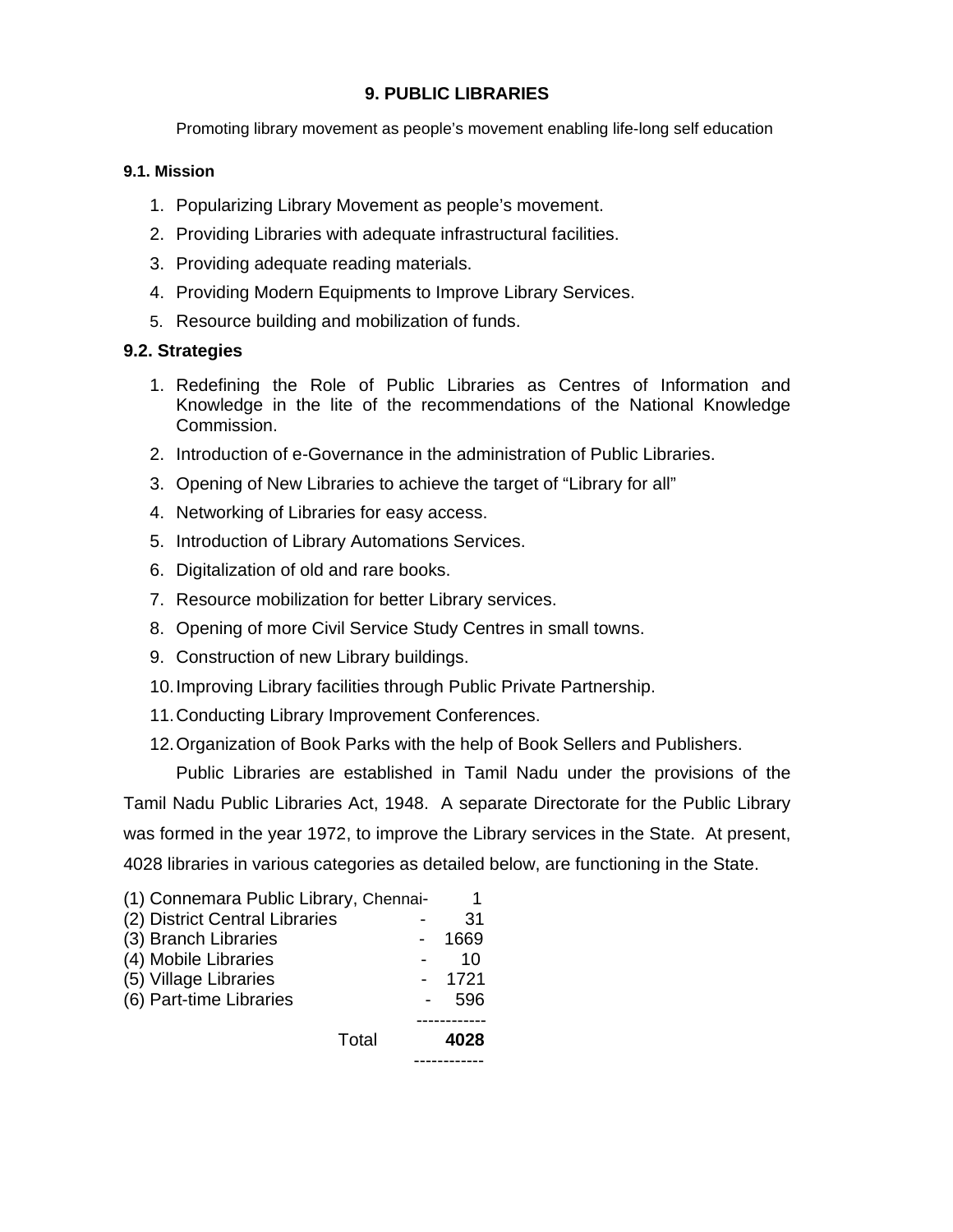## **9.3. Connemara Public Library**

 The Connemara Public Library, Chennai is one of the four National Depositary Libraries in India. Under Delivery of Books (News Papers and Periodicals) Act, 1954 this Library receives a copy of all Books, Newspapers and Periodicals published in India free of cost. It also serves as the Information Centre for the UNESCO as well as the Asian Development Bank. It serves the people with a collection of 6.85 lakh books.

 The Civil Services Section, Text Book Section and Language Book section in the Connemara Public Library have been air-conditioned.

 The details about the Connemara Public Library are available on its website www.connemarapubliclibrarychennai.com.

## **9.4. Computerization and Networking with Districts Libraries**

The Public Libraries are being computerized in order to render better services to the readers. The following libraries are computerized and provided with Internet and e-mail facilities:

- 1. Connemara Public Library, Chennai.
- 2. 31 District Central Libraries.
- 3. 100 Branch Libraries situated in Corporation / Municipal areas.
- 4. This facilities were extended to 42 Libraries in 2007-2008, 50 Libraries in 2008-2009 and 50 libraries in 2009-2010 with the financial assistance from Raja Rammohun Roy Library Foundation, Kolkatta.
- 5. Networking of Connemara Public Library, Chennai with District Central Libraries and Taluk Libraries have been taken up.

## **9.5. Digitalization of Library Books**

A separate section with 7 scanners is functioning in the Connemara Public Library, Chennai to scan and preserve the old and rare books. This work is being done successfully and about 2000 Tamil books have been scanned and stored in digitized form in Compact Disks.

## **9.6. Introduction of Library Automation**

 The issue and lending of books in District Central Libraries are done through computers using customized Library software. Efforts are being taken to introduce unique software which will help in rendering better library services integrating all libraries in various Districts. A Special Team is making headway in this venture under the guidance of Experts from the Anna University, Chennai.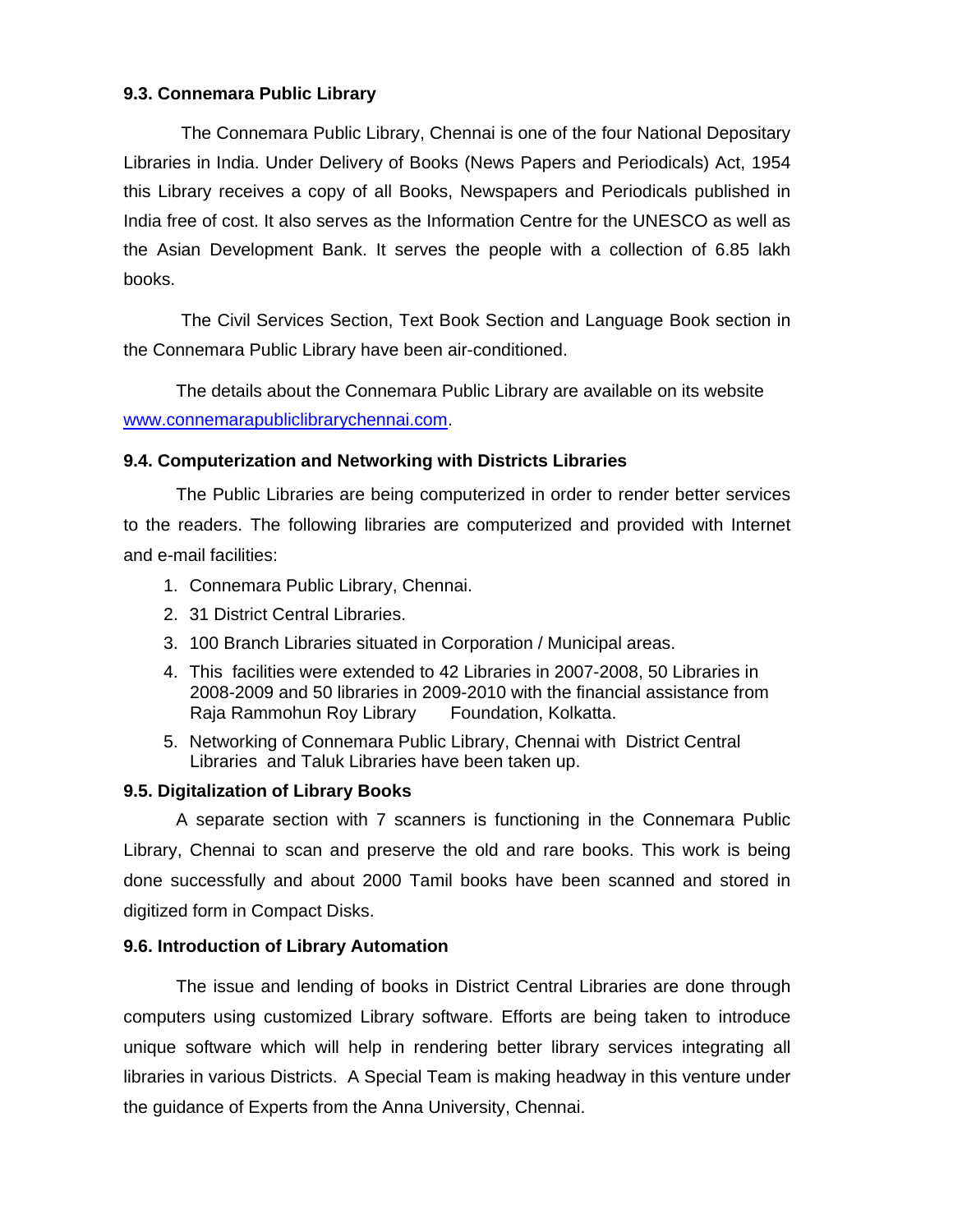#### **9.7. News Letter**

A Quarterly Magazine **"Pothu Noolaga Cheithi Madal**" is being published on behalf of the Public Libraries Department, since 1996. Developmental activities of the Directorate, information on the library movement, various activities in the Districts, Government Orders for the use of the general Public and articles relating to education find place in the magazine. The magazine has earned a prominent name amidst readers. So far, 54 issues of the magazine have been released.

#### **9.8. Vasakar Vattam (Readers' Forum)**

In order to transform the library movement into a public movement and to promote the habit of reading among the people, a forum called **"Vasakar Vattam"**  (Reader's Forum) has been formed in each and every library. This Forum consists of educationists, writers, library members and eminent local personalities. This Forum conducts Book Review, Literary Lectures and celebrates Independence Day, Republic Day and Birth days of important National Leaders.

## **9.9. Raja Rammohun Roy Library Foundation, Kolkatta**

The Raja Rammohun Roy Library Foundation, Kolkatta is an autonomous organization functioning under the Ministry of Culture, Government of India. The Foundation is rendering financial assistance under matching and non-matching schemes to the State Governments for developing library services. Every year the Directorate of Public Libraries, Government of Tamil Nadu is receiving a matching grant of Rs.400.00 lakhs. The financial assistance is utilised for conducting seminars, creating children's sections in libraries, purchase of new books and improvement of infra structure facilities in libraries across the State.

#### **9.10. Purchase of Books**

 Every year newly published books are being purchased and added to the Public Libraries. A team of specialists are in the Book Selection Committee to select suitable titles for the readers. Tamil and English Books worth Rs.10.00 Crore are purchased every year under centralized purchase system and distributed to the libraries across the State.

 The maximum number of copies of Tamil Books purchased for Libraries has been enhanced from 750 to 1000.

 The number of books purchased and expenditure incurred for the last three years are given below: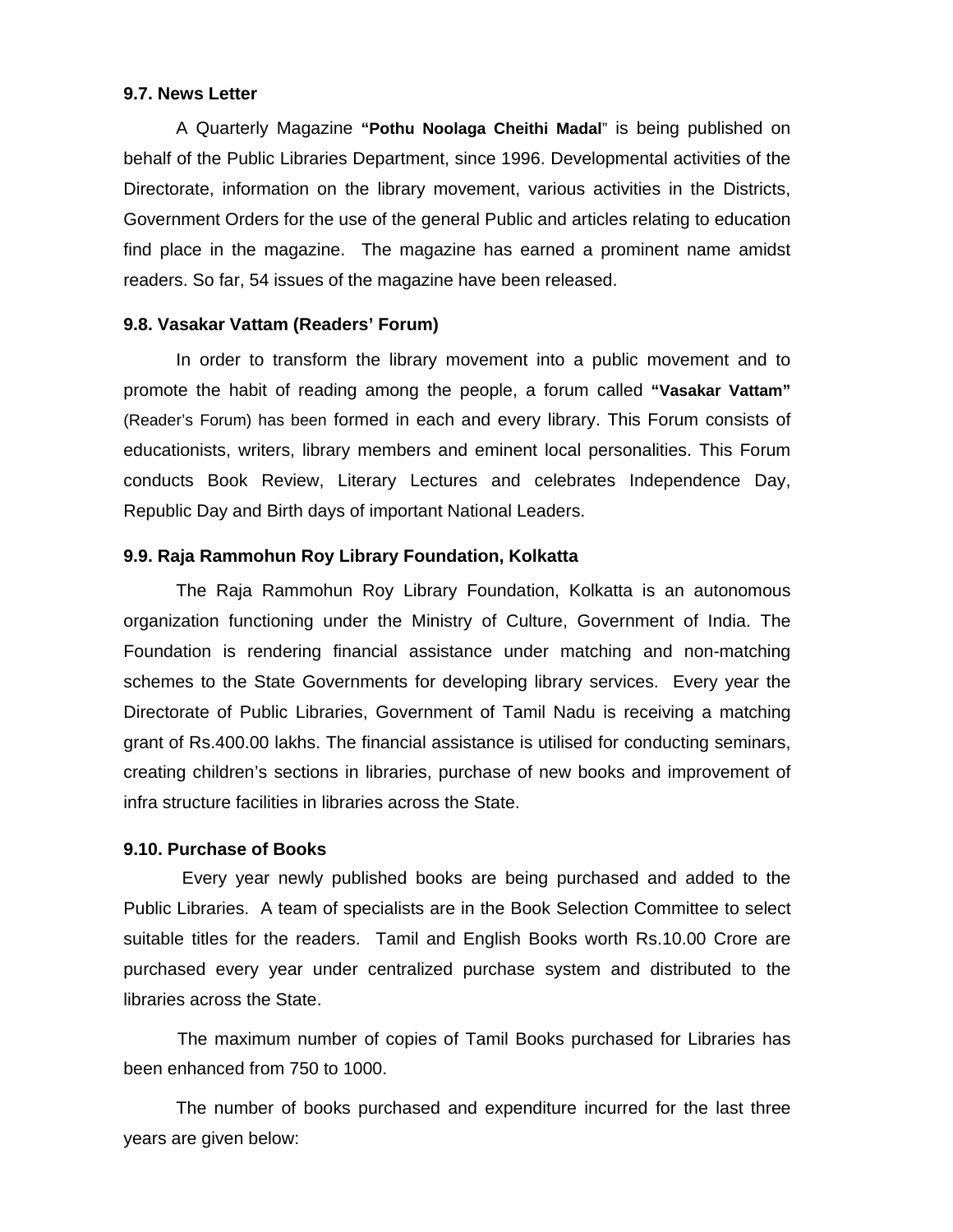| SI. No. | Year      | <b>Rs. in Crores</b> | <b>No of Titles</b> |
|---------|-----------|----------------------|---------------------|
|         | 2006-2007 | 1.71                 | 419                 |
| 2.      | 2007-2008 | 17.33                | 8012                |
| 3.      | 2008-2009 | 16.63                | 4016                |

## **9.11. Civil Services Study Circle**

 "Civil Service Study Circles" have been established in 31 District Central Libraries, in 150 Taluk Headquarters Libraries located in Municipal areas and in 50 libraries in smaller towns for the benefit of the youth hailing from downtrodden and weaker sections of the society to participate in the Competitive Examinations conducted by various organizations such as the Tamil Nadu Public Service Commission, Union Public Service Commission, Banking Services Recruitment Board, Railway Recruitment Board etc.

## **9.12. Construction of Library Buildings**

Out of the total number of 4028 Public Libraries, 10 are Mobile Libraries. Of the remaining 4018 Libraries, 1625 Libraries are functioning in own buildings, 2087 Libraries are functioning in rent free buildings. 306 Libraries are functioning in rental buildings. Steps have been taken to get vacant lands and construct library buildings in a phased manner.

## **9.13. Book Park**

 Permanent 'Book Park' has been established in the Connemara Public Library, Chennai to promote reading habits among the Public and to encourage the habit of buying books. Book Parks are established in other Districts during the National Library Week in the month of November with the assistance of Book Sellers/Publishers.

## **9.14. Anna Centenary Library, Chennai**

The Government of Tamilnadu has set off with the construction of a World Class Library at Kotturpuram, Chennai. The Library will be named "ANNA CENTENARY LIBRARY" to commemorate the memory of the Anna Centenary Year. The Library with 9 storeys is being constructed at a cost of Rs.172.17 crore. The Library will house books on Art, Literature and Culture of Tamil Nadu and other Southern Indian regional , books of languages and books on various disciplines like Engineering, Medicine, Education, Management, Law, Economics, History and Computer Science. The Library will have the facility of automated Library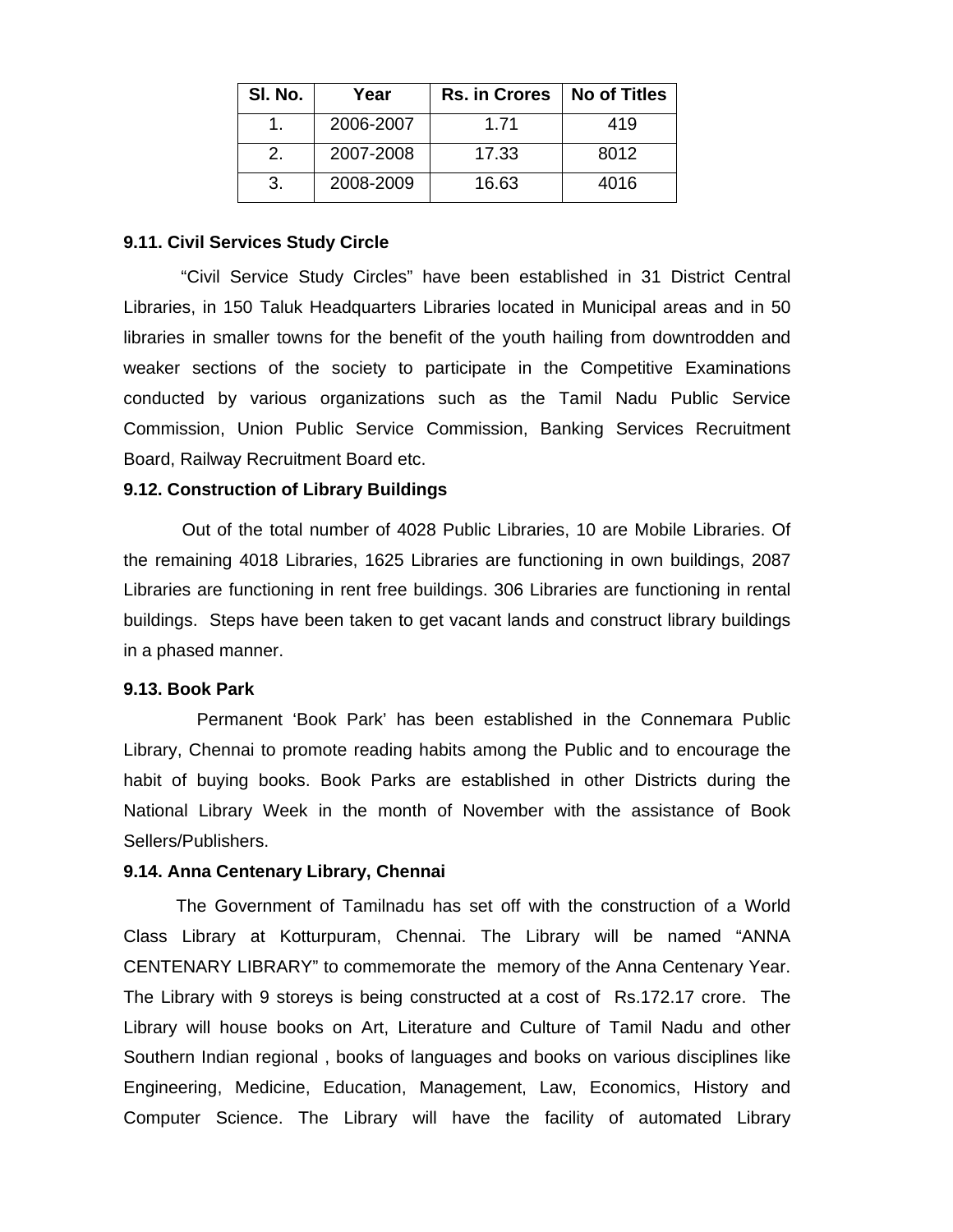Management System to ensure effective services to the readers. It will hold 12 lakh titles of books, e-books and e-journals to fulfill the needs of the readers and researchers.

#### **9.15. Formation of Welfare Board**

 "The Tamil Nadu Book Publishers, Sellers and Workers Welfare Board" has been established for the benefit of all those who have dedicated themselves in the publication field in Tamil Nadu. Enrollment of members and issuing of Identity Cards have been initiated. These members will become eligible to receive various benefits from the Welfare Board. For this purpose, the Government of Tamilnadu have sanctioned Rs.50, 00,000/- (Rupees Fifty lakh) to the Welfare Board.

#### **9.16.Library Contests**

On behalf of Directorate of Public Libraries, Elocution Contests, Essay Writing Competitions and Library Awareness Slogan writing competitions were conducted for School Students in January, 2010. Students who have been adjudged the first place in the State Level Competition will be eligible for a free trip tour to Singapore and the second place will be eligible for a free All India Tour and the third place will travels free around Tamilnadu. Due to the announcement of these competitions, Membership Enrollment has increased by nearly 10 lakh.

As this programme has proved very successful, the Library Contests will be conducted in 2011 also. The contestant who comes first will be sent on a tour to the Europe and those who come second will be sent to Singapore and the third place winner will become eligible for an All India Tour. This sustained effort will help in the increase of enrollment in Libraries and will also attract the students towards the better use of Public Libraries and to improve their knowledge.

#### **9.17. Books in Parks**

Every year Book Exhibitions are being conducted in Chennai. Large numbers of people visit the Exhibitions and buy books. However, they find little time to go through the books before buying them. Hence, the Directorate of Public Libraries with the help of Book Publishers arrange for Book Exhibitions in Public Parks in the morning and evening where the people gather in large numbers were able to know the new books, go through them and select the books. This new effort has proved to be very successful in Cities like Chennai, Madurai, Tiruchirapalli and Coimbatore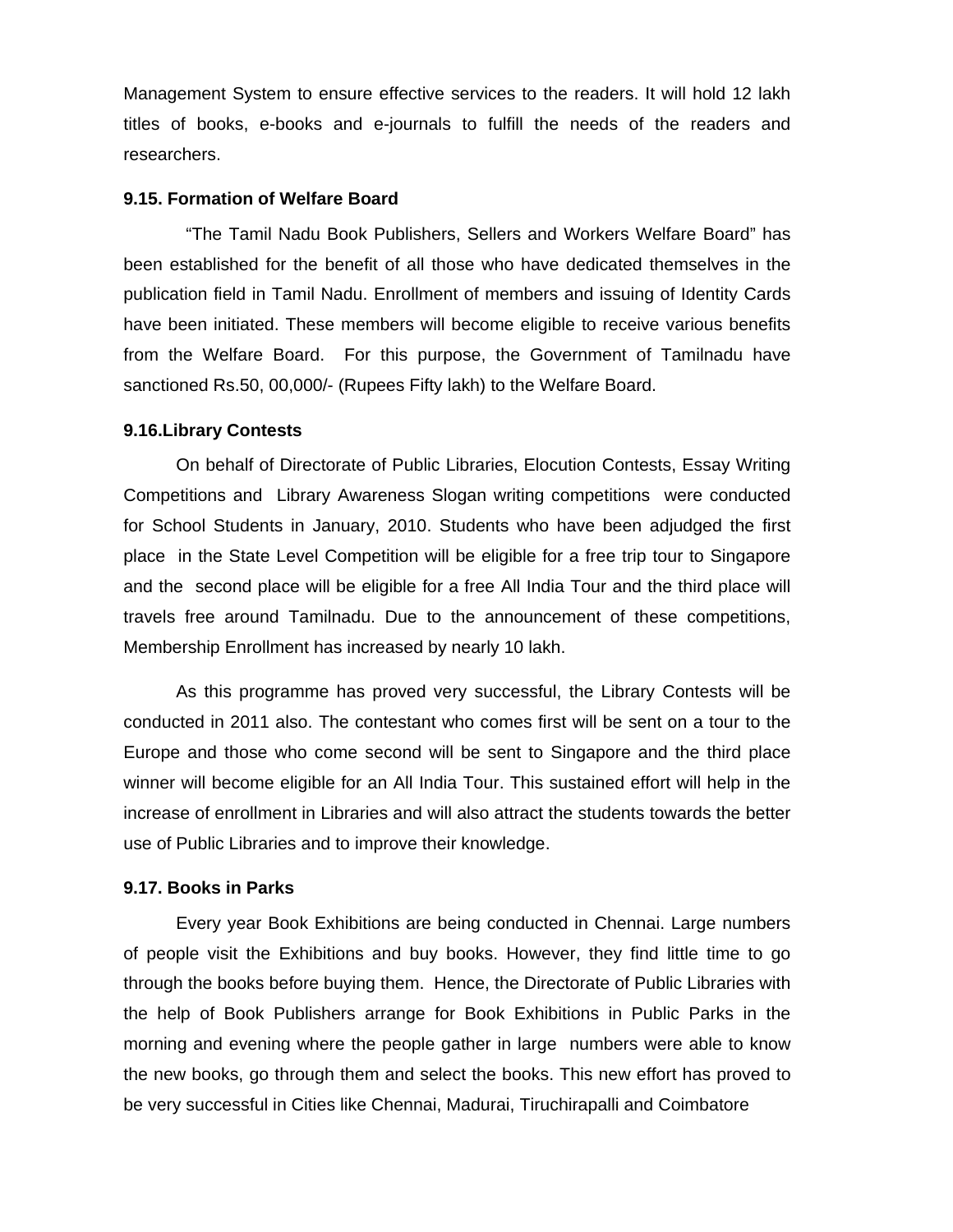## **9.18. Library Improvement Conference**

Library Improvement Conferences have been conducted in the Districts to create awareness on Library and to enthuse the reading habit. Resource bases are being created in libraries by way of donations received from the General public, Readers Forum and Philanthropist. So far 5 Library Improvement Conferences were conducted as detailed below:

- 1. Coimbatore, Erode and the Nilgiris Districts conducted the Conference on 29.09.2007 at Coimbatore and collected donations to the tune of Rs.190.43 lakh, Rs.47.21 lakh and Rs.33.94 lakh respectively.
- 2. Theni, Madurai and Dindigul Districts conducted the conference on 17.02.2008 at Theni and collected donation to the tune of Rs.92.43 lakh, Rs.123.17 lakh and Rs.101.73 lakh respectively.
- 3. Tiruchirapalli, Pudukottai, Karur and Perambalur Districts conducted the Conference on 29.02.2008 at Tiruchirapalli and collected donation to the tune of Rs.110.52 lakh, Rs.78.94 lakh, Rs.69.72 lakh and Rs.78.11 lakh respectively.
- 4. Virudhunagar, Ramanathapuram and Sivagangai districts conducted the conference on 20.11.2008 at Virudhunagar and collected donation to the tune of Rs.273.75 lakh, Rs.54.87 lakh and Rs.44.24 lakh for their respectivly.
- 5. Tiruvannamalai, Vellore and Villupuram District conducted the conference on 24.12.2008 at Tiruvannamalai and collected donation to the tune of Rs.194.51 lakh, Rs.252.98 lakh and Rs.128.50 lakh for their respectively.

Steps have been taken to organize such Library Improvement Conferences in

the other Districts also.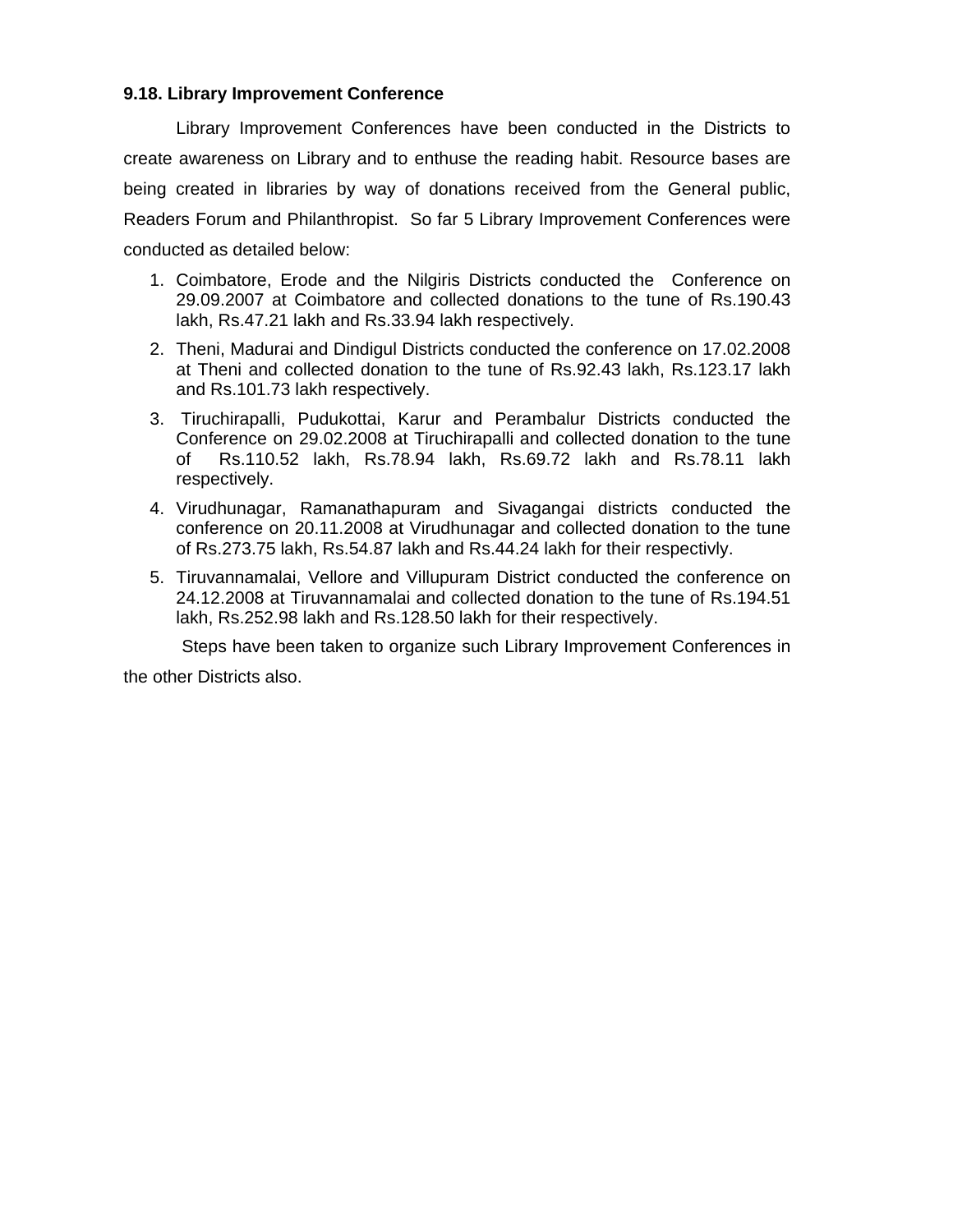## **10. Welfare of Differently Abled**

The aim of the Government is to create a society where persons with differently abled and normal persons work together and are accepted as equal partners. To achieve the above aim the School Education Department has taken the following initiatives.

## **10.1. Secondary Education**

 Integrated Education for the Differently Abled at the secondary stage is a Centrally Sponsored Scheme with 100% financial assistance by the Government of India. This Scheme is being implemented through the Non-Government organisations from the year 2009-2010 to impart secondary level education from Standards IX to XII to the students having multi level disability replacing the earlier Integrated Education for the Disabled at Secondary Stage Scheme.

Each physically challenged Child will be given Rs.3,000/- per annum as Student Component to meet the Special needs such as Books – Stationery, Uniform, Hostels, transportation etc. The State Government will give Rs.600/- per student as a top-up every year.

 A sum of Rs.10.05 crores have been spent for provision of notebooks and stationeries, uniforms, Hostel allowance and assistive devices to 7830 differently abled children and salaries for special teachers through the Directorate of School Education

#### **10.2. Appointment of differently abled Teachers in Government Schools**

 1114 qualified differently abled teachers have been appointed in schools from 2006 to till date.

#### **10.3. Sarva Shiksha Abhiyan**

## **Activities carried out to promote quality Inclusive Education to the differently abled children through SSA for the past 4 year in the age group of 6 to 14.**

- 90,543 differently abled children are enrolled in schools.
- 75,174 differently abled children are provided with assistive devices.
- 4,476 differently abled children have undergone corrective surgery.
- 22,000 severely affected differently abled children are benefitted through home based training and education.
- To promote quality inclusive education, primary and upper primary teachers are given special trainings.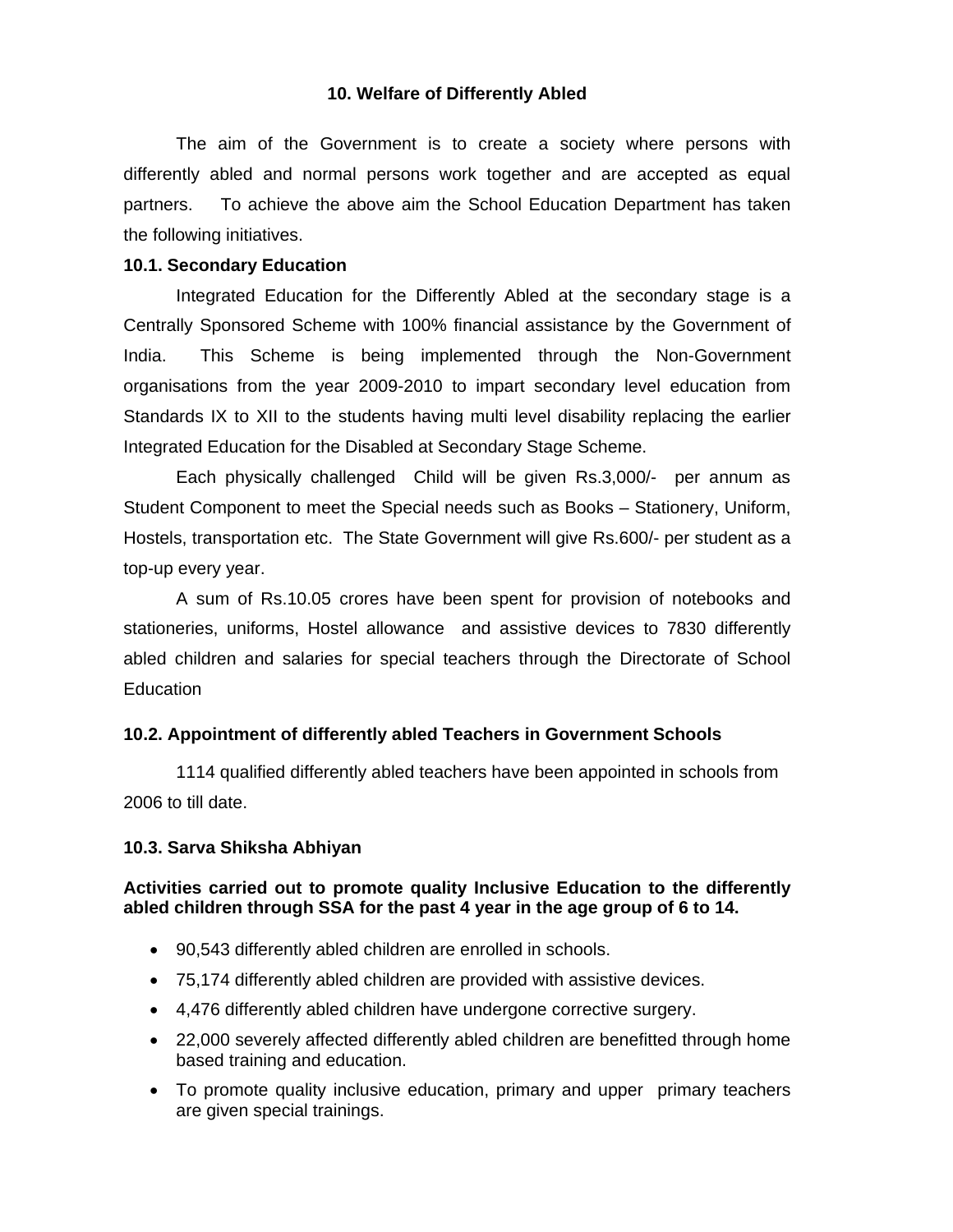- Parents of differently abled children are given special trainings.
- Resource Rooms have been set up in 412 blocks.
- 333 Day care centers are functioning for the benefit of severely affected children.
- Awareness camps and Assessment camps have been conducted every year in all the blocks.
- Child friendly ramps have been are provided in 1144 schools at the cost of Rs.73.00 lakhs.
- 826 Special Educators and 133 Physiotherapists have been involved.

Rs. 52.27 crore have been spent for providing quality inclusive education to

differently abled children during the past four years.

## **Activities proposed to provide Inclusive Education to the differently abled children in the year 2010 – 2011**

- Appointment of 5 special educators in each block.
- Conduct of Awareness camps and medical camps at a cost of Rs.2.27 Crore.
- Supply of Aids and appliances and for corrective sugary at a cost of Rs.3.88 Crore.
- Strengthening 299 Resource Rooms at a cost of Rs. 2.39 Crore.
- 362 Day care centres at an estimated cost of Rs.6.51 Crores.
- Construction of 699 child friendly modified toilets in Government schools at a cost of Rs.69.90 lakhs.
- Construction of child friendly ramps in 645 Government schools at a cost of Rs.51.60 lakhs.
- 23 Reseidential Bridge Cources for Mentally Retarded Children at a cost of Rs. 1.61 crores is planned.
- 382 differently abled children will be assisted with hostel facilities at a cost of Rs. 30.56 lakhs.
- Rs. 13.39 lakhs is allotted for the provision of stationeries and uniforms to 1217 differently abled children.
- Capacity building training to teachers, parents, teacher educators and special teachers at a cost of Rs.1.29 crore.
- To provide life skill training and exposure visit to differently abled children at a cost of Rs.36.20 lakhs.

All the above activities are planned at a cost of Rs.39.03 crore.

## **10.4. Government Examinations**

The Government have granted the following concessions for the differently abled students appearing for Public Examinations (viz. HSC, SSLC, OSLC, Matric, AISLC and ESLC.,) conducted by the Government Examinations Department: